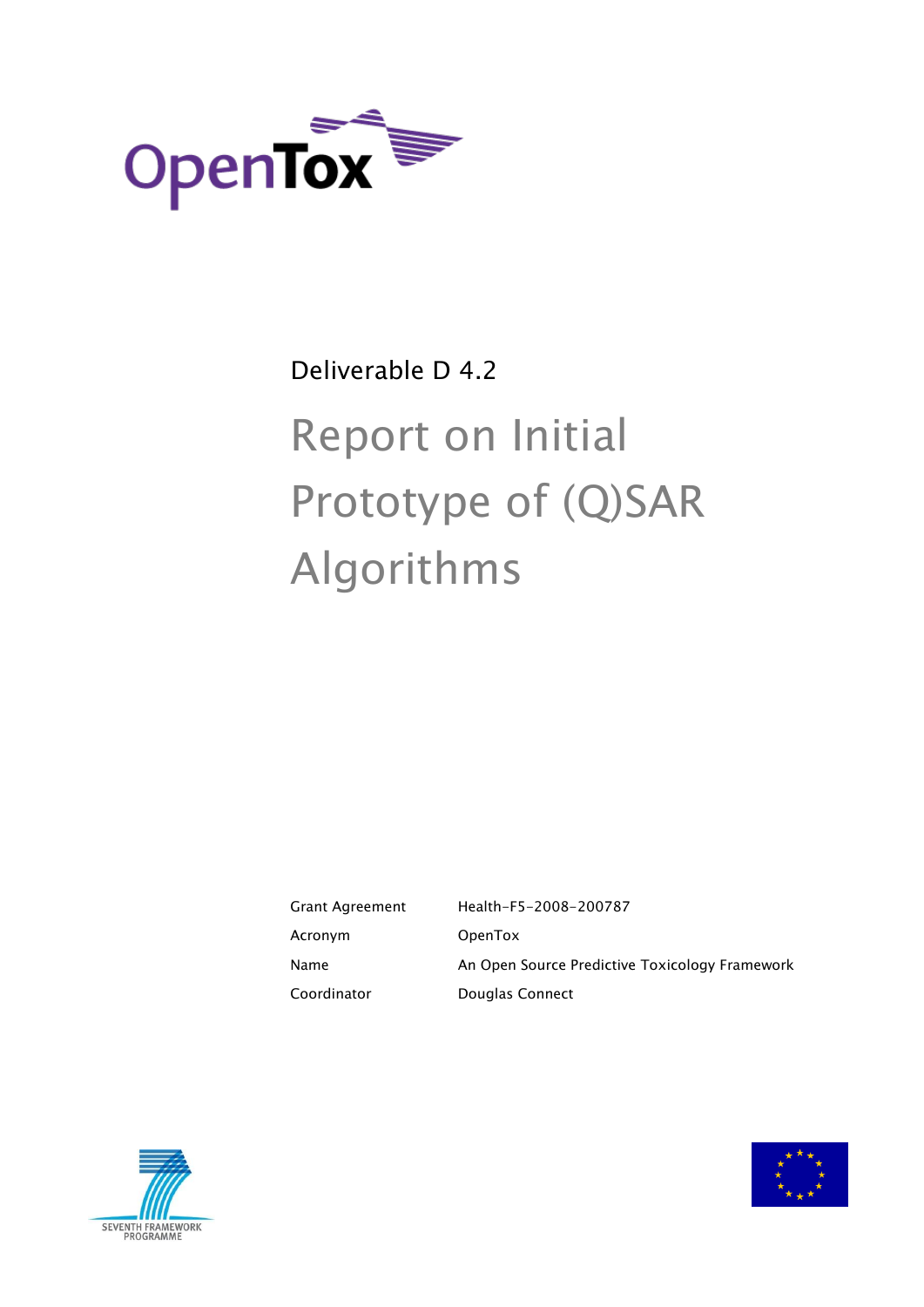

| Contract No.   | Health-F5-2008-200787                            |             |
|----------------|--------------------------------------------------|-------------|
| Document Type: | Deliverable Report                               |             |
| WP/Task:       | WP4                                              |             |
| Name           | Report on Initial Prototype of (Q)SAR Algorithms |             |
| Document ID:   | OpenTox Deliverable Report WP4                   |             |
| Date:          | March 8, 2010                                    |             |
| Status:        | <b>Final Version</b>                             |             |
| Organisation:  | National Technical University of Athens (NTUA)   |             |
| Contributors   |                                                  |             |
|                | Haralambos Sarimveis                             | <b>NTUA</b> |
|                | Pantelis Sopasakis                               | <b>NTUA</b> |
|                | Stefan Kramer                                    | <b>TUM</b>  |
|                | <b>Tobias Girschick</b>                          | <b>TUM</b>  |
|                | Fabian Buchwald                                  | <b>TUM</b>  |
|                | Nina Jeliazkova                                  | <b>IDEA</b> |
|                | Christoph Helma                                  | <b>IST</b>  |
|                | David Vorgrimmler                                | <b>IST</b>  |
|                | <b>Barry Hardy</b>                               | DC          |
|                | Nicki Douglas                                    | DC          |
|                | Alexey Zakharov                                  | <b>IBMC</b> |
|                | Sunil Chawla                                     | SL-JNU      |
|                | Surajit Ray                                      | SL-JNU      |
|                |                                                  |             |

| Purpose of Document: | To document results for this deliverable  |
|----------------------|-------------------------------------------|
|                      |                                           |
| Document History:    | 1 - Initial draft prepared on Feb 2, 2010 |
|                      | 2 - Second draft prepared on Feb 16, 2010 |
|                      | 3 - Third draft prepared on Feb 21, 2010  |



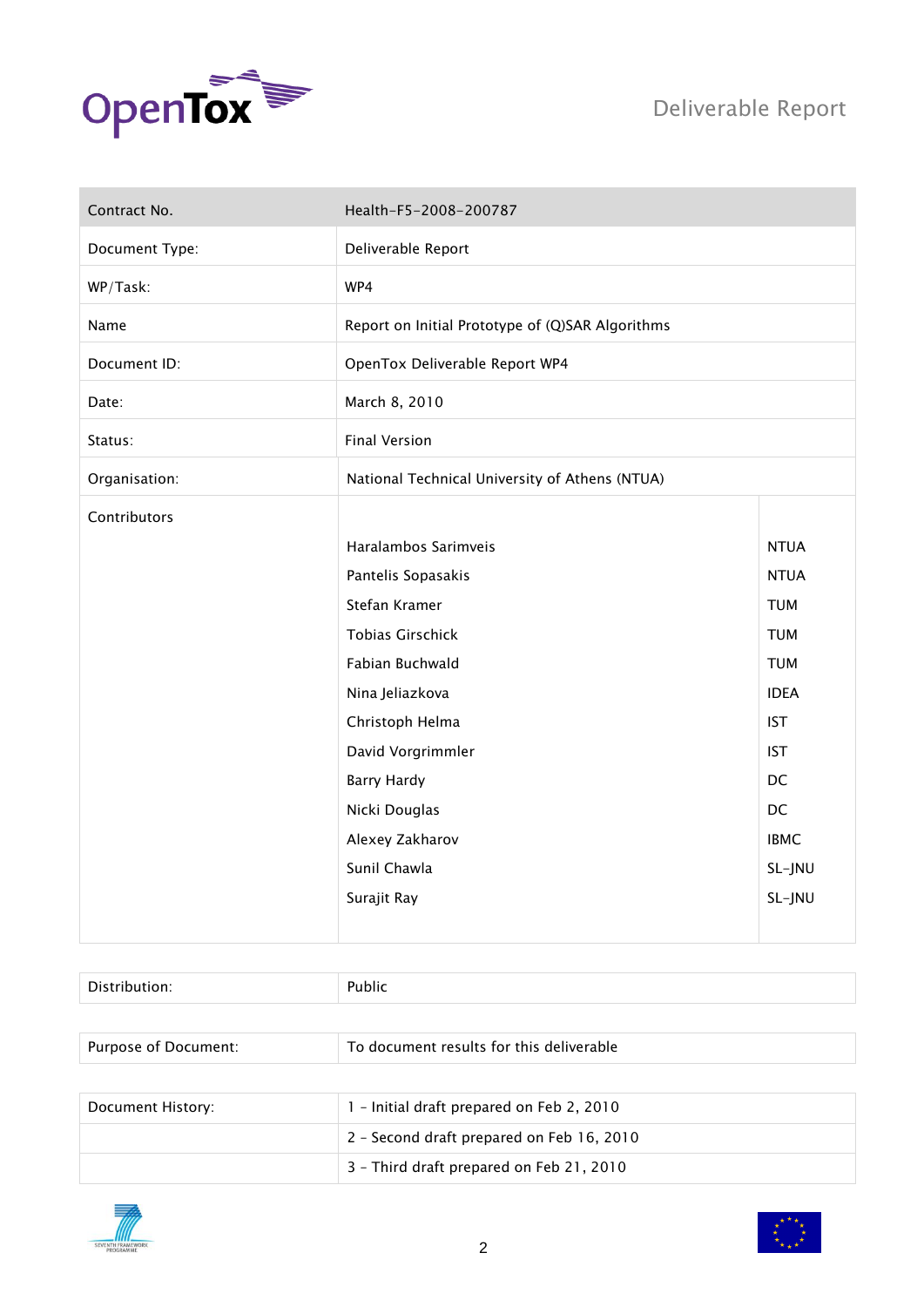



| 4 - Fourth draft prepared on Feb 22, 2010  |
|--------------------------------------------|
| 5 - Fifth draft prepared on Feb 24, 2010   |
| 6 - Sixth draft prepared on Feb 25, 2010   |
| 7 - Seventh draft prepared on Feb 26, 2010 |
| 8 - Final Version approved, Feb 28 2010    |
| 9 - Updated Version, March 8 2010          |



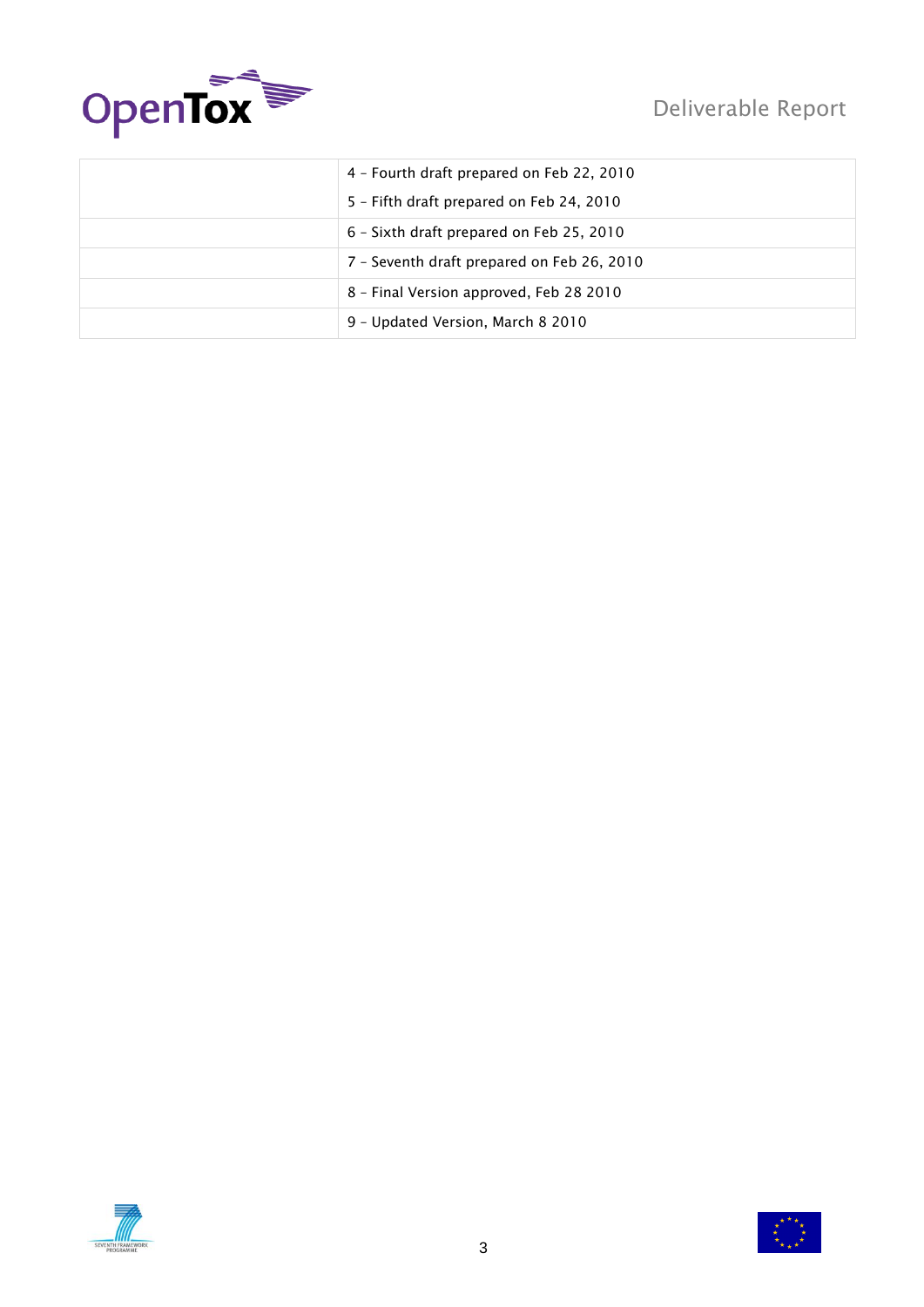

Deliverable Report

# **Table of Contents**

| 1. |         |  |
|----|---------|--|
| 2. |         |  |
|    | 2.1     |  |
|    | 2.2     |  |
|    | 2.3     |  |
|    | 2.4     |  |
| 3. |         |  |
|    | 3.1     |  |
|    | 3.2     |  |
|    | 3.3     |  |
|    | 3.4     |  |
| 4. |         |  |
|    | 4.1     |  |
|    | 4.2     |  |
|    | 4.3     |  |
|    | 4.4     |  |
|    | 4.5     |  |
| 5. |         |  |
|    | 5.1     |  |
|    | 5.1.1   |  |
|    | 5.1.2   |  |
|    | 5.1.3   |  |
|    |         |  |
|    | 5.1.5   |  |
|    | 5.1.6   |  |
|    | 5.2     |  |
|    | 5.2.1   |  |
|    | 5.2.2   |  |
|    | 5.2.3   |  |
|    | 5.2.3.1 |  |
|    | 5.2.3.2 |  |



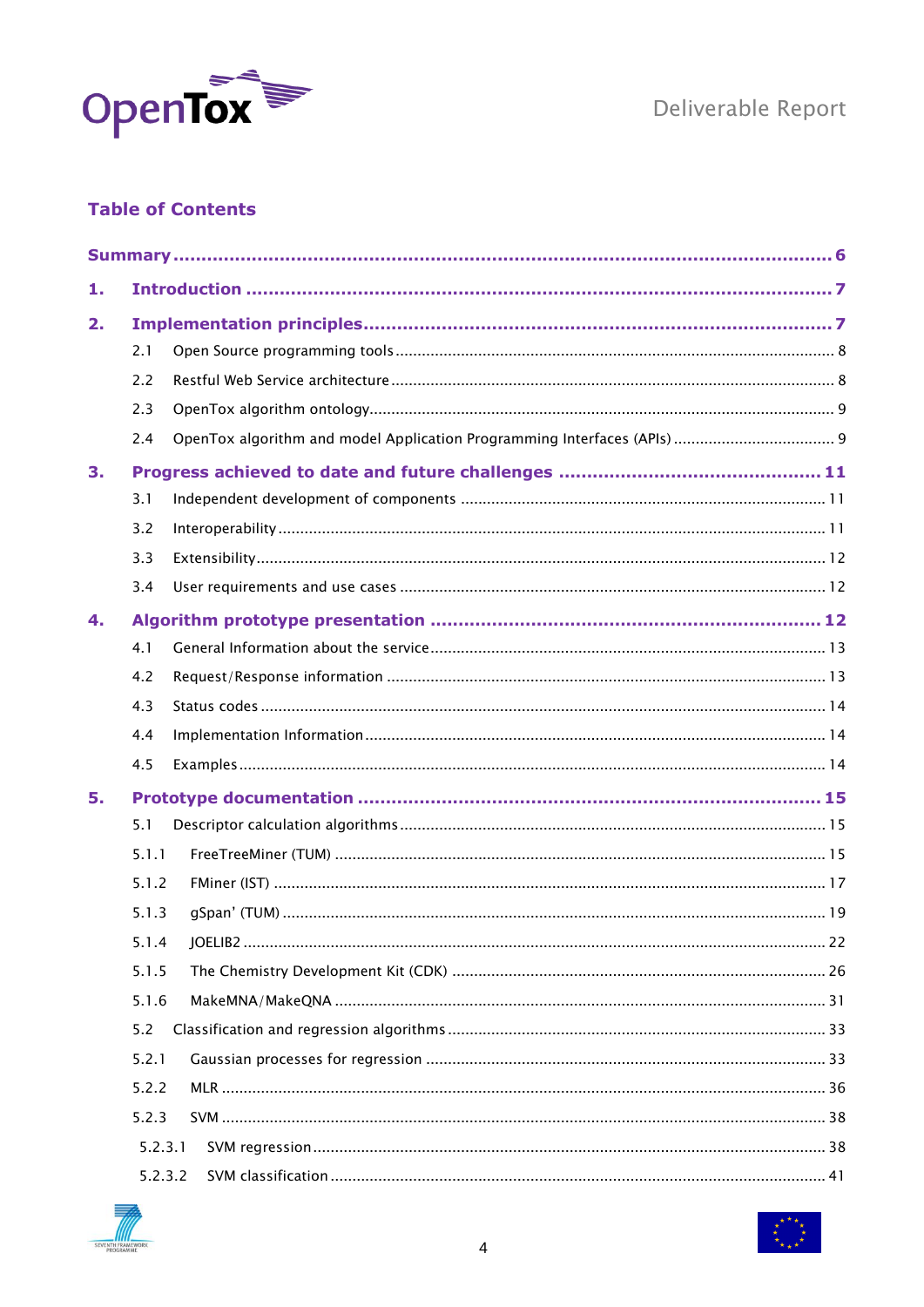

# Deliverable Report

| 5.2.4  |  |
|--------|--|
| 5.2.5  |  |
| 5.2.6  |  |
| 5.2.7  |  |
| 5.2.8  |  |
| 5.2.9  |  |
| 5.2.10 |  |
| 5.2.11 |  |
| 5.3    |  |
| 5.3.1  |  |
| 5.4    |  |
| 5.4.1  |  |
|        |  |
|        |  |



 $6.$ 

 $\overline{z}$ .

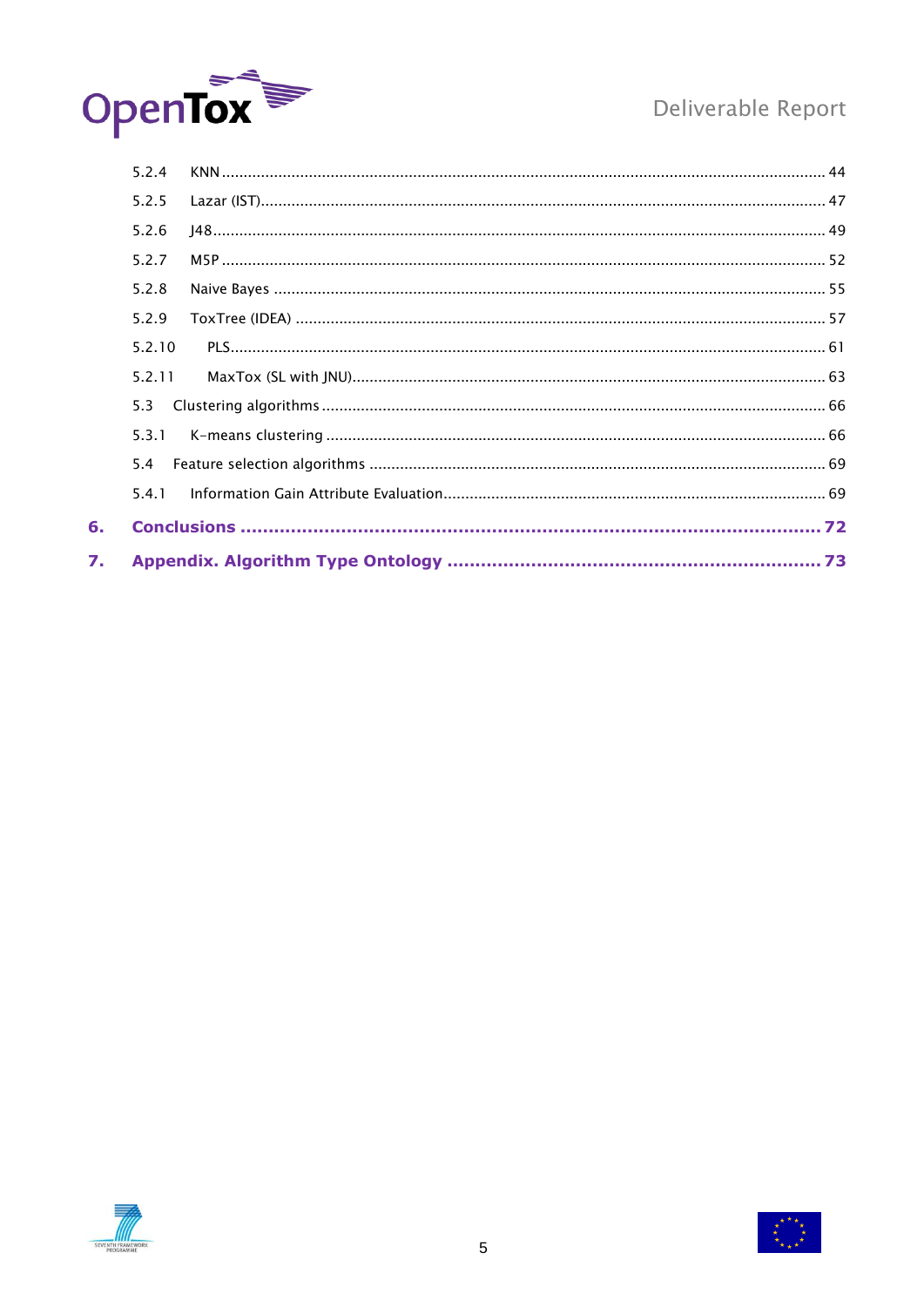

# <span id="page-5-0"></span>**Summary**

Quantitative structure-activity relationship (QSAR) algorithms are used in predictive toxicology to develop models that correlate structural, chemical and biological properties of chemical compounds with toxicological endpoints. QSAR algorithms have advanced in recent years from simple linear regression methods to sophisticated methodologies developed by researchers in the scientific areas of statistics, computer science (machine learning and computational intelligence), cheminformatics and bioinfomatics. The development of supporting algorithms (algorithms for calculating structural properties, selecting subsets of descriptors, estimating the applicability domain and measuring chemical similarities) and consensus modelling approaches have further improved the acceptance and reliability of QSAR analysis. Development of QSAR algorithms is an active research area and recent advances have extended applications into other scientific disciplines, including chemical biology, QSAR-directed virtual screening and systems biology.

The overall objective of the OpenTox Algorithms Work Package is to define and implement the integration of state-of-the-art QSAR and supporting algorithms into the OpenTox Framework. The Framework was designed aligned with the key OpenTox principles of interoperability, extensibility and compliance with user requirements and use cases. Special care was taken to allow independent development of different algorithm software components, which will enable the integration of additional new algorithms in the future that may be offered not only by OpenTox partners but also by many third-party developers in the community. The Framework works independently of the underlying data and thus, although emphasis is given to the prediction of the REACH relevant end-points (e.g., chronic and reproductive toxicity, in vivo mutagenicity and carcinogenicity), it can easily be extended to predict additional endpoints, such as ecotoxicity.

This report on the initial prototype of (Q)SAR Algorithms presents the work that has been accomplished within the OpenTox project on the implementation of QSAR and supporting algorithms during the first 18 months of the project. Prototype development has followed the RestFul Web Service architecture so that services comply with the current version of the OpenTox standardized interfaces and algorithm ontology. The services include cheminformatics, statistical and data mining tools that have been provided by OpenTox partners as well as popular and well-accepted algorithms contained in other state-of-the-art open source projects (e.g. WEKA, CDK). To be consistent with the open source philosophy of the OpenTox FP7 research project, open source tools have been utilized for developing the initial algorithm prototypes and all source code is available to the public. Due to the use of standardized interfaces, commercial software modules may additionally be incorporated in applications based on the platform as component web services.

This report provides a comprehensive and detailed documentation of all the algorithms that have already been implemented within OpenTox, thus serving as a valuable knowledge source for predictive toxicology application development and deployment.



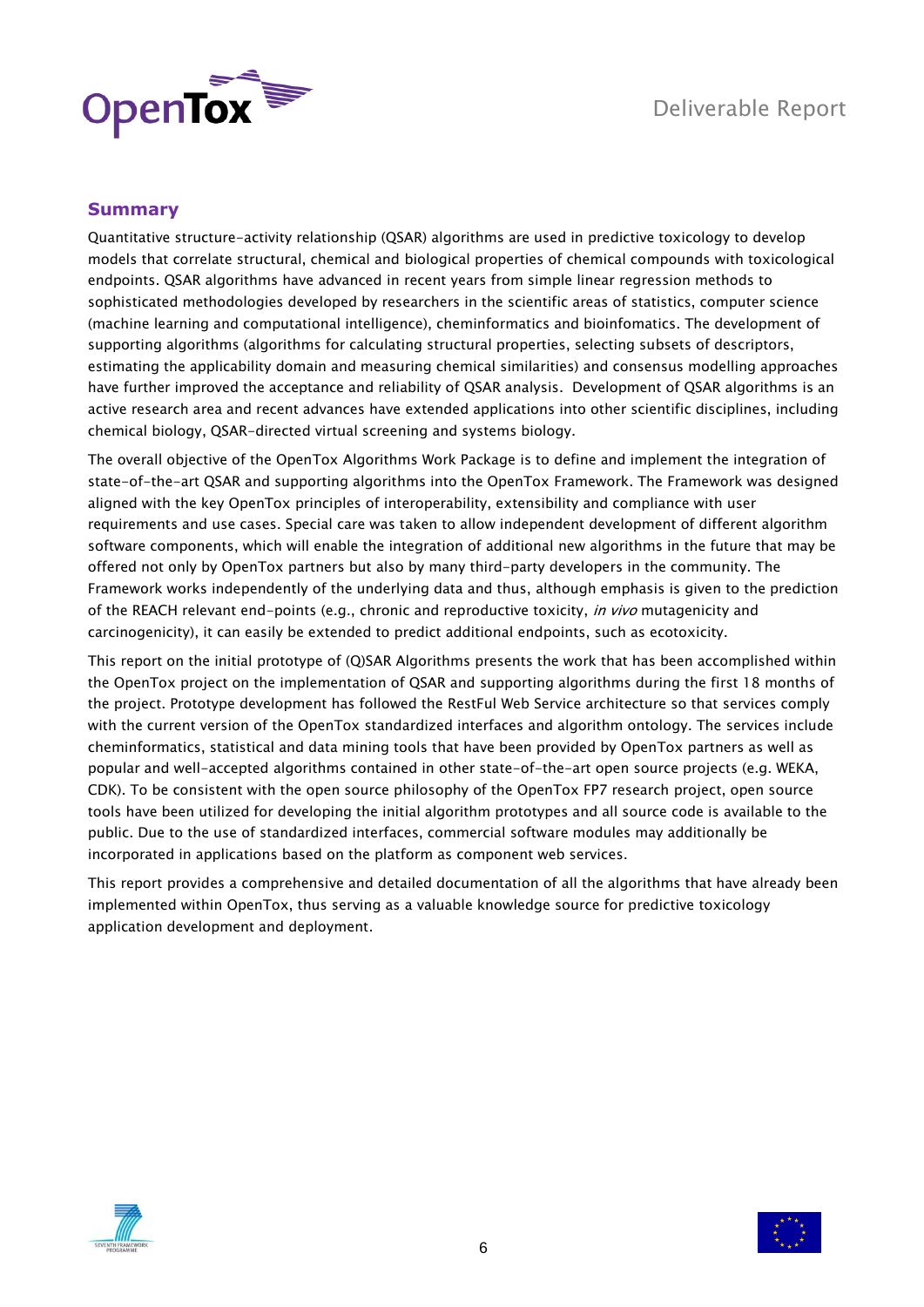



# <span id="page-6-0"></span>**1. Introduction**

Ongoing scientific efforts in various complementary fields have led to a large number of algorithms that are available and potentially useful for (Q)SAR and related tasks. During the first six months of the OpenTox project, a comprehensive review of available algorithms was performed by project partners. The review considered algorithms that have been developed and can be provided by project participants. The algorithms were grouped into four categories: *descriptor calculation algorithms*, *classification and regression algorithms*, feature selection algorithms and algorithms for the aggregation of results from multiple QSAR models. The deliverable report D4.1 on Algorithm Selection and Evaluation, submitted on February 28, 2009, gave a detailed description of these algorithms and, based on a set of multiple selection criteria, made a prioritization of the algorithms which indicated in which stage of the OpenTox project each algorithm is planned to be integrated into the OpenTox Framework. Algorithms with priority A were planned to be implemented in the first (Q)SAR prototype. As it will be shown in the report, this task has been successfully accomplished (Open Babel is the only set of priority A descriptor calculation algorithms that has not been prototyped yet as an individual software component, but it is implicitly used in the fminer descriptor calculation implementation for substructure matching). Additionally, a significant number of algorithms with lower priorities have also been prototyped.

The OpenTox project involves many partners and developers having different programming backgrounds and experience. A common collaboration framework based on the RestFul Web Service architecture was defined for algorithm implementation that supports independent deployment of services by different partners, which may be combined in an interoperable manner into OpenTox-based applications. This framework makes it convenient for third-party (Q)SAR and machine learning researchers and developers to integrate their own tools within the OpenTox Framework through well-established HTTP methods. The implementations are arranged in a way that requests are forwarded from one server to the other, minimizing latency time and boosting performance. Additionally, all communications are stateless in the sense that none of the nodes needs to store any data; requests are self-contained and provide all the data needed by the application to process them.

Algorithm prototypes are presented in a uniform tabular format, which gives brief algorithm descriptions, defines responsible partners and contact persons and provides links to the resources and the OpenTox Application Programming Interface (API). More technical information (such as input parameters and output results, status codes, programming languages, external libraries) is also included in each algorithm prototype description. Algorithm prototype descriptions are completed with examples that can be used to test and evaluate efficiency of the implementations.

# <span id="page-6-1"></span>**2. Implementation principles**

Algorithm prototypes constitute a major component of the overall OpenTox prototype and should be in line with the key OpenTox design principles of interoperability, extensibility and compliance with user requirements and use cases. Special care was taken to allow independent development of different algorithm software components. The OpenTox algorithm implementation principles are presented next:



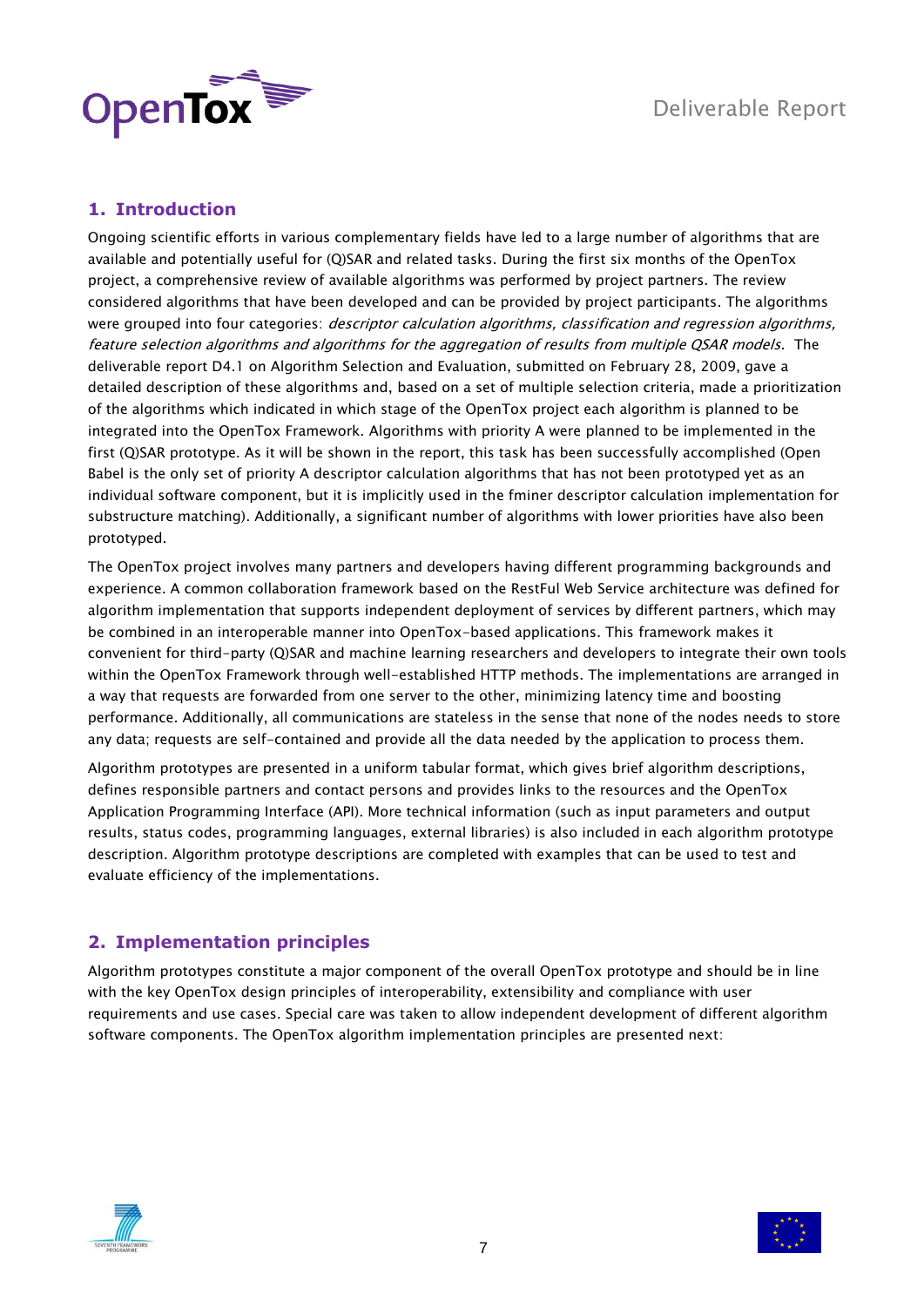



# <span id="page-7-0"></span>2.1 Open Source programming tools

In order to be consistent with the open source philosophy aspect of the project, initial algorithm implementation was realized using open source programming tools. Java<sup>1</sup> was the main programming language used by most partners, but other languages such as Ruby<sup>2</sup> were utilized as well. The implementation process also involved the utilization of widely-used and well-accepted open source machine learning and data mining libraries, such as Weka3. This collection of tools permits full exploitation of opportunities coming from open source software. Future developments of the OpenTox Framework as an industry platform will also address support of the combination of non-open source and open source algorithm and modelling components and services into OpenTox-based applications, compliant with OpenTox APIs, interoperability standards and guidance.

# <span id="page-7-1"></span>2.2 Restful Web Service architecture

A Web service architecture was chosen for developing the algorithm prototype. Web services are rapidly emerging as a popular standard for sharing data and functionality among loosely-coupled, heterogeneous systems. In particular the Representational State Transfer (REST) Web service architecture<sup>4</sup> was chosen because of the following advantages:

- 1. The produced web services are stateless;
- 2. The produced web services have a uniform interface (the only allowed operations are the HTTP operations);
- 3. The resources are uniquely identified by URIs and described by representations;
- 4. Components manipulate resources by exchanging representations of the resources.

All algorithm resources have representations providing information about the type of algorithm, what the algorithm accepts as input, the tuning parameters etc. Most algorithms and model resources in OpenTox are available in multiple representations. The Resource Description Framework (RDF) representation5, and in particular its XML-formatted variant, was chosen as the master data exchange format, due to the following reasons:

- 1. RDF is a W3C recommendation: RDF-related representations such as rdf/xml and rdf/turtle are w3c recommendations so they constitute a standard model for data exchange.
- 2. RDF is part of Semantic Web Policy: RDF as a representation for a self-contained description of web resources contributes to the evolution of the Semantic Web; a web where all machines can "understand" each other.
- 3. RDF is designed to be machine-readable: while humans can, in principle, read RDF documents, it is unlikely that they are able to understand them easily. RDF is intended to be understood by computers, not people.

-

<sup>5</sup> [www.w3.org/RDF/](http://www.w3.org/RDF/)





<sup>&</sup>lt;sup>1</sup> [java.net/](http://java.net/)

<sup>2</sup> [www.ruby-lang.org/en/](http://www.ruby-lang.org/en/)

<sup>3</sup> [www.cs.waikato.ac.nz/ml/weka/](http://www.cs.waikato.ac.nz/ml/weka/)

<sup>4</sup> [www.ibm.com/developerworks/webservices/library/ws-restful/](http://www.ibm.com/developerworks/webservices/library/ws-restful/)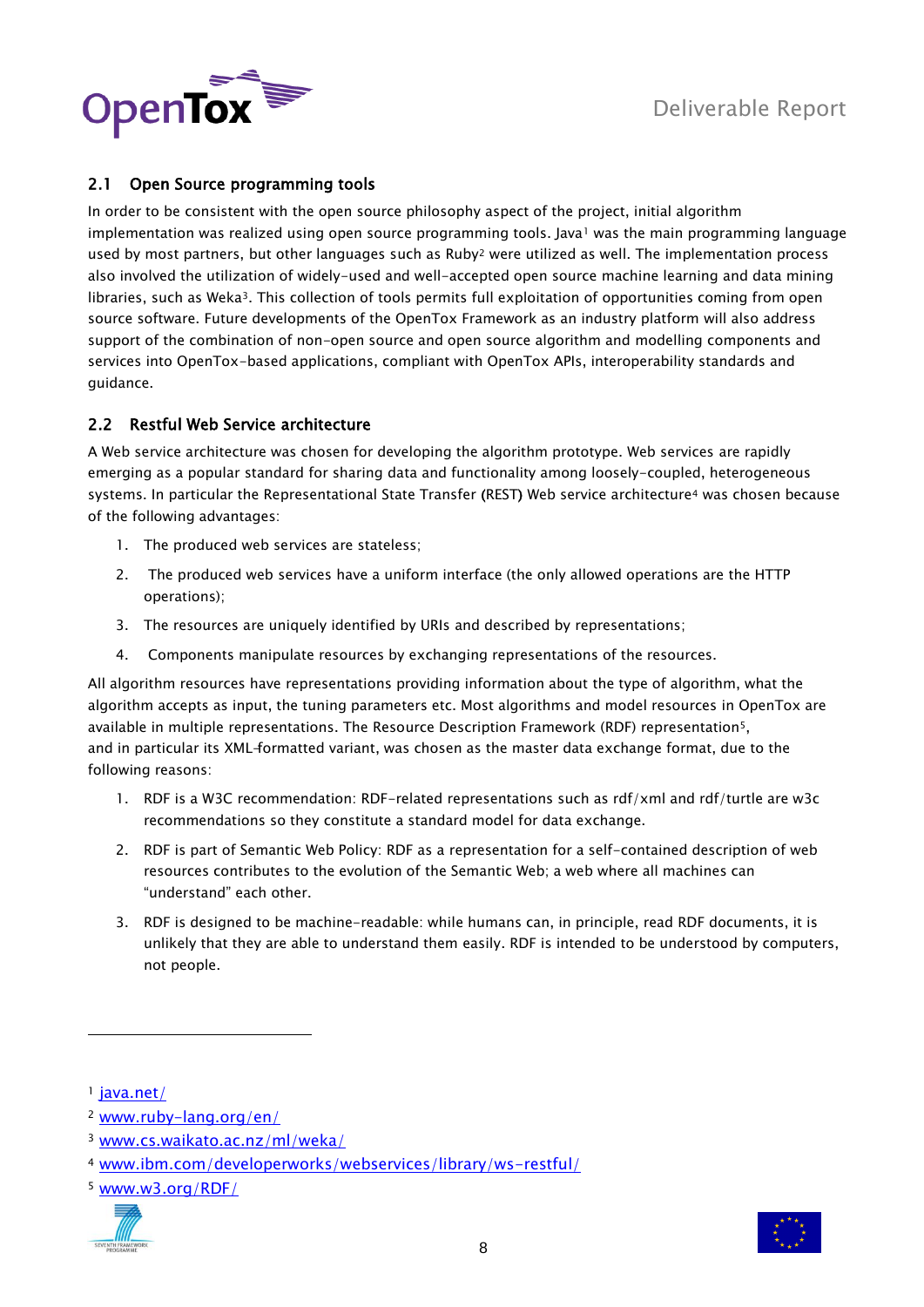

Some services support additional representations like JavaScript Object Notation (JSON) <sup>6</sup>, YAML<sup>7</sup> or Application/X-Turtle<sup>8</sup> . Some prediction model services provide Predictive Model Markup Language (PMML) representations (designed by DMG9) to improve their portability, since many machine learning applications like KNIME<sup>10</sup> and Weka provide support for PMML.

Examples of the structure of an Algorithm RDF document can be found at the OpenTox address: [opentox.org/data/documents/development/RDF%20files/Algorithm](http://opentox.org/data/documents/development/RDF%20files/Algorithm) .

# <span id="page-8-0"></span>2.3 OpenTox algorithm ontology

A human-readable format of the algorithm ontology, including a graphical representation can be found at [opentox.org/dev/apis/api-1.1/Algorithms.](http://opentox.org/dev/apis/api-1.1/Algorithms) A graphical overview of the current AlgorithmType ontology is included in the Appendix in this report.

A formal OWL<sup>11</sup> representation of the algorithm ontology is available at [opentox.org/data/documents/development/RDF files/AlgorithmTypes/view.](http://opentox.org/data/documents/development/RDF%20files/AlgorithmTypes/view)

The plan is to extend this ontology in the future to a full description of every algorithm, including references, parameters and default values. This will be achieved by adopting the Blue Obelisk ontology<sup>12</sup> and is currently work-in-progress.

The RDF representation of an Algorithm contains metadata described by the Dublin Core Specifications<sup>13</sup> for modeling metadata (DC Namespace) and the OpenTox namespace.

The establishment of an ontological base for the services facilitates the extension of the services and the introduction of new algorithms and new algorithm classes.

# <span id="page-8-1"></span>2.4 OpenTox algorithm and model Application Programming Interfaces (APIs)

Algorithm and Model APIs are part of the OpenTox API that enables interaction among all OpenTox software components. The current OpenTox API version is API 1.1 [\(www.opentox.org/dev/apis/api-1.1\)](http://www.opentox.org/dev/apis/api-1.1). Based on the REST and RDF principles mentioned before, each algorithm and each model, in RESTful terms, is a resource. Specifically, a representation of an algorithm contains information about the input a client should provide (obligatorily or optionally) to invoke the underlying procedure (e.g. training, data preprocessing etc).

Hereinafter the notation /resource will be used to denote the class of URIs someDomain.com/resource where someDomain.com can be the domain name of any OpenTox server (such as opentox.ntua.gr:3000,

1

<sup>11</sup> [www.w3.org/TR/owl-features/](http://www.w3.org/TR/owl-features/)

<sup>13</sup> [dublincore.org/](http://dublincore.org/)





<sup>6</sup> [www.json.org/](http://www.json.org/)

<sup>7</sup> [www.yaml.org/](http://www.yaml.org/)

<sup>8</sup> [www.w3.org/TeamSubmission/turtle/](http://www.w3.org/TeamSubmission/turtle/)

<sup>9</sup> [www.dmg.org](http://www.dmg.org/)

<sup>10</sup> [www.knime.com](http://www.knime.com/)

<sup>12</sup> gsar.svn.sf.net/viewvc/qsar/trunk/qsar-dicts/descriptor-ontology.owl?revision=218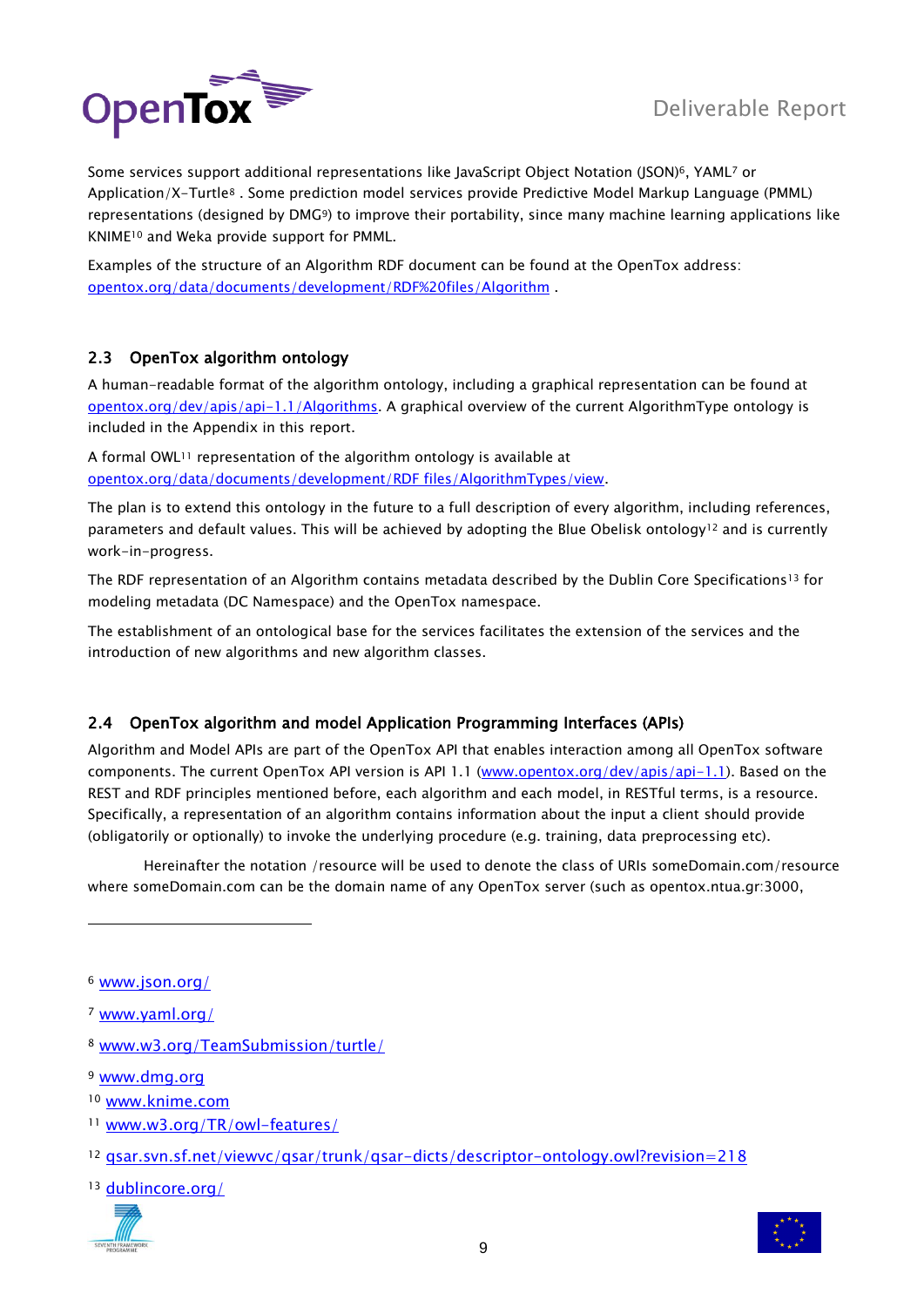

opentox.informatik.tu-muenchen.de:8080 and ambit.uni-plovdiv.bg:8080 ). All algorithm resources are placed under /algorithm and all model resources under /model. For example opentox.ntua.gr:3000/algorithm/svm is the resource of a Support Vector Machine algorithm and opentox.ntua.gr:3000/model/4538 is a model resource.

The algorithm API consists of a number of operations that are described next. Each operation uses one HTTP method (GET, PUT, POST or DELETE)14:

- 1. GET /algorithm: Returns a list of all available algorithms on the server in a supported media type; these include text/uri-list and rdf-related media types like application/rdf+xml, application/x-turtle,  $text/x-triple$  and text/rdf+n3. Optionally, a query can be added in the URI in the form '/algorithm?sameas={uri of other OpenTox algorithm}' or '/algorithm?type={uri of algorithm type specified by the OT algorithm type ontology}' to retrieve the algorithms that meet certain requirements.
- 2. GET /algorithm/{id}: Returns a representation of the algorithm, identified by its id, in a supported media type specified in the 'Accept' header of the request
- 3. POST /algorithm/{id}: A POST operation on an algorithm activates the application of the algorithm and often requires the specification of input parameters. For instance all prediction algorithms (machine learning or otherwise) need the parameter 'dataset\_uri' which is the URI of the training dataset. Additionally the parameter 'prediction\_feature' is mandatory for all supervised learning algorithms; it is the target feature of the provided dataset. The result from a successful POST operation is the URI of a created model. Supported media types for the result are all RDF-related and text/uri-list.

Detailed information about the Algorithm API can be found at **opentox.org/dev/apis/api-1.1/Algorithm**.

The same architectural concept was applied to the construction of the model APIs, which provide access to all OpenTox models.

- GET /model: Retrieve a complete list of models on the server. Additional queries may optionally be provided in the URI to get a certain subset of this collection. Examples include ?max=N to restrict the size of the list, ?sameas={uri of other model} to get a list of the models which are same as a given model. Other queries may be specified by the service providers.
- GET /model/{id}: Get the representation of a certain model in a supported media type. This representation contains information about the training algorithm that produced the model, the training dataset, the independent, dependent and predicted features of the model and the various training parameters (tuning parameters). An RDF representation is always available while a PMML format is provided for some classes of models and can be requested as 'application/xml'. Some services support additional media types such as JSON and YAML.
- GET /model/{id}/independent: Get the list of independent features of the model. Features are resources themselves so they are characterized by a URI of the form http://someserver.com/feature/{id}. The independent features of the model are the features of the training dataset, excluding the target. This list is available in all RDF-related media type (application/rdf+xml is mandatory) and in text/uri-list format as well.
- GET /model/{id}/dependent: Get the dependent feature of the model, that is the target feature of the training dataset specified in the "POST /algorithm/{id}" invocation by the 'prediction\_feature' POSTed parameter.

<sup>14</sup> [www.w3.org/Protocols/rfc2616/rfc2616-sec9.html](http://www.w3.org/Protocols/rfc2616/rfc2616-sec9.html)



-

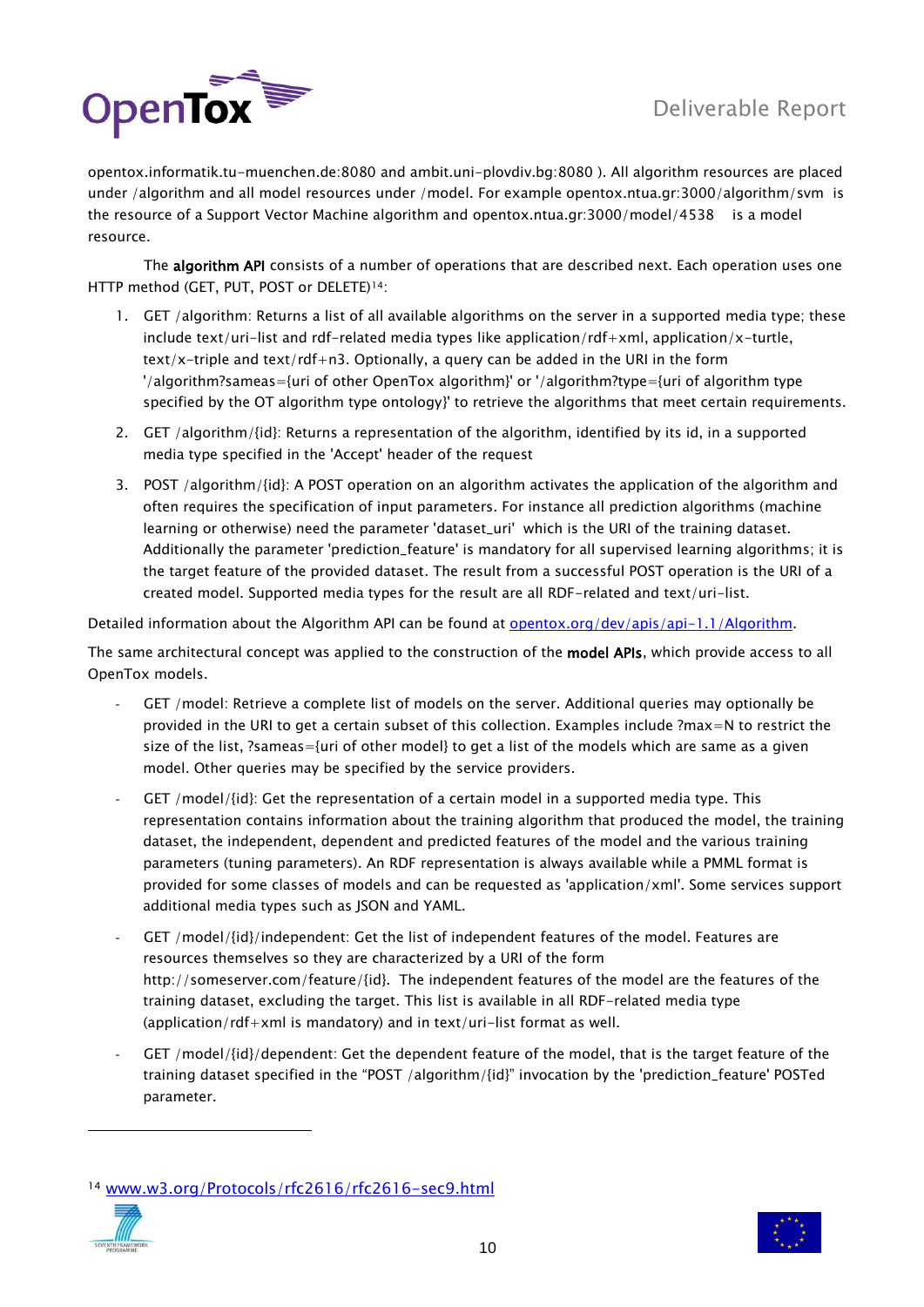

- GET /model/{id}/predicted: This is a feature that is generated along with the creation of the model; it is the feature related to the predicted values of the dependent feature using this model.
- DELETE /model/{id}: A model can be deleted by users having proper authorization.
- POST /model/{id}: A dataset or a compound URI can be posted to a prediction model to get toxicological predictions. The service exploits the underlying model to calculate the predicted values and returns to the client (within the response body), a URI for the created dataset. This dataset contains the submitted compounds and their corresponding predictions.

More information about the model API is available at the address [opentox.org/dev/apis/api-1.1/Model.](http://opentox.org/dev/apis/api-1.1/Model)

# <span id="page-10-0"></span>**3. Progress achieved to date and future challenges**

This section presents the progress achieved so far and the remaining challenges in algorithm prototyping in terms of the key OpenTox project goals:

# <span id="page-10-1"></span>3.1 Independent development of components

The initial OpenTox algorithm prototype consists of a set of software components which have already implemented more than the initially planned QSAR modelling and supporting algorithms. Six OpenTox partners (IDEA, IST, TUM, NTUA, IBMC, SL-JNU) have been involved in algorithm prototyping using different programming languages and having different programming backgrounds and experiences. The software components have been developed as functional building-blocks accessible over standard Internet protocols independent of platforms and programming languages.

# <span id="page-10-2"></span>3.2 Interoperability

Interoperability with respect to the OpenTox Framework refers to the principle that different OpenTox components or services may correctly exchange information with each other and subsequently make use of that information. Both syntactic interoperability for correct data exchange and semantic interoperability supporting the accurate communication of meaning and interpretation of data are supported principles for OpenTox resources. The establishment of a common API standard for all working groups and the introduction of the OpenTox ontology service have been important steps towards the desired interoperability between different services, which has been achieved to some extent (several examples that are presented in the detailed descriptions of algorithms later in this report integrate datasets and algorithm components from different servers to produce models). However, there are still many challenges to be addressed with regards to integrating algorithms into applications:

- Investigate further the content of the exchanges messages from the semantic point of view;
- Reduce the amount of data traveling over the web to increase the overall performance;
- Provide correct status codes and additional header information to allow the machines to communicate better with each other;
- Extend the API to include authorization/authentication mechanisms and to design a security level in a user friendly-way;
- A task runs on a server and lets the client be aware of the creation, progress and completion of a job. This way a server gains full control of the asynchronous jobs it runs, while it releases a socket to the client. Tasks are not yet fully implemented and this fact has slowed down the integration of services so far.



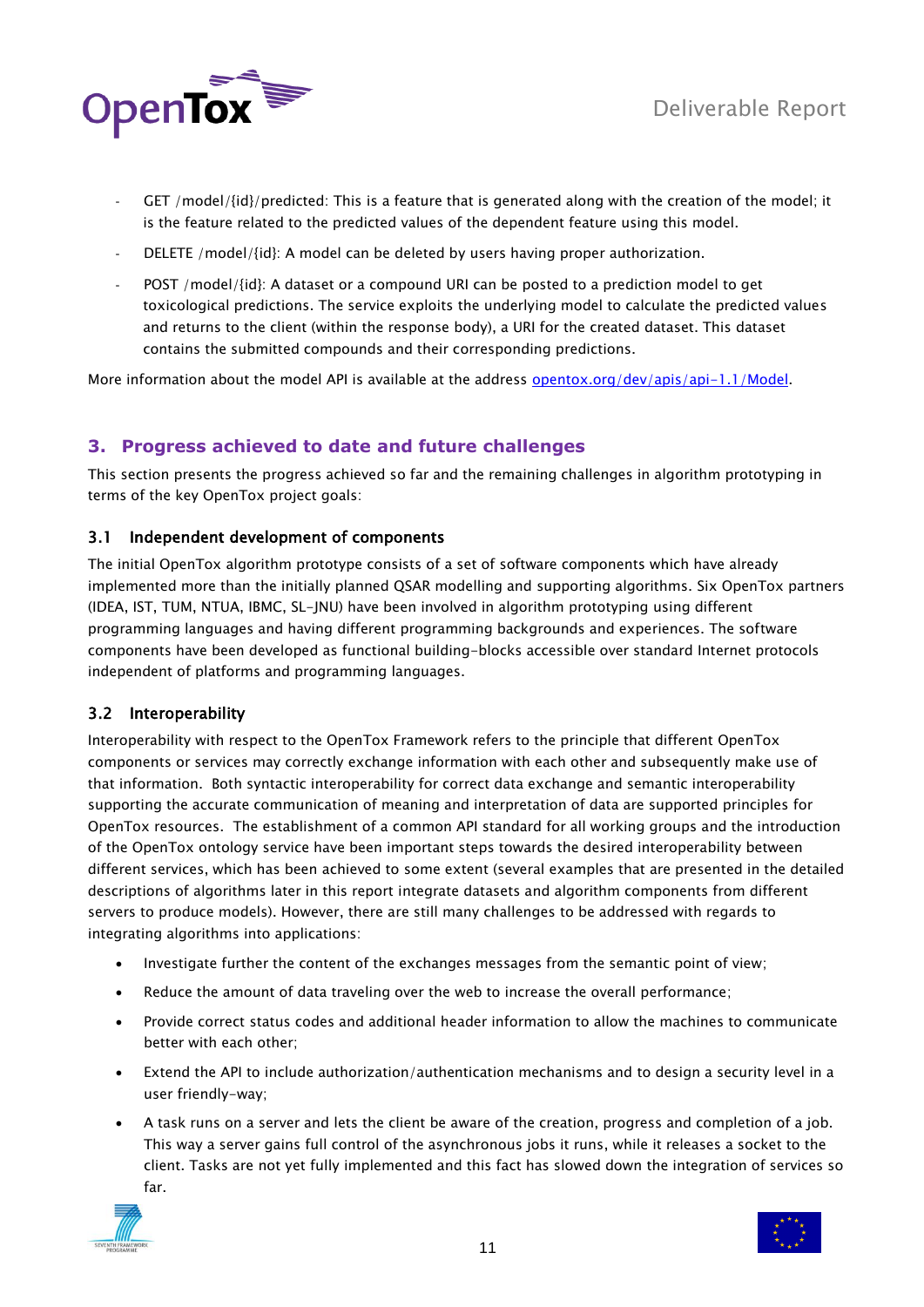

# <span id="page-11-0"></span>3.3 Extensibility

OpenTox needs to be extensible to a broad range of future algorithms and new functionalities that meet the current trends in QSAR, bioinformatics and predictive toxicology in general. The algorithm APIs allow developers to add new functionalities or to improve the existing ones without the need to amend the agreed standard. The REST architecture and the adoption of the RDF, as the main format for modeling metainformation (two of the most powerful state-of-the-art software design considerations) render the API truly extensible as most functionalities can be easily appended. An open issue that still remains a challenge regarding algorithm extensibility is the development and inclusion of consensus modeling techniques.

# <span id="page-11-1"></span>3.4 User requirements and use cases

The detailed description of a use case is fundamental to understand how the end user will interact with the web application and provide both a user-friendly interface and a robust and high performance underlying engine to meet user requirements. Two initial use cases have been identified for the implementation of the OpenTox Framework prototype. The first case, ToxPredict, is aimed at the user having no or little experience in QSAR predictions. This use case should offer an easy-to-use user interface, allowing the user to enter a chemical structure and to obtain in return a toxicity prediction for one or more endpoints. The second case, ToxCreate, is aimed at the experienced users, allowing them to construct and to validate models using a number of datasets and algorithms. Both use cases also demonstrate inter-connectivity between multiple partner services. Within ToxPredict, models produced from partners TUM, IDEA, and NTUA algorithm web services have been integrated, while in ToxCreate the model construction is performed using partner IST's algorithm web services. Important subsequent steps to be pursued in forthcoming development iterations are the integration of additional algorithm web services into the ToxCreate use case and the interoperation of ToxCreate and ToxPredict in terms of algorithm, modelling and validation services.

# <span id="page-11-2"></span>**4. Algorithm prototype presentation**

Algorithm web services are key components of the overall OpenTox framework and also important parts of the use cases, as they are responsible for data manipulation, descriptor calculation and selection, reduction of dimensionality, and most importantly generation of regression and classification (Q)SAR models. All algorithm services accept a dataset as input, so they assume the existence of a dataset service. Algorithms that have been included in the initial prototype are summarized next with reference to the categorization, selection and prioritization of algorithms, as these were presented in deliverable D4.1

The algorithms can be grouped in four categories: descriptor calculation algorithms, classification and regression algorithms, clustering algorithms and feature selection algorithms. Clustering algorithms form a new category of algorithms that was not considered in D4.1. A fifth category of algorithms (Algorithms for the aggregation of results from multiple QSAR models) are of Priority C and will be included only in the final prototype of (Q)SAR algorithms.

Descriptor calculation algorithms: This category currently includes algorithms which calculate descriptors that represent chemical structures. There are two different types of molecular descriptors, namely physico-chemical and (sub)structural descriptors. In the group of structural and sub-structural descriptors, five algorithms have been implemented (FreeTreeMiner, Fminer, gSpan, MakeMNA, MakeQNA). We have also prototyped two sets of descriptor calculation algorithms that belong to the group of physico-chemical descriptors, namely the Chemistry Development Toolkit (CDK) and JOELib. The initial (Q)SAR algorithm prototype contains all



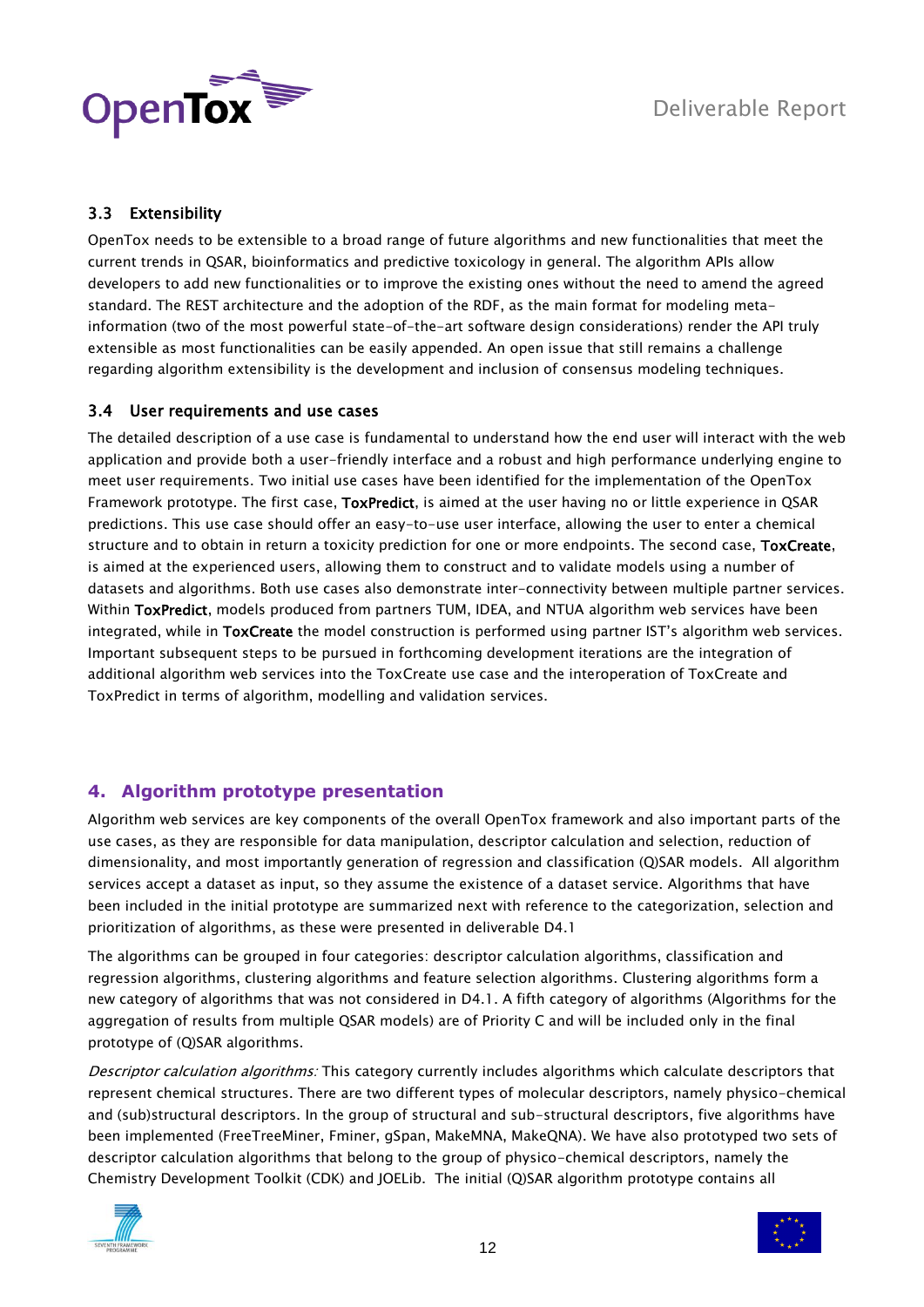

descriptor calculation algorithms of priorities A and B. OpenBabel has not been prototyped yet as a separate software component, but it is implicitly used in the Fminer descriptor calculation implementation for substructure matching.

Classification and regression algorithms: These services are responsible for the generation of QSAR models which are stored on the server side and can be used for predicting toxicological properties. They require the specification of a dataset URI and of a URI for the prediction feature. Some algorithms accept additional parameters that allow the fine tuning of the training procedure.

For the first prototype we have implemented all algorithms of priority A (MLR as basic regression method, kNN as basic instance-based lazy learning classification method, J48 decision trees as an eager classification algorithm implementation and PLS which is very prominent in the QSAR community). Many algorithms of Priority B (SVM, Lazar, ToxTree) or even Priority C (Gaussian processes for regression, M5P, MaxTox) have also been prototyped. Additionally, we have implemented one popular machine learning classification algorithm that was not considered in Deliverable D4.1, namely the Naive Bayes classification method.

Clustering Algorithms: This category contains unsupervised learning algorithms that group objects of similar kind into respective categories. In other words clustering algorithms are exploratory data analysis tools which aim at sorting different objects into groups in a way that the degree of association between two objects is maximal if they belong to the same group and minimal otherwise. The most popular clustering algorithm, namely the k-means clustering method has been implemented in the initial prototype.

Feature Selection Algorithms: The fourth category contains algorithms for the reduction of the dimensionality of a dataset, by selecting only a subset of a full set of descriptors included in the dataset. The only feature selection algorithm of priority A (Info Gain Attribute Evaluation) has been included in the initial prototype.

It should be noted that all algorithm prototypes follow common OpenTox APIs15, regardless of the category to which they belong. Each algorithm that has been prototyped is described in the next section of this report by a short text description and a detailed description of the web services that have been developed to implement the algorithm. Each algorithm implementation is presented in a uniform tabular format that has five logical parts, described below.

# <span id="page-12-0"></span>4.1 General Information about the service

The first part of the table provides a description of the service, accompanied by the URI of the resource and a reference to the current API. Other fields of this table indicate the partner who has been responsible for the development of the service, a contact person who can provide more information about the implementation and the date when development of the service was completed. The last comments field can be used for any further comment on the service including reviews.

# <span id="page-12-1"></span>4.2 Request/Response information

All algorithm web services require a number of input parameters and respond by providing the URI of the produced resource (model URI, datasets URI or feature URI). Some of the input parameters are mandatory. Besides the mandatory parameters, additional algorithm-specific parameters may need to be specified for some services. This second part of the table presents and describes all the input information and the results that are associated with each web service implementation.

<sup>15</sup> [www.opentox.org/dev/apis/api-1.1/Algorithm](http://www.opentox.org/dev/apis/api-1.1/Algorithm)



-

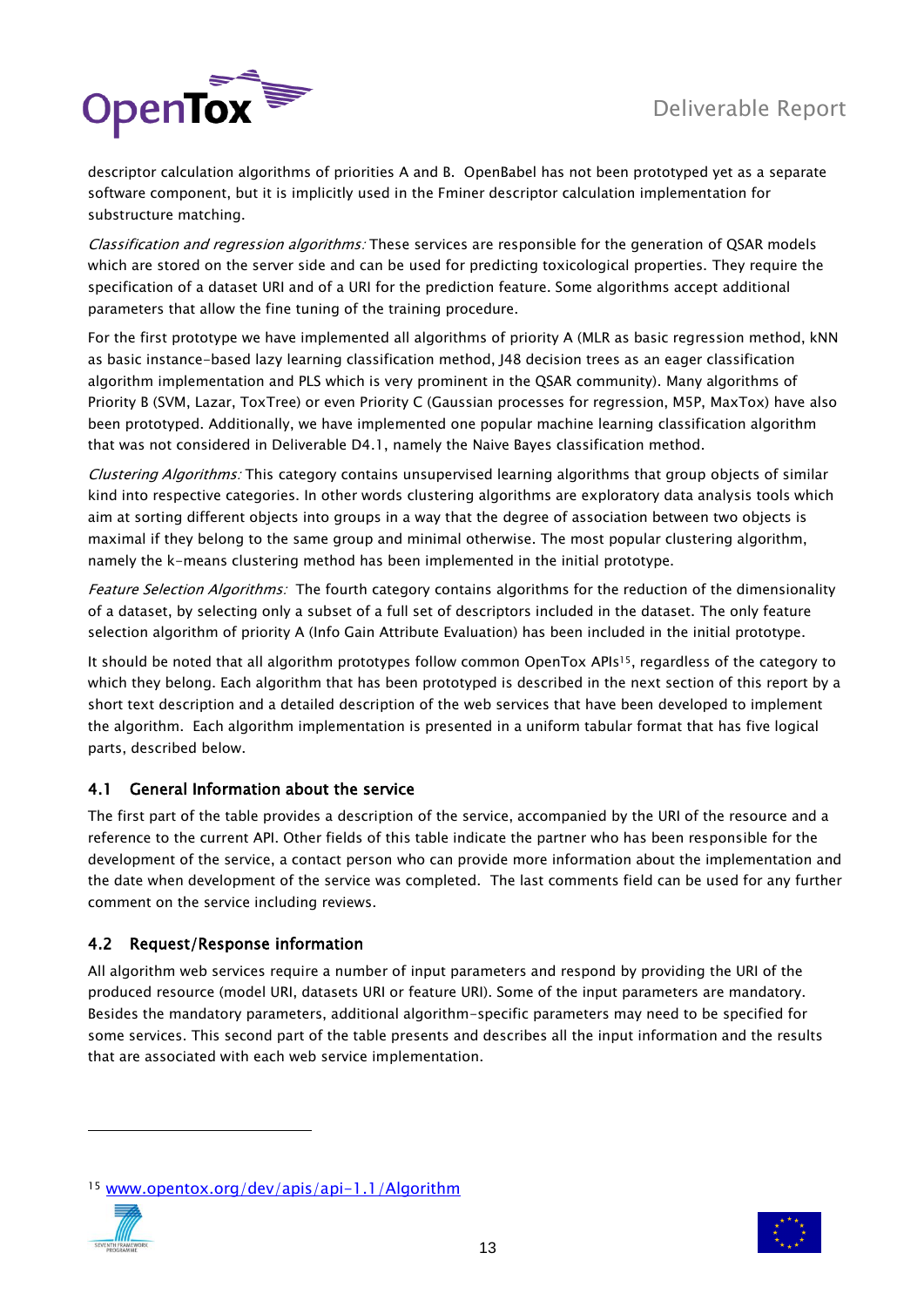

# <span id="page-13-0"></span>4.3 Status codes

This part of the table presents and describes the list of standard response codes that can be produced by each web service, according to the APIs. The codes help identify the cause of the problem when the service is not working properly. The term HTTP status code is actually the common term for the HTTP status line that includes both the HTTP status code and the HTTP reason phrase. For example, the HTTP status line 500: Internal Server Error is made up of the HTTP status code of 500 and the HTTP reason phrase of Internal Server Error.

# <span id="page-13-1"></span>4.4 Implementation Information

The fourth part of the table provides technical details about the prototype implementation, such as the type of HTTP method that is used to execute the service, the programming languages and the open source libraries that were integrated into the service.

# <span id="page-13-2"></span>4.5 Examples

The last part of the table provides examples of the web service. The examples are based on the cURL command; they can be easily invoked from the command line and can be used by technical reviewers to test and evaluate the performance of each service.



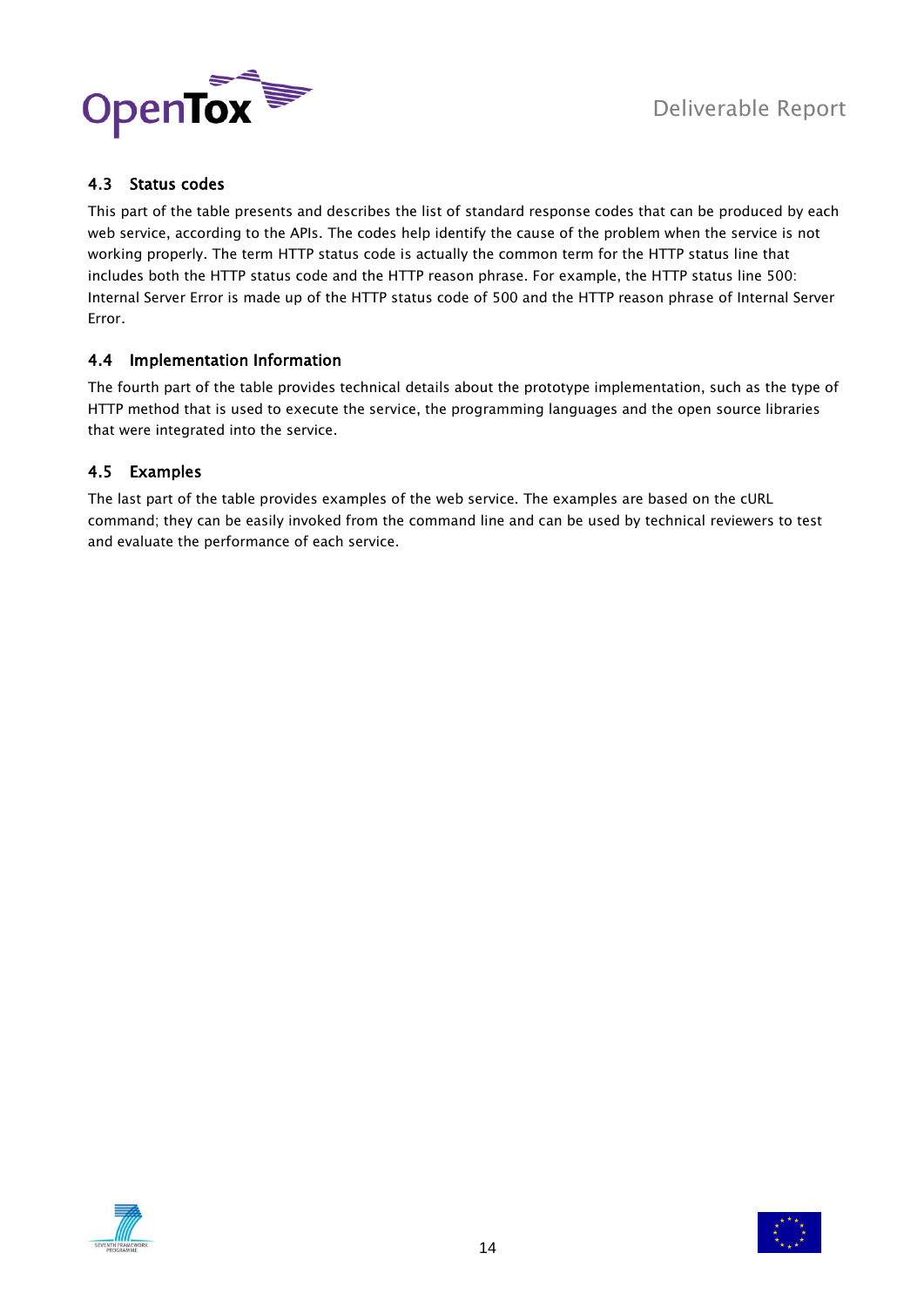

# <span id="page-14-1"></span><span id="page-14-0"></span>**5. Prototype documentation**

# 5.1 Descriptor calculation algorithms

# <span id="page-14-2"></span>5.1.1 FreeTreeMiner (TUM)

The FreeTreeMiner (FTM) software computes all acyclic substructures (in mathematical terms: free or unrooted trees) occurring at a given minimum frequency in a set of molecules. The substructures are computed by a depth-first search. Additionally to the minimum frequency support, a maximum frequency constraint can be set. This constraint can either refer to the same database/set or to a second one, meaning that all substructures frequent in the first and infrequent in the second are returned by FTM. The frequent substructures are returned as SMARTS strings together with their occurrences in the given set of structures.

| General Information about the service                                                                                                |  |  |
|--------------------------------------------------------------------------------------------------------------------------------------|--|--|
| Service description                                                                                                                  |  |  |
| The FreeTreeMiner (FTM) software computes all acyclic substructures occurring at a given<br>minimum frequency in a set of molecules. |  |  |
| URI                                                                                                                                  |  |  |
| opentox.informatik.tu-muenchen.de:8080/OpenTox-dev/algorithm/FTM                                                                     |  |  |
| <b>OpenTox API Reference</b>                                                                                                         |  |  |
| www.opentox.org/dev/apis/api-1.1/Algorithm                                                                                           |  |  |
| Date completed                                                                                                                       |  |  |
| Initial version completed in Feb. 2010                                                                                               |  |  |
| Partner responsible for the implementation                                                                                           |  |  |
| Technische Universität München                                                                                                       |  |  |
| Contact within OT                                                                                                                    |  |  |
| Fmail: kramer@in.tum.de                                                                                                              |  |  |
| Comments (including reviews)                                                                                                         |  |  |

# Request/Response Information

# Posted Parameters

# dataset\_uri

(e.g. dataset\_uri= <http://ambit.uni-plovdiv.bg:8080/ambit2/dataset/39> which should be available in RDF format. This is a mandatory parameter.

# minSup

All free trees that exceed the minimum support (minSup) are calculated.

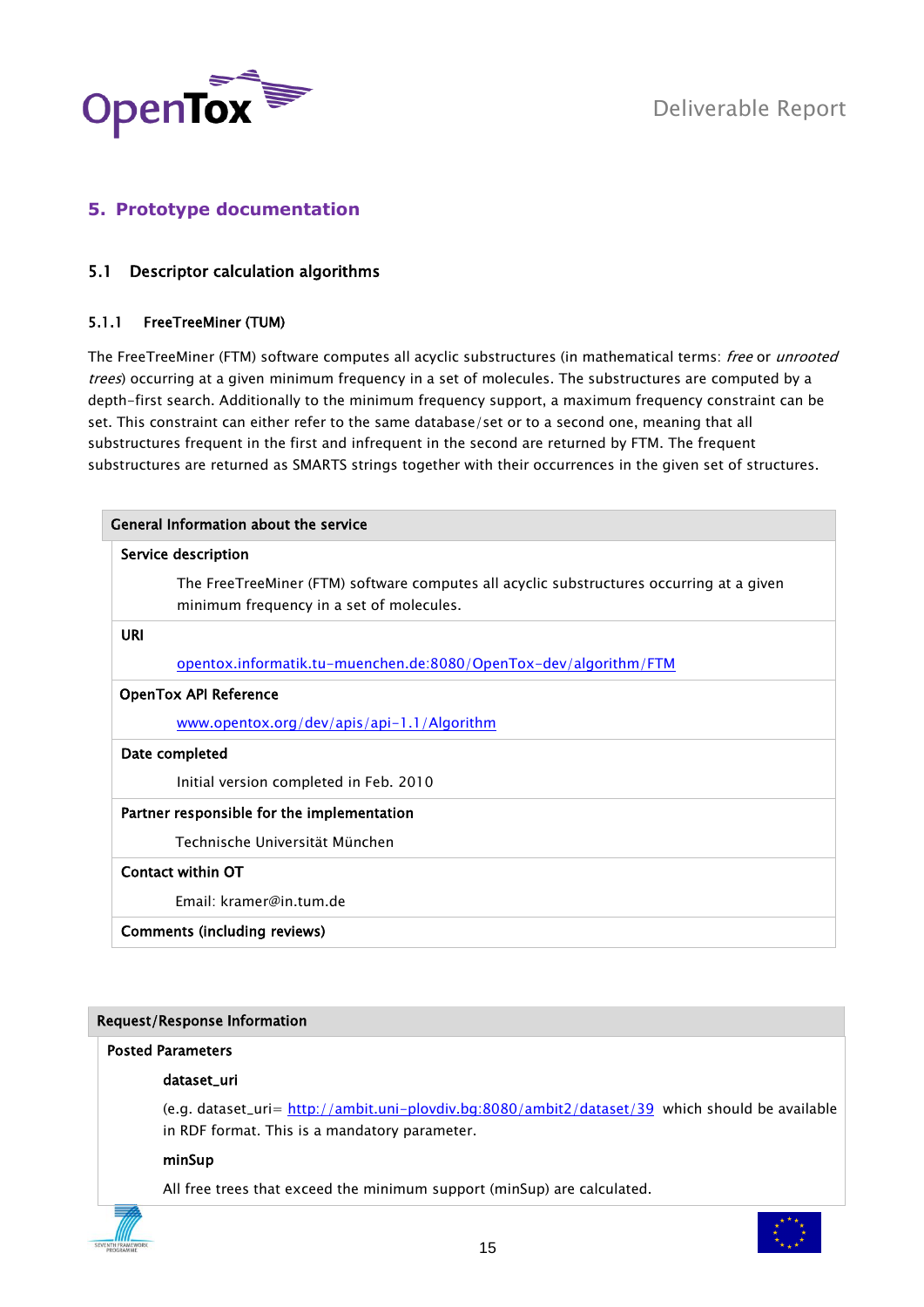

# hydrogen

Determines whether hydrogen atoms are taken into account.

# Response

Once the features for a dataset are generated successfully, datasets URI is returned to the client within the response and the status is set to 200; otherwise an explanatory message is provided.

| <b>Status Codes</b> |                                                                                                                                                                                                                                                                                                                                                         |  |
|---------------------|---------------------------------------------------------------------------------------------------------------------------------------------------------------------------------------------------------------------------------------------------------------------------------------------------------------------------------------------------------|--|
| 200                 |                                                                                                                                                                                                                                                                                                                                                         |  |
|                     | Success - The request has succeeded and the requested features were generated. The URI of the<br>dataset is returned within the response body.                                                                                                                                                                                                          |  |
| 400                 |                                                                                                                                                                                                                                                                                                                                                         |  |
|                     | Bad Request - Some parameter you provided is wrong or you did not post some mandatory<br>parameter such as the dataset_uri.                                                                                                                                                                                                                             |  |
| 404                 |                                                                                                                                                                                                                                                                                                                                                         |  |
|                     | The resource was not found - Check your spelling: http://opentox.informatik.tu-<br>muenchen.de:8080/OpenTox-dev/algorithm/ftm is not identical to http://opentox.informatik.tu-<br>muenchen.de:8080/OpenTox-dev/algorithm/FTM. For a complete list of all available algorithms,<br>check out http://opentox.informatik.tu-muenchen.de:8080/OpenTox-dev/ |  |
| 500                 |                                                                                                                                                                                                                                                                                                                                                         |  |
|                     | Internal Server Error - The parameters you have posted are acceptable but some internal error has<br>occurred.                                                                                                                                                                                                                                          |  |
| 502                 |                                                                                                                                                                                                                                                                                                                                                         |  |
|                     | Bad Gateway - The service was unsuccessful because while the server was acting as a client, it<br>received an unsuccessful response. In such a case, it seems that some other server is down.                                                                                                                                                           |  |
| 503                 |                                                                                                                                                                                                                                                                                                                                                         |  |
|                     | The service is not available for the time being - Try again later!                                                                                                                                                                                                                                                                                      |  |

| Implementation Information                                          |  |  |
|---------------------------------------------------------------------|--|--|
| <b>HTTP Method</b>                                                  |  |  |
| <b>POST</b>                                                         |  |  |
| <b>Programming Language</b>                                         |  |  |
| The project was built in Java and runs as a standalone application. |  |  |
| Libraries used                                                      |  |  |
| FTM software package, Open Babel                                    |  |  |



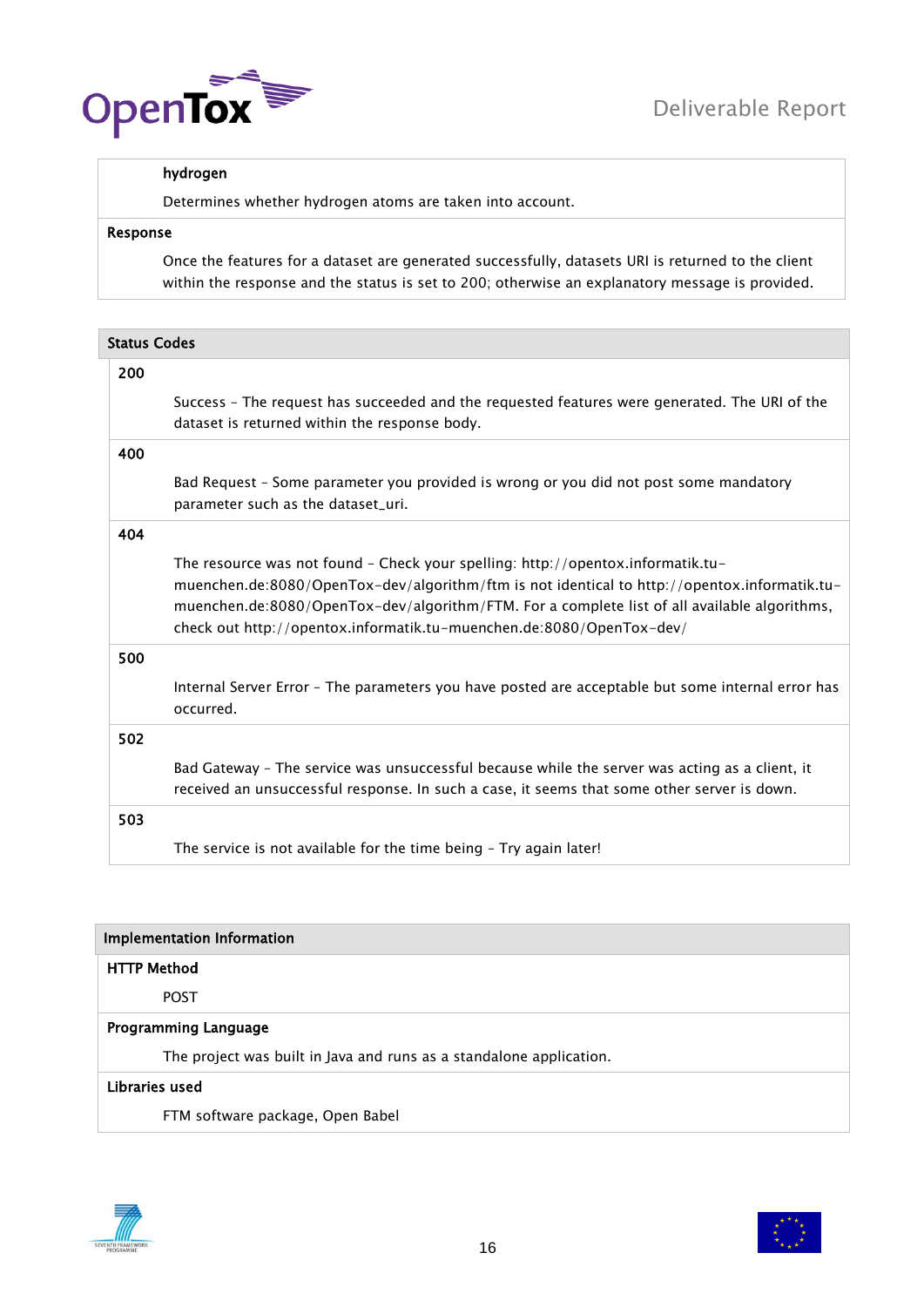

# Examples

#### Example 1

curl -X POST -d "dataset\_uri=http://ambit.uniplovdiv.bg:8080/ambit2/dataset/157" -d "minSup=0.9" http://opentox.informatik.tu-muenchen.de:8080/OpenTox-dev/algorithm/FTM

# <span id="page-16-0"></span>5.1.2 FMiner (IST)

Fminer is a novel method for efficiently mining relevant tree-shaped subgraph descriptors with minimum frequency and correlation constraints, each representing a set of fragments sharing a common core structure (backbone), thereby reducing feature set size and runtime. The approach is able to optimize structural interfeature entropy as opposed to occurrences, which is characteristic for open or closed fragment mining. In the experiments, the proposed method reduces feature set sizes by >90% and >30% compared to complete tree mining and open tree mining, respectively. Evaluation using cross-validation runs shows that their classification accuracy is similar to the complete set of trees but significantly better than that of open trees. Compared to open or closed fragment mining, a large part of the search space can be pruned due to an improved statistical constraint (dynamic upper bound adjustment), which is also confirmed in the experiments in lower runtimes compared to ordinary (static) upper bound pruning. Further analysis using large-scale datasets yields insight into important properties of the proposed descriptors, such as dataset coverage and class size represented by each descriptor. In a large-scale experiment, it was shown that the novel descriptors render large training sets feasible which previously might have been intractable for computational models.

# General Information about the service

#### Service description

An OpenTox REST Webservice Implements the OpenTox algorithm API for fminer

#### URI

# [webservices.in-silico.ch/test/algorithm](http://webservices.in-silico.ch/test/algorithm)

# OpenTox API Reference

http://www.opentox.org/dev/apis/api-1.1/Algorithm

# Date completed

2010 – February 1

# Partner responsible for the implementation

In Silico Toxicology (IST)

Contact within OT

Christoph Helma [helma@in-silico.de](mailto:helma@in-silico.de)

# Comments (including reviews)



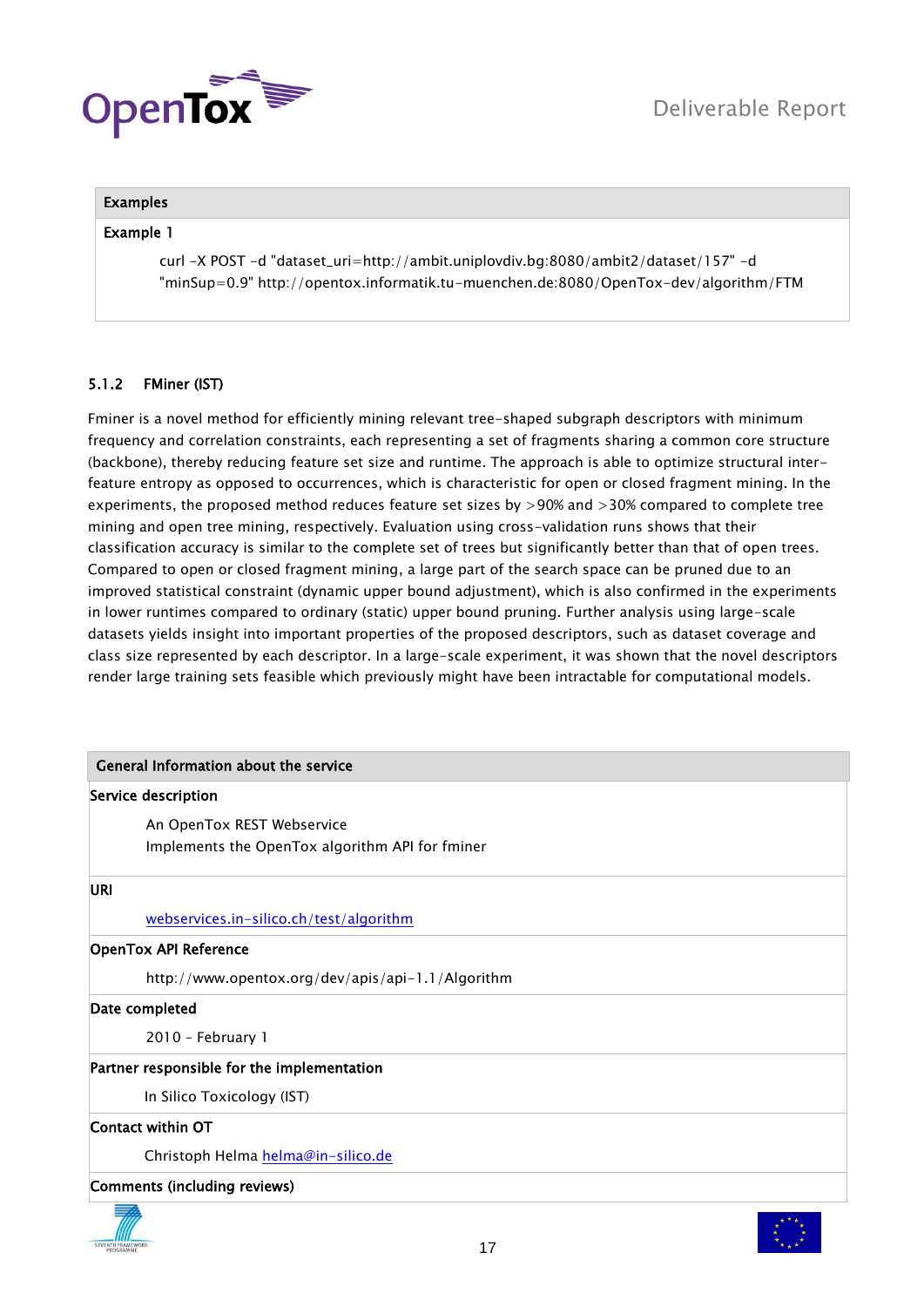

# Request/Response Information

#### Posted Parameters

#### dataset\_uri:

is mandatory for all kind of prediction algorithms (machine learning or otherwise), as well for data processing algorithms.

[\(webservices.in-silico.ch/test/dataset\)](http://webservices.in-silico.ch/test/dataset)

#### feature\_uri:

is mandatory for prediction (classification/regression) and other supervised learning algorithms. The URI of the feature with the endpoint to predict is expected as value.

# feature\_generation\_uri:

URI to the executing algorithm (e.g. http://webservices.in-silico.ch/test/algorithm/fminer).

Supported MIME formats [\(chemical-mime.sourceforge.net/\)](http://chemical-mime.sourceforge.net/):

application/rdf+xml (default): read/write OWL-DL

#### Response

Once the model/features are successfully created, its URI is returned to the client within the response and the status is set to 200; otherwise an explanatory message is provided.

|     | <b>Status Codes</b>                                                                                                              |                          |  |
|-----|----------------------------------------------------------------------------------------------------------------------------------|--------------------------|--|
| 200 |                                                                                                                                  |                          |  |
|     | Success - The request has succeeded and a new model was generated. The URI of the model is<br>returned within the response body. |                          |  |
| 400 |                                                                                                                                  |                          |  |
|     | Bad request                                                                                                                      | (Syntax error)           |  |
| 404 |                                                                                                                                  |                          |  |
|     | Not found                                                                                                                        | (Resource not available) |  |
| 500 |                                                                                                                                  |                          |  |
|     | Internal Server Error (request failed, e.g. prediction error)                                                                    |                          |  |
| 503 |                                                                                                                                  |                          |  |
|     | Service Unavailable                                                                                                              |                          |  |



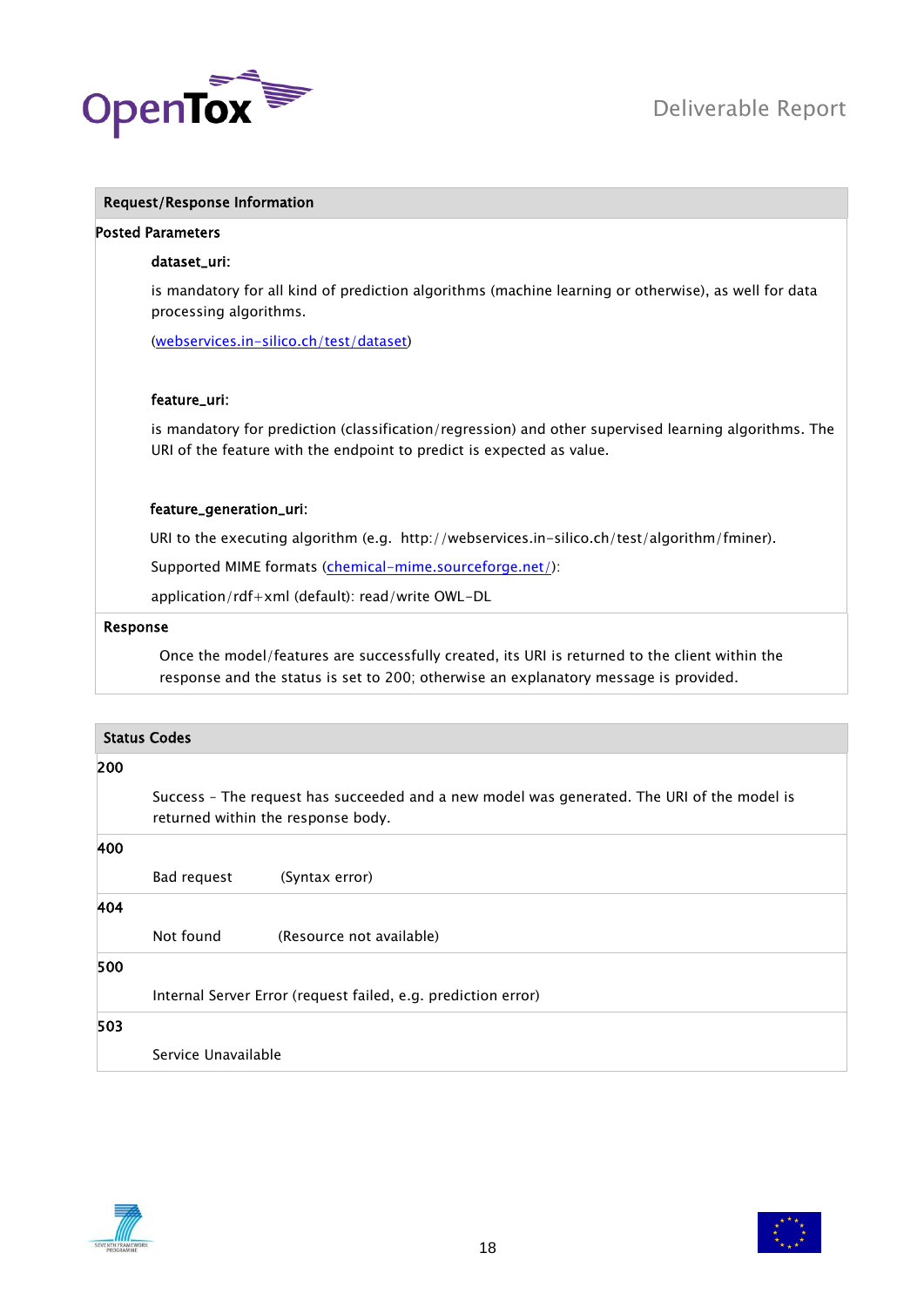

#### Implementation Information

#### HTTP Method

POST

# Programming Language

The project was built in Ruby and runs as a standalone application. Online CVSs are available at:

[github.com/helma/opentox-algorithm](http://github.com/helma/opentox-algorithm)

#### Libraries used

openbabel: [openbabel.org/wiki/Main\\_Page](http://openbabel.org/wiki/Main_Page)

fminer: [www.maunz.de/libfminer-doc/](http://www.maunz.de/libfminer-doc/)

# Examples

# Example 1

Get the OWL-DL representation of fminer

curl http://webservices.in-silico.ch/test/algorithm/fminer

# Example 2

Create fminer features

curl -X POST -d dataset\_uri={datset\_uri} -d feature\_uri={feature\_uri} http://webservices.insilico.ch/test/algorithm/fminer

(feaure\_uri specifies the dependent variable, e.g.

http://www.epa.gov/NCCT/dsstox/CentralFieldDef.html#ActivityOutcome\_CPDBAS\_Hamster) Creates a dataset with fminer features (backbone refinement class representatives from supervised graph mining, see http://www.maunz.de/libfminer-doc/). These features can be used e.g. as structural alerts, as descriptors (fingerprints) for prediction models or for similarity calculations.

# <span id="page-18-0"></span>5.1.3 gSpan' (TUM)

The gSpan' algorithm implements two optimizations of the widely known gSpan algorithm for mining molecular databases. Both optimizations apply to the enumeration of subgraph occurrences in a graph database, which is, also according to our profiling, the most expensive operation of gSpan. The first optimization reduces the number of subgraph isomorphisms that need to be accessed for proper support computation in considering the symmetries inherent in many chemical molecules, and the second speeds up subgraph isomorphism tests by making use of the non-uniform frequency distribution of atom and bond types.



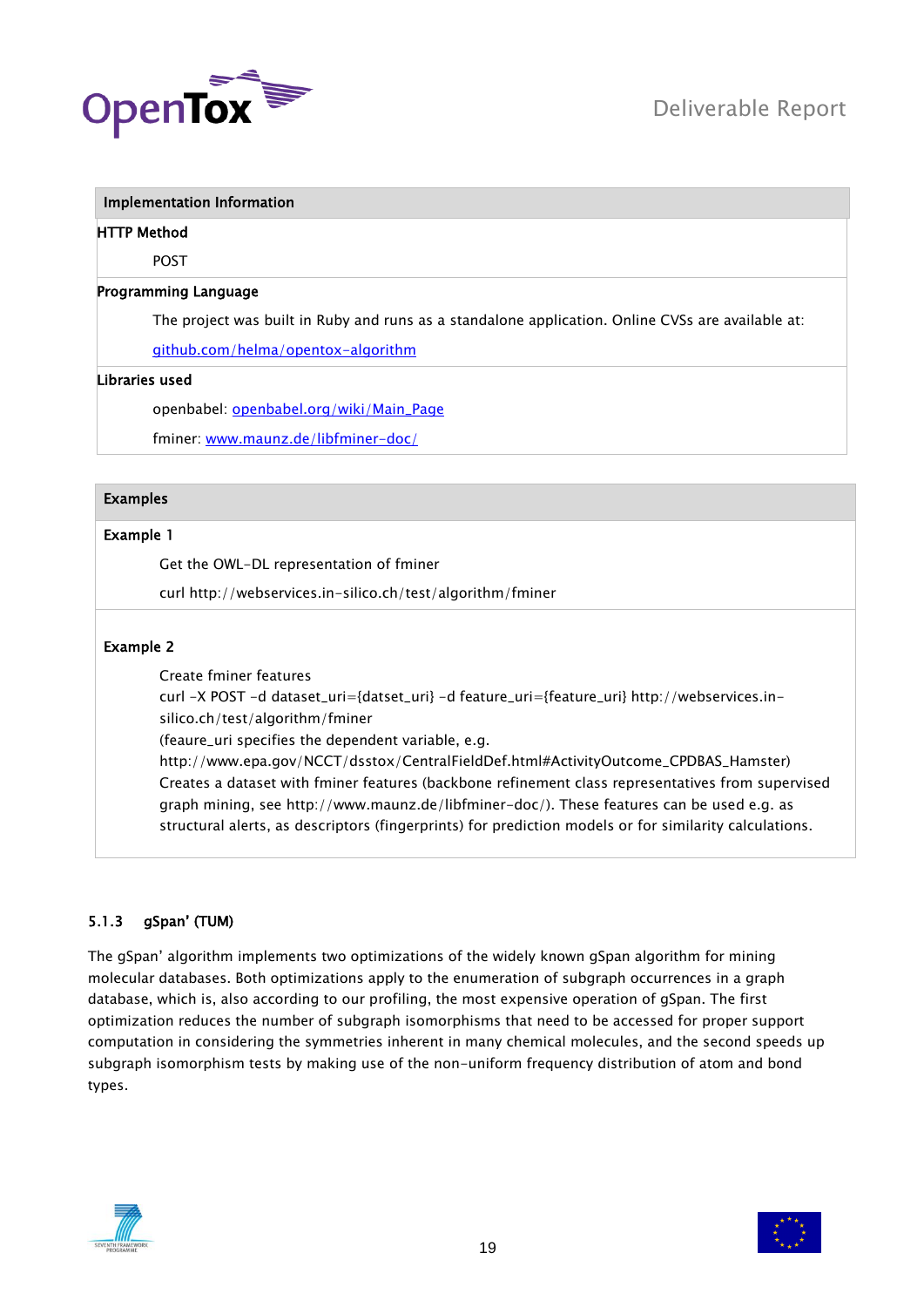

# General Information about the service

#### Service description

The gSpan' software is able to compute all paths, trees and graphs that occur at a given minimum frequency in a set of molecules.

URI

[opentox.informatik.tu-muenchen.de:8080/OpenTox-dev/algorithm/gSpan](http://opentox.informatik.tu-muenchen.de:8080/OpenTox-dev/algorithm/gSpan)

#### OpenTox API Reference

[www.opentox.org/dev/apis/api-1.1/Algorithm](http://www.opentox.org/dev/apis/api-1.1/Algorithm)

#### Date completed

Initial version completed

#### Partner responsible for the implementation

Technische Universität München

#### Contact within OT

[kramer@in.tum.de](mailto:kramer@in.tum.de)

Comments (including reviews)

# Request/Response Information

#### Posted Parameters

#### dataset\_uri

(e.g. dataset\_uri[=ambit.uni-plovdiv.bg:8080/ambit2/dataset/39\)](http://ambit.uni-plovdiv.bg:8080/ambit2/dataset/39) which should be available in RDF format. This is a mandatory parameter.

#### minSup

All free trees that are equal to or exceed the minimum support (minSup) are calculated.

#### embeddingLists

Use embedding lists.

#### symmetries

Use symmetries.

#### fragmentsWithMaxEdges

Restrict search to fragments with maximum i edges.

# NumMaxEdges

Number of maximum i edges. (Feature corresponds to fragmentsWithMaxEdges; it can only be set if fragmentsWithMaxEdges is set to 1).

#### linearFragments

Restrict search to linear fragments.

#### acyclicFragments



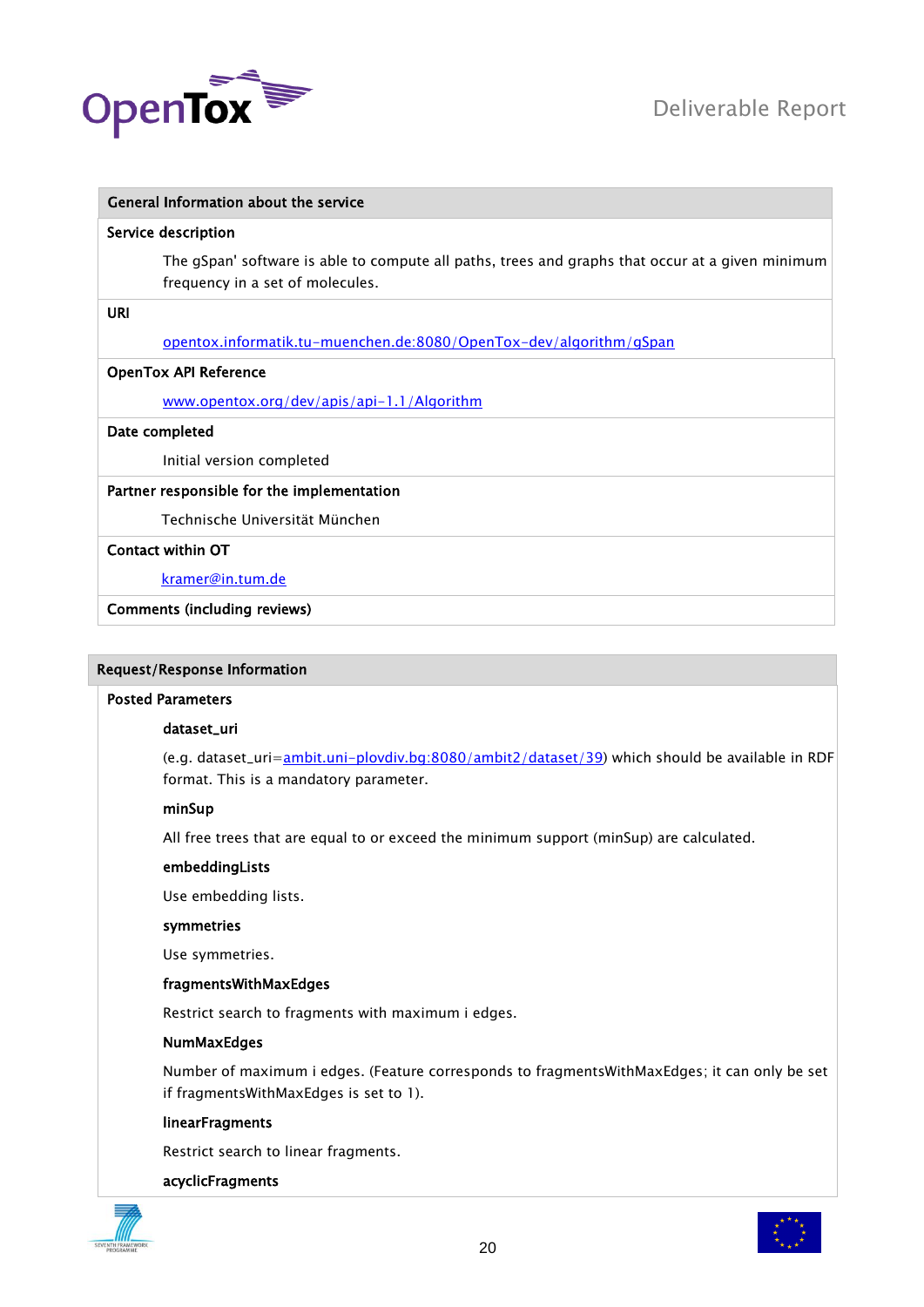

Restrict search to acyclic fragments.

#### Response

Once the features for a dataset are generated successfully, datasets URI is returned to the client within the response and the status is set to 200; otherwise an explanatory message is provided.

| <b>Status Codes</b>                |                                                                                                                                                                                                                                                                                                                               |  |
|------------------------------------|-------------------------------------------------------------------------------------------------------------------------------------------------------------------------------------------------------------------------------------------------------------------------------------------------------------------------------|--|
| 200                                |                                                                                                                                                                                                                                                                                                                               |  |
|                                    | Success - The request has succeeded and the requested features were generated. The URI of the<br>dataset is returned within the response body.                                                                                                                                                                                |  |
| 400                                |                                                                                                                                                                                                                                                                                                                               |  |
| parameter such as the dataset_uri. | Bad Request - Some parameter you provided is wrong or you did not post some mandatory                                                                                                                                                                                                                                         |  |
| 404                                |                                                                                                                                                                                                                                                                                                                               |  |
| muenchen.de:8080/OpenTox-dev/      | The resource was not found - Check your spelling: http://opentox.informatik.tu-<br>muenchen.de:8080/OpenTox-dev/algorithm/gspan is not identical to<br>http://opentox.informatik.tu-muenchen.de:8080/OpenTox-dev/algorithm/gSpan. For a complete<br>list of all available algorithms, check out http://opentox.informatik.tu- |  |
| 500                                |                                                                                                                                                                                                                                                                                                                               |  |
|                                    | Internal Server Error - The parameters you posted are acceptable but some internal error occurred.                                                                                                                                                                                                                            |  |
| 502                                |                                                                                                                                                                                                                                                                                                                               |  |
|                                    | Bad Gateway - The service was unsuccessful because while the server was acting as a client, it<br>received an unsuccessful response. In such a case, it seems that some other server is down                                                                                                                                  |  |
| 503                                |                                                                                                                                                                                                                                                                                                                               |  |
|                                    | The service is not available for the time being - Try again later!                                                                                                                                                                                                                                                            |  |

| <b>Implementation Information</b>                                   |  |  |
|---------------------------------------------------------------------|--|--|
| <b>HTTP Method</b>                                                  |  |  |
| <b>POST</b>                                                         |  |  |
| <b>Programming Language</b>                                         |  |  |
| The project was built in Java and runs as a standalone application. |  |  |
| Libraries used                                                      |  |  |
| gSpan' software package                                             |  |  |



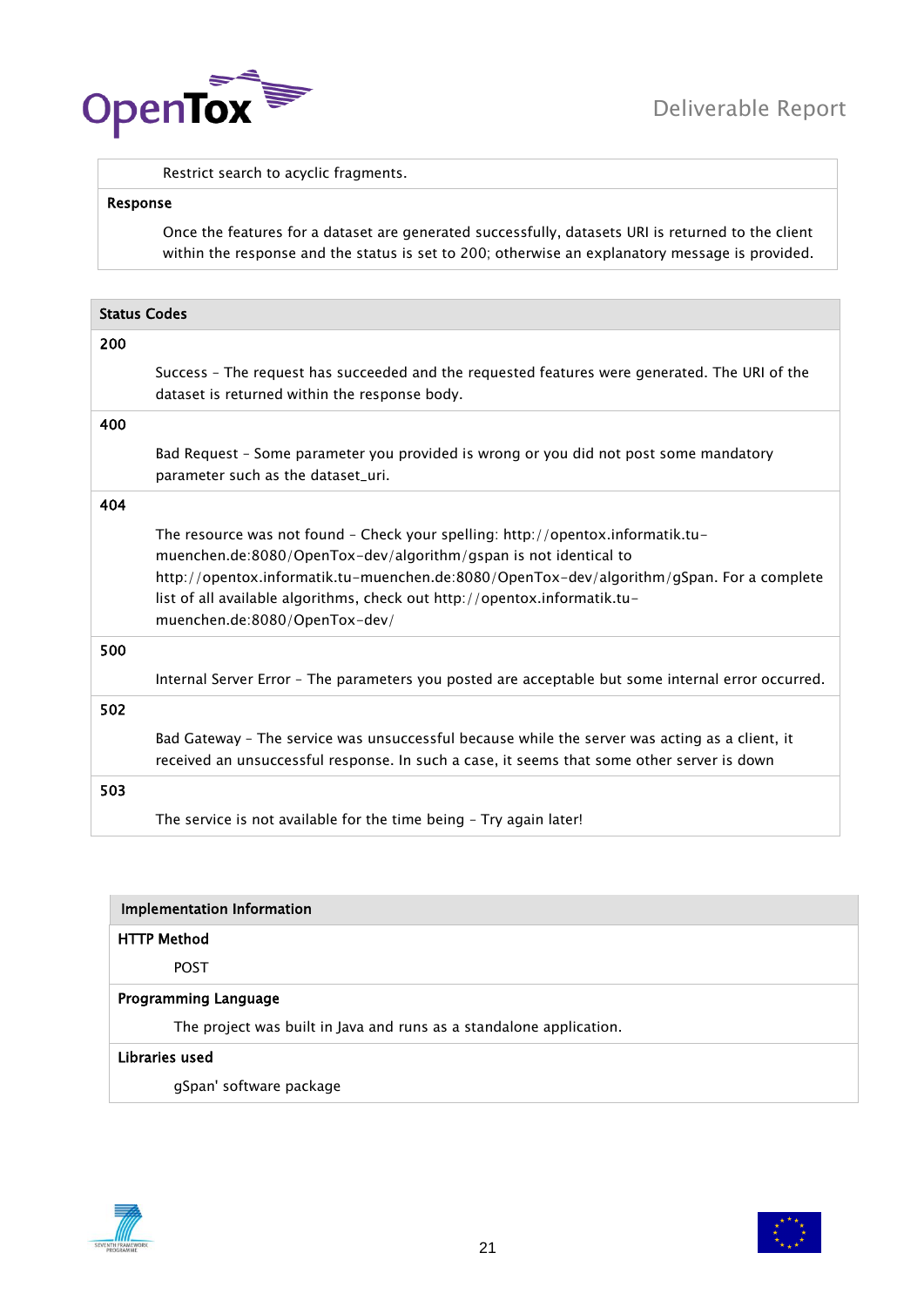

# Examples

# Example 1

curl -X POST -d "dataset\_uri=http://ambit.uni-plovdiv.bg:8080/ambit2/dataset/157" -d "minSup=17"<http://opentox.informatik.tu-muenchen.de:8080/OpenTox-dev/algorithm/gSpan>

# <span id="page-21-0"></span>5.1.4 JOELIB2

JOELIB2 is a platform-independent open source computational chemistry package written in Java. JOELIB2 consists of an algorithm library that was designed for prototyping, data mining and graph mining of chemical compounds. JOELib2 is the Java successor of the OELib library from OpenEye.

| General Information about the service                                                                                                                   |  |
|---------------------------------------------------------------------------------------------------------------------------------------------------------|--|
| Service description                                                                                                                                     |  |
| The JOELIB2 web service enables the user to calculate physicochemical, geometrical descriptors,<br>functional groups, atom properties and fingerprints. |  |
| <b>URI</b>                                                                                                                                              |  |
| opentox.informatik.tu-muenchen.de:8080/OpenTox-dev/algorithm/JOELIB2                                                                                    |  |
| <b>OpenTox API Reference</b>                                                                                                                            |  |
| www.opentox.org/dev/apis/api-1.1/Algorithm                                                                                                              |  |
| Date completed                                                                                                                                          |  |
| 2010 - February 09                                                                                                                                      |  |
| Partner responsible for the implementation                                                                                                              |  |
| Technische Universität München                                                                                                                          |  |
| Contact within OT                                                                                                                                       |  |
| kramer@in.tum.de                                                                                                                                        |  |
| <b>Comments (including reviews)</b>                                                                                                                     |  |

# Request/Response Information

#### Posted Parameters

# dataset\_uri

(e.g. dataset\_uri[=ambit.uni-plovdiv.bg:8080/ambit2/dataset/39\)](http://ambit.uni-plovdiv.bg:8080/ambit2/dataset/39) which should be available in RDF format. This is a mandatory parameter.

ALL

Calculate all available descriptors.

#### AcidicGroups



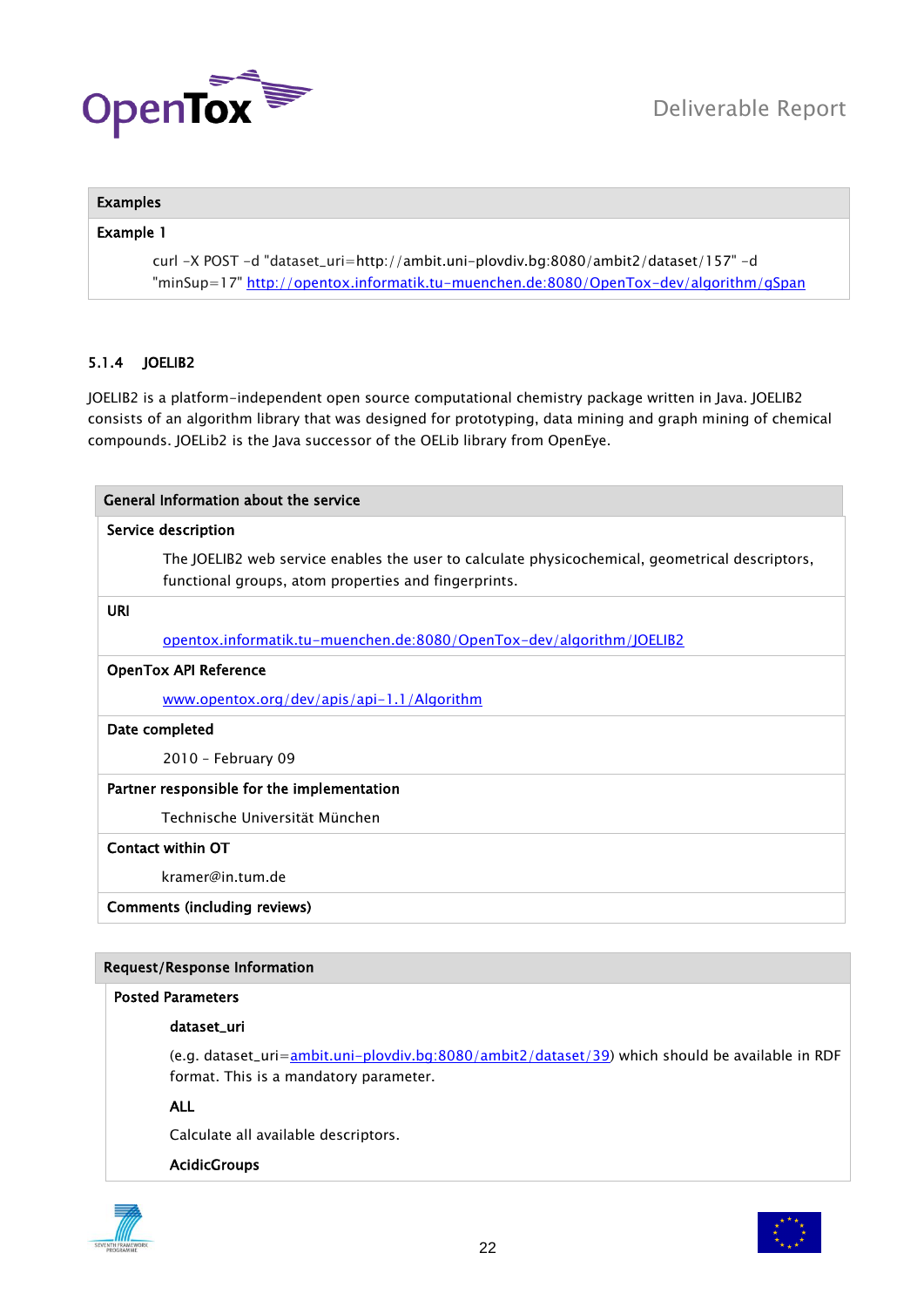

Number of acidic groups. AliphaticOHGroups Number of aliphatic hydroxy groups. AromaticOHGroups Number of aromatic hydroxy groups. **AromaticBonds** Number of aromatic bonds. **BasicGroups** Number of basic groups. FractionRotatableBonds Fraction of rotatable bonds. GeometricalDiameter Calculates the geometrical diameter. GeometricalRadius Calculates the geometrical radius. GeometricalShapeCoefficient Calculates the geometrical shape coefficient. GlobalTopologicalChargeIndex Calculates the Topological Charge Index. GraphShapeCoefficient Calculates the graph shape coefficient. HeavyBonds Number of heavy bonds. **HeteroCycles** Number of hetero cycles. HydrophobicGroups Number of hydrophobic groups. KierShape1 Calculates the Kier Shape for paths with length one. KierShape2 Calculates the Kier Shape for paths with length two. KierShape3 Calculates the Kier Shape for paths with length three. LogP

Calculates the Octanol/Water partition coefficient (logP) or hydrophobicity.

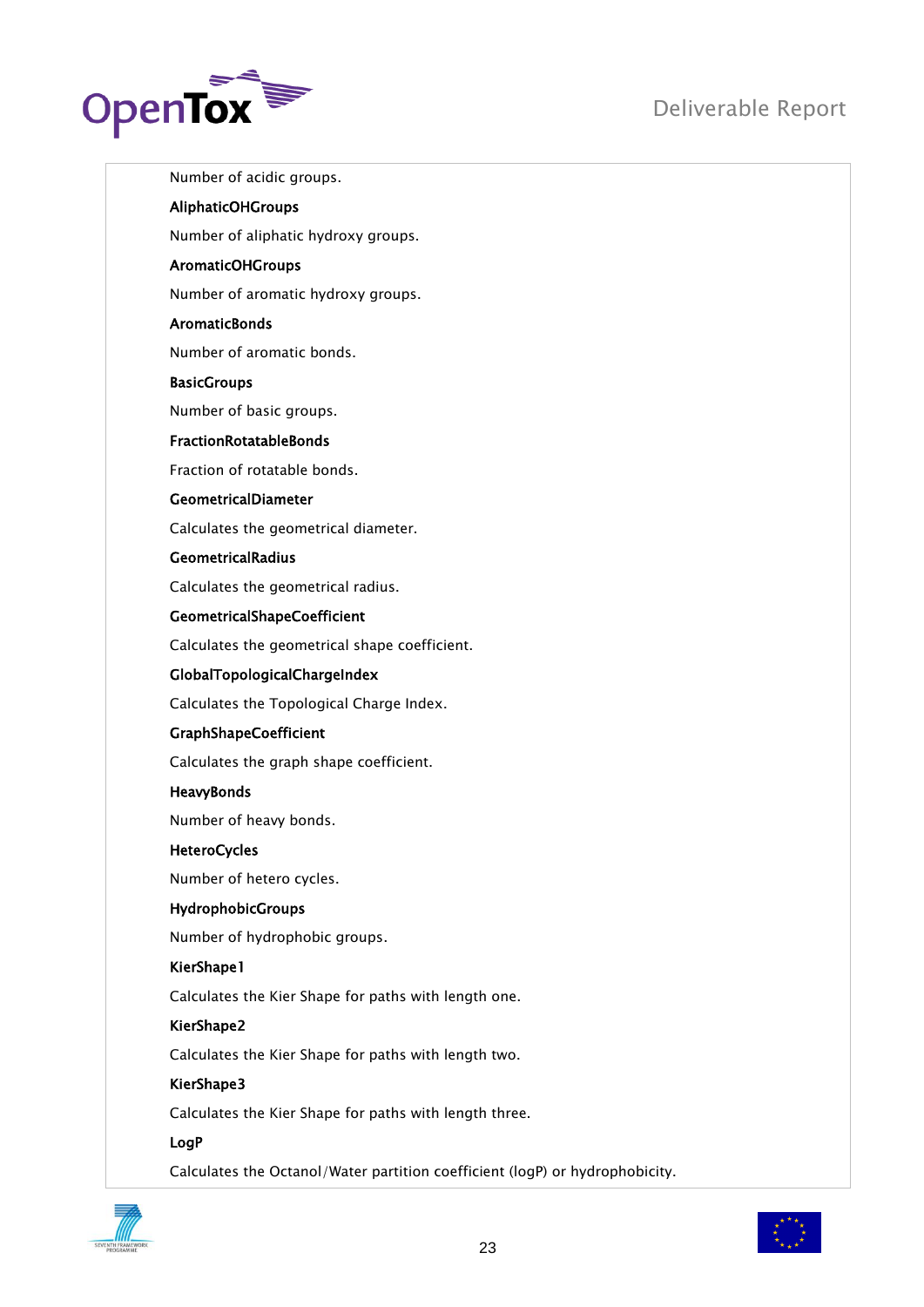



MolarRefractivity

Calculates the molar refractivity (MR).

# MolecularWeight

Calculates the molecular weight.

# NumberOfAtoms

Number of atoms.

# NumberOfBr

Number of bromium atoms.

# NumberOfBonds

Number of bonds.

# NumberOfC

Number of carbon atoms.

# NumberOfCl

Number of chlorine atoms.

# NumberOfHal

Number of halogen atoms.

# NumberOfI

Number of iod atoms.

# NumberOfF

Number of fluorine atoms.

# NumberOfN

Number of nitrogen atoms.

# NumberOfO

Number of oxygen atoms.

# NumberOfP

Number of phospor atoms.

#### NumberOfS

Number of sulfur atoms.

# NO2Groups

Number of NO2 groups.

#### **OSOGroups**

Number of OSO groups.

# RotatableBonds

Number of rotatable bonds.

#### **SOGroups**



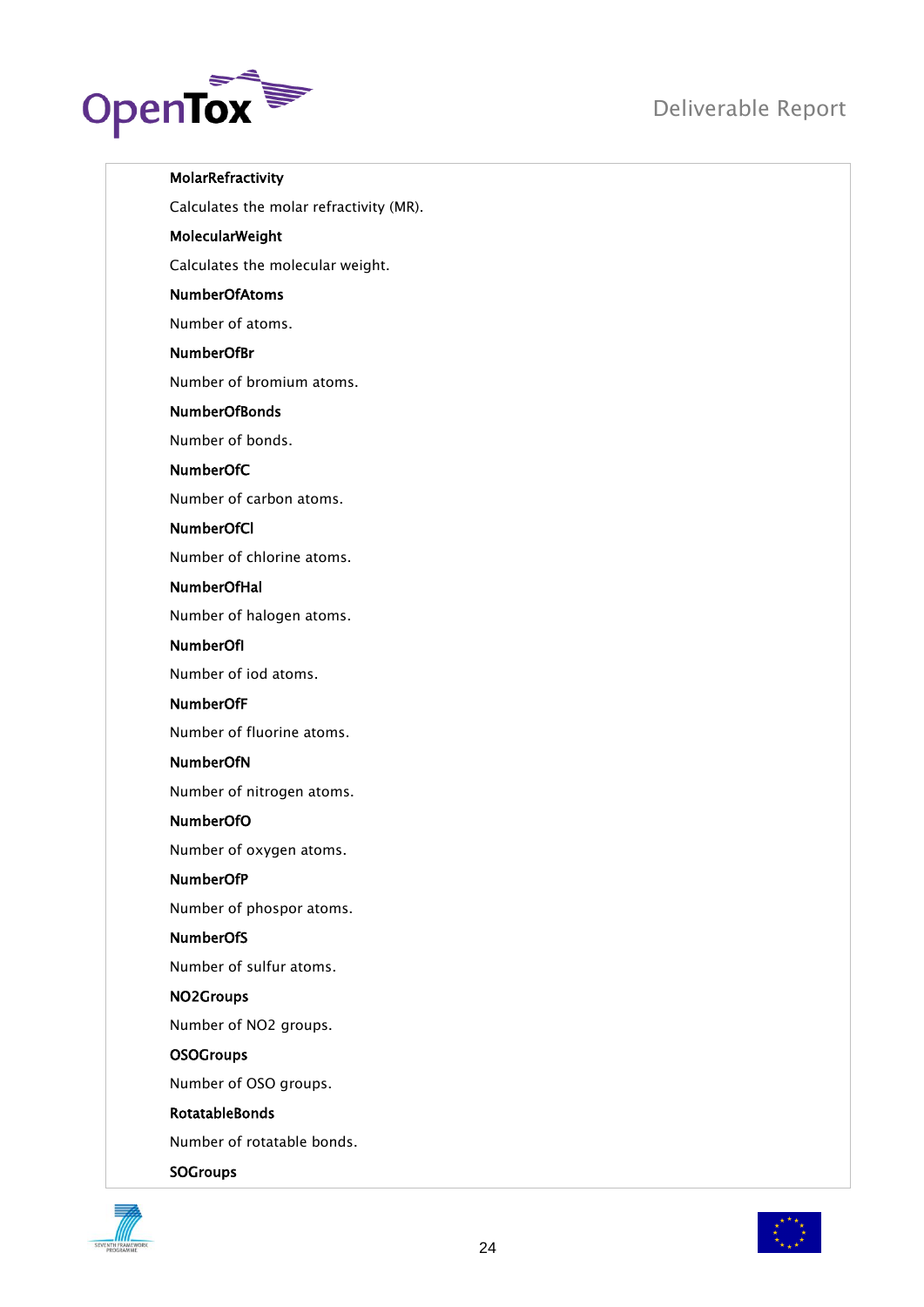

Number of SO2 groups.

# SO2Groups

Number of SO groups.

# TopologicalDiameter

Calculates the topological diameter.

# TopologicalRadius

Calculates the topological radius.

# SSKey3DS

Pharmacophore fingerprint.

# Response

Once the features for a dataset are generated successfully, datasets URI is returned to the client within the response and the status is set to 200; otherwise an explanatory message is provided.

|     | <b>Status Codes</b>                                                                                                                                                                                                                                                                                                                                               |  |
|-----|-------------------------------------------------------------------------------------------------------------------------------------------------------------------------------------------------------------------------------------------------------------------------------------------------------------------------------------------------------------------|--|
| 200 |                                                                                                                                                                                                                                                                                                                                                                   |  |
|     | Success - The request has succeeded and the requested features were generated. The URI of the<br>dataset is returned within the response body.                                                                                                                                                                                                                    |  |
| 400 |                                                                                                                                                                                                                                                                                                                                                                   |  |
|     | Bad Request - Some parameter you provided is wrong or you did not post some mandatory<br>parameter such as the dataset_uri.                                                                                                                                                                                                                                       |  |
| 404 |                                                                                                                                                                                                                                                                                                                                                                   |  |
|     | The resource was not found - Check your spelling: http://opentox.informatik.tu-<br>muenchen.de:8080/OpenTox-dev/algorithm/joelib2is not identical to<br>http://opentox.informatik.tu-muenchen.de:8080/OpenTox-dev/algorithm/JOELIB2. For a complete<br>list of all available algorithms, check out http://opentox.informatik.tu-<br>muenchen.de:8080/OpenTox-dev/ |  |
| 500 |                                                                                                                                                                                                                                                                                                                                                                   |  |
|     | Internal Server Error - The parameters you posted are acceptable but some internal error has<br>occurred.                                                                                                                                                                                                                                                         |  |
| 502 |                                                                                                                                                                                                                                                                                                                                                                   |  |
|     | Bad Gateway - The service was unsuccessful because while the server was acting as a client, it<br>received an unsuccessful response. In such a case, it seems that some other server is down                                                                                                                                                                      |  |
| 503 |                                                                                                                                                                                                                                                                                                                                                                   |  |
|     | The service is not available for the time being - Try again later!                                                                                                                                                                                                                                                                                                |  |



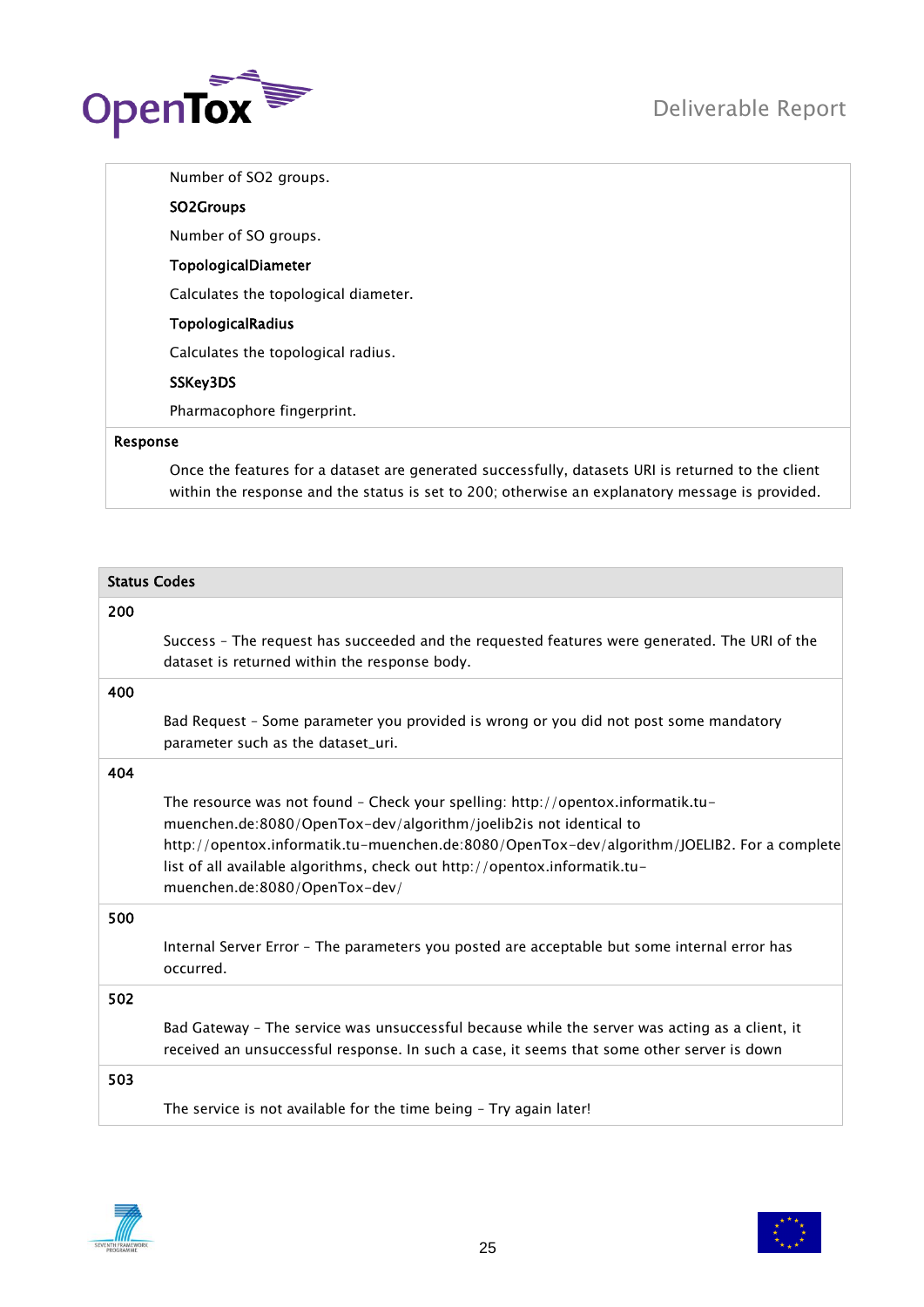

| Implementation Information |
|----------------------------|
| HTTP Method                |

POST

# Programming Language

The project was built in Java and runs as a standalone application.

# Libraries used

The service uses the JOELIB2 software package.

# Examples

# Example 1

curl -X POST -d "dataset\_uri=http://ambit.uni-plovdiv.bg:8080/ambit2/dataset/157" -d "NumberOfF=true" -d "KierShape3=true" -d "FractionRotatableBonds=true" http://opentox.informatik.tu-muenchen.de:8080/OpenTox-dev/algorithm/JOELIB2

# <span id="page-25-0"></span>5.1.5 The Chemistry Development Kit (CDK)

The Chemistry Development Kit (CDK) is a Java library for structural chemo- and bioinformatics. It is now developed by more than 50 developers all over the world and used in more than 10 different academic as well as industrial projects world wide. A number of descriptor implementations are available.

| General Information about the service                                                                    |  |
|----------------------------------------------------------------------------------------------------------|--|
| Service description                                                                                      |  |
| The CDK web service enables the user to calculate a variety of physicochemical and other<br>descriptors. |  |
| <b>URI</b>                                                                                               |  |
| opentox.informatik.tu-muenchen.de:8080/OpenTox-dev/algorithm/CDKPhysChem                                 |  |
| <b>OpenTox API Reference</b>                                                                             |  |
| www.opentox.org/dev/apis/api-1.1/Algorithm                                                               |  |
| Date completed                                                                                           |  |
| 2010 - February 09                                                                                       |  |
| Partner responsible for the implementation                                                               |  |
| Technische Universität München                                                                           |  |
| Contact within OT                                                                                        |  |
| kramer@in.tum.de                                                                                         |  |
| Comments (including reviews)                                                                             |  |



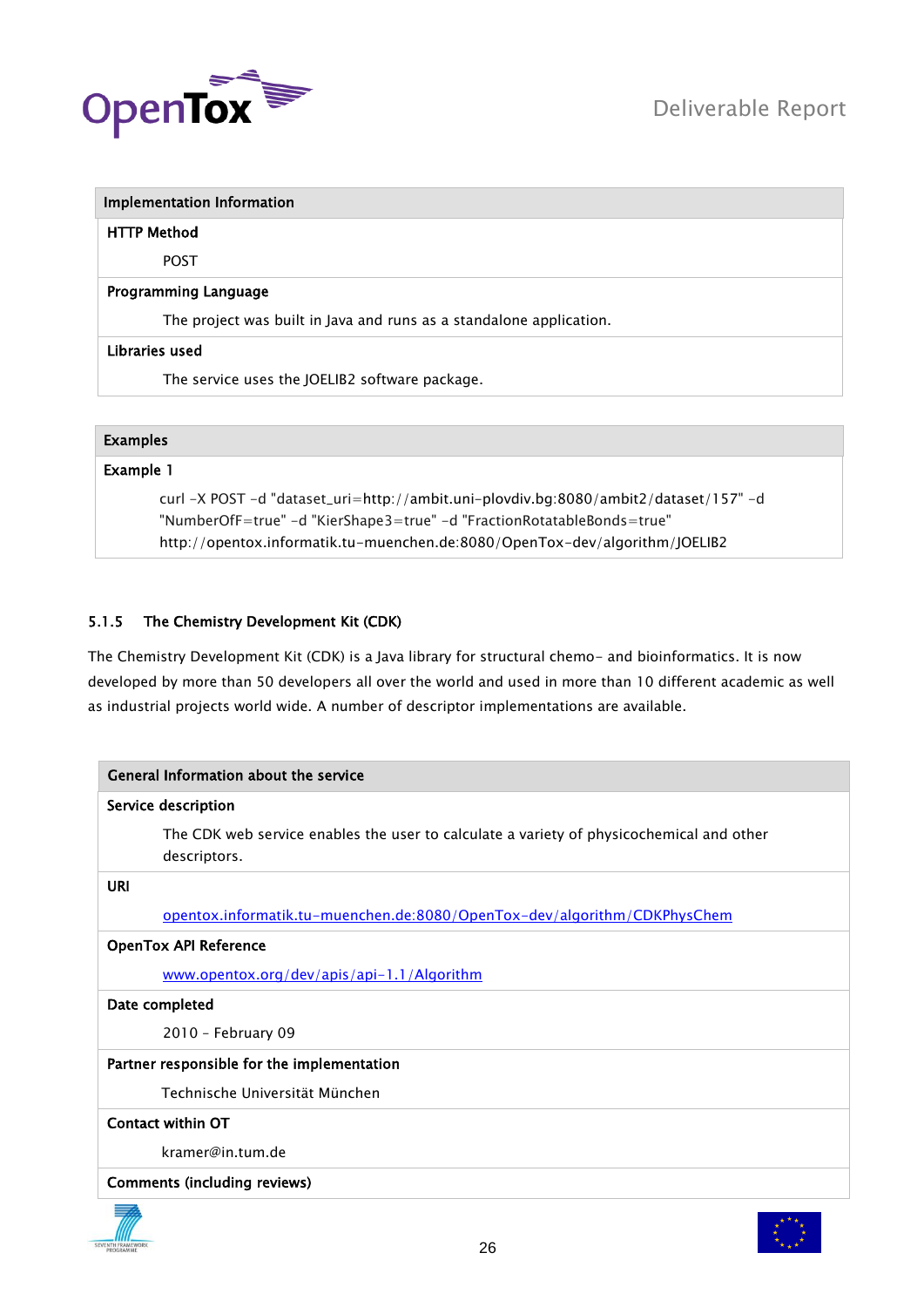

# Request/Response Information

# Posted Parameters

#### dataset\_uri

(e.g. dataset\_uri[=ambit.uni-plovdiv.bg:8080/ambit2/dataset/39\)](http://ambit.uni-plovdiv.bg:8080/ambit2/dataset/39) which should be available in RDF format. This is a mandatory parameter.

# ALL

Calculate all available descriptors.

#### ELECTRONIC

Calculate all available electronic descriptors.

# **GEOMETRICAL**

Calculate all available geometrical descriptors.

# **CONSTITUTIONAL**

Calculate all available constitutional descriptors.

# HYBRID

Calculate all available hybrid descriptors.

#### **TOPOLOGICAL**

Calculate all available topological descriptors.

ALOGP

Calculates atom additive logP and molar refractivity values as described by Ghose and Crippen.

APol

Descriptor that calculates the sum of the atomic polarizabilities (including implicit hydrogens).

AminoAcidCount

Returns the number of amino acids found in the system.

AromaticAtomsCount

Descriptor based on the number of aromatic atoms of a molecule.

AromaticBondsCount

Descriptor based on the number of aromatic bonds of a molecule.

**AtomCount** 

Descriptor based on the number of atoms of a certain element type.

AutocorrelationCharge

The Moreau-Broto autocorrelation descriptors using partial charges.

AutocorrelationMass

The Moreau-Broto autocorrelation descriptors using atomic weight.

AutocorrelationPolarizability



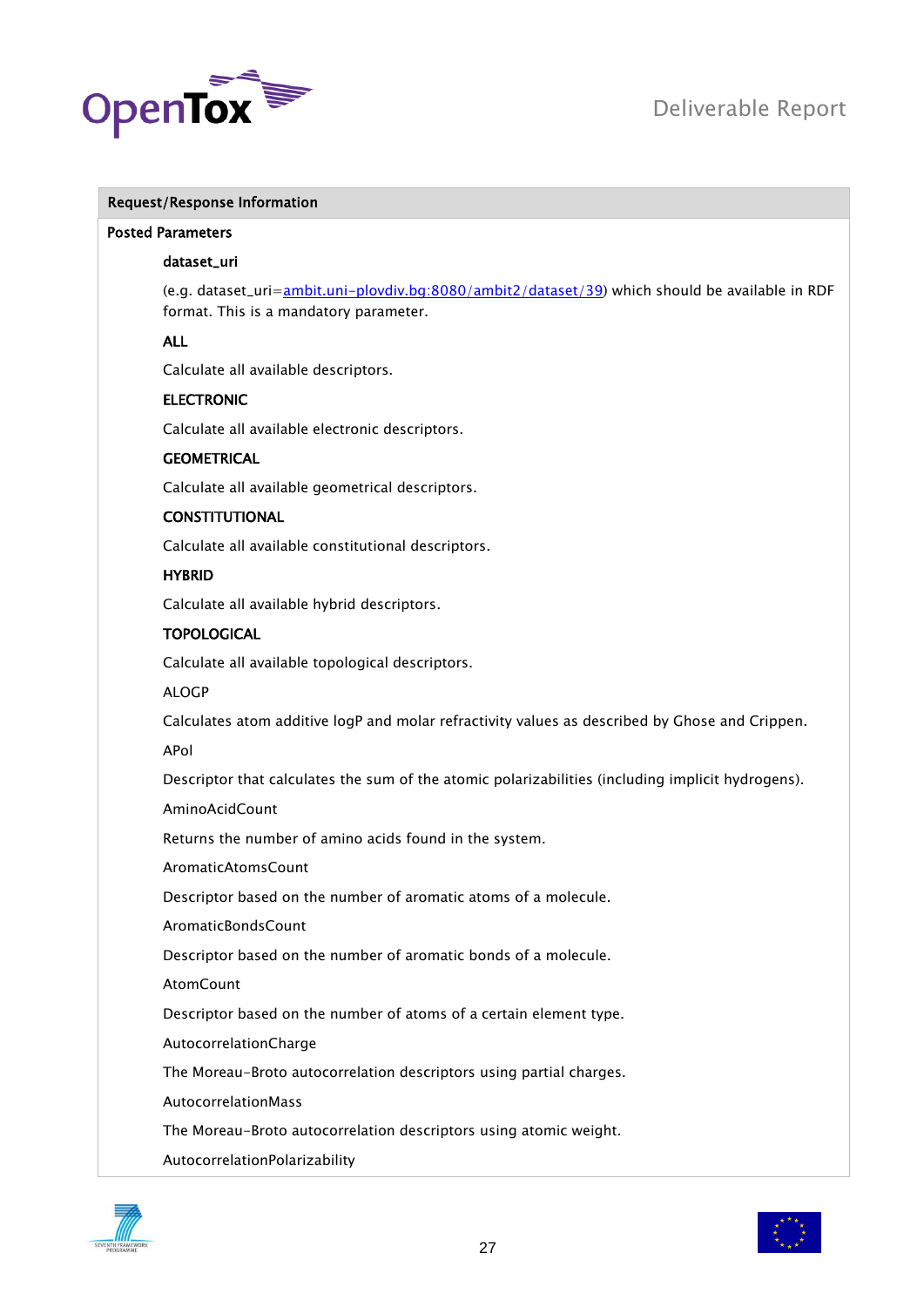# Deliverable Report



| The Moreau-Broto autocorrelation descriptors using polarizability.                                                                                                                |
|-----------------------------------------------------------------------------------------------------------------------------------------------------------------------------------|
| <b>BCUT</b>                                                                                                                                                                       |
| Eigenvalue-based descriptor noted for its utility in chemical diversity described by Pearlman et al.                                                                              |
| <b>BPol</b>                                                                                                                                                                       |
| Descriptor that calculates the sum of the absolute value of the difference between atomic<br>polarizabilities of all bonded atoms in the molecule (including implicit hydrogens). |
| <b>BondCount</b>                                                                                                                                                                  |
| Descriptor based on the number of bonds of a certain bond order.                                                                                                                  |
| <b>CPSA</b>                                                                                                                                                                       |
| A variety of descriptors combining surface area and partial charge information.                                                                                                   |
| CarbonTypes                                                                                                                                                                       |
| Characterizes the carbon connectivity in terms of hybridization.                                                                                                                  |
| ChiChain                                                                                                                                                                          |
| Evaluates the Kier & Hall Chi chain indices of orders 3,4,5 and 6.                                                                                                                |
| ChiCluster                                                                                                                                                                        |
| Evaluates the Kier & Hall Chi cluster indices of orders 3,4,5,6 and 7.                                                                                                            |
| ChiPathCluster                                                                                                                                                                    |
| Evaluates the Kier & Hall Chi path cluster indices of orders 4,5 and 6.                                                                                                           |
| ChiPath                                                                                                                                                                           |
| Evaluates the Kier & Hall Chi path indices of orders 0,1,2,3,4,5,6 and 7.                                                                                                         |
| EccentricConnectivityIndex                                                                                                                                                        |
| A topological descriptor combining distance and adjacency information.                                                                                                            |
| FragmentComplexity                                                                                                                                                                |
| Class that returns the complexity of a system. The complexity is defined as @cdk.cite{Nilakantan06}.                                                                              |
| GravitationalIndex                                                                                                                                                                |
| Descriptor characterizing the mass distribution of the molecule.                                                                                                                  |
| HBondAcceptorCount                                                                                                                                                                |
| Descriptor that calculates the number of hydrogen bond acceptors.                                                                                                                 |
| <b>HBondDonorCount</b>                                                                                                                                                            |
| Descriptor that calculates the number of hydrogen bond donors.                                                                                                                    |
| <b>IPMolecularLearning</b>                                                                                                                                                        |
| Descriptor that evaluates the ionization potential.                                                                                                                               |
| KappaShapeIndices                                                                                                                                                                 |
| Descriptor that calculates Kier and Hall kappa molecular shape indices.                                                                                                           |
| KierHallSmarts                                                                                                                                                                    |



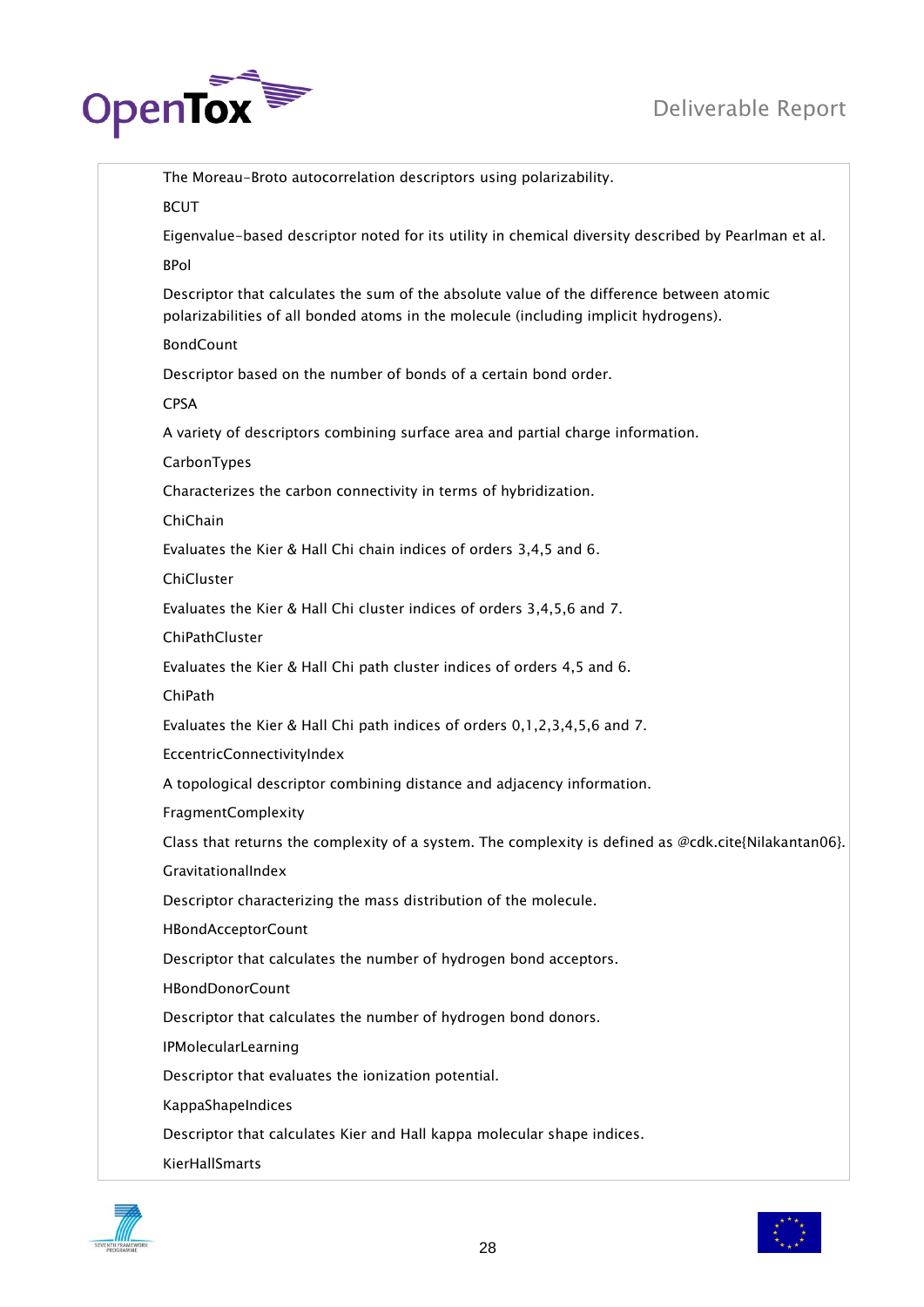

Counts the number of occurrences of the E-state fragments. LargestChain Returns the number of atoms in the largest chain. LargestPiSystem Returns the number of atoms in the largest pi chain. LengthOverBreadth Calculates the ratio of length to breadth. LongestAliphaticChain Returns the number of atoms in the longest aliphatic chain. MDE Evaluates molecular distance edge descriptors for C, N and O. MomentOfInertia Descriptor that calculates the principal moments of inertia and ratios of the principal moments. Als calculates the radius of gyration. PetitjeanNumber Descriptor that calculates the Petitjean Number of a molecule. PetitjeanShapeIndex The topological and geometric shape indices described by Petitjean and Bath et al. respectively. Both measure the anisotropy in a molecule. RotatableBondsCount Descriptor that calculates the number of non-rotatable bonds on a molecule. RuleOfFive This Class contains a method that returns the number of failures of the Lipinski's Rule Of Five. TPSA Calculation of topological polar surface area based on fragment contributions. VAdjMa Descriptor that calculates the vertex adjacency information of a molecule. WHIM Holistic descriptors described by Todeschini et al. Weight Descriptor based on the weight of atoms of a certain element type. If no element is specified, the returned value is the Molecular Weight. WeightedPath The weighted path (molecular ID) descriptors described by Randic. They characterize molecular branching. WienerNumbers



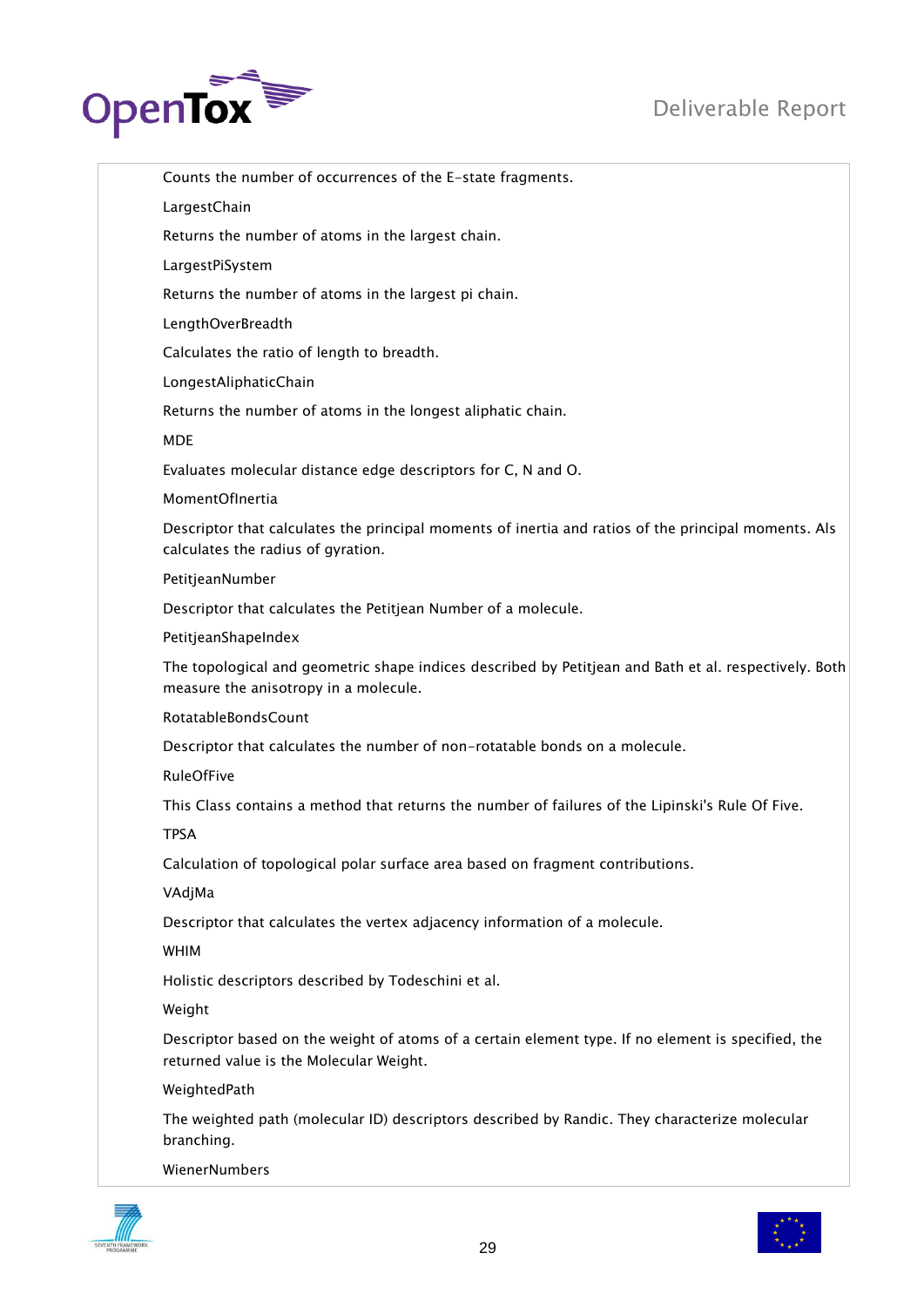

This class calculates Wiener path number and Wiener polarity number.

XLogP

Prediction of logP based on the atom-type method called XLogP.

ZagrebIndex

The sum of the squared atom degrees of all heavy atoms.

# Response

Once the features for a dataset are generated successfully, datasets URI is returned to the client within the response and the status is set to 200; otherwise an explanatory message is provided.

| <b>Status Codes</b> |                                                                                                                                                                                                                                                                                                                                                                            |
|---------------------|----------------------------------------------------------------------------------------------------------------------------------------------------------------------------------------------------------------------------------------------------------------------------------------------------------------------------------------------------------------------------|
| 200                 |                                                                                                                                                                                                                                                                                                                                                                            |
|                     | Success - The request has succeeded and the requested features were generated. The URI of the<br>dataset is returned within the response body.                                                                                                                                                                                                                             |
| 400                 |                                                                                                                                                                                                                                                                                                                                                                            |
|                     | Bad Request - Some parameter you provided is wrong or you did not post some mandatory<br>parameter such as the dataset_uri.                                                                                                                                                                                                                                                |
| 404                 |                                                                                                                                                                                                                                                                                                                                                                            |
|                     | The resource was not found - Check your spelling: http://opentox.informatik.tu-<br>muenchen.de:8080/OpenTox-dev/algorithm/cdkphyschem is not identical to<br>http://opentox.informatik.tu-muenchen.de:8080/OpenTox-dev/algorithm/CDKPhysChem. For a<br>complete list of all available algorithms, check out http://opentox.informatik.tu-<br>muenchen.de:8080/OpenTox-dev/ |
| 500                 |                                                                                                                                                                                                                                                                                                                                                                            |
|                     | Internal Server Error - The parameters you have posted are acceptable but some internal error has<br>occurred.                                                                                                                                                                                                                                                             |
| 502                 |                                                                                                                                                                                                                                                                                                                                                                            |
|                     | Bad Gateway - The service was unsuccessful because while the server was acting as a client, it<br>received an unsuccessful response. In such a case, it seems that some other server is down.                                                                                                                                                                              |
| 503                 |                                                                                                                                                                                                                                                                                                                                                                            |
|                     | The service is not available for the time being - Try again later!                                                                                                                                                                                                                                                                                                         |
|                     |                                                                                                                                                                                                                                                                                                                                                                            |
|                     | <b>Implementation Information</b>                                                                                                                                                                                                                                                                                                                                          |
|                     | <b>HTTP Method</b>                                                                                                                                                                                                                                                                                                                                                         |
|                     | <b>POST</b>                                                                                                                                                                                                                                                                                                                                                                |
|                     | <b>Programming Language</b>                                                                                                                                                                                                                                                                                                                                                |

The project was built in Java and runs as a standalone application.

Libraries used The service uses the CDK software package.



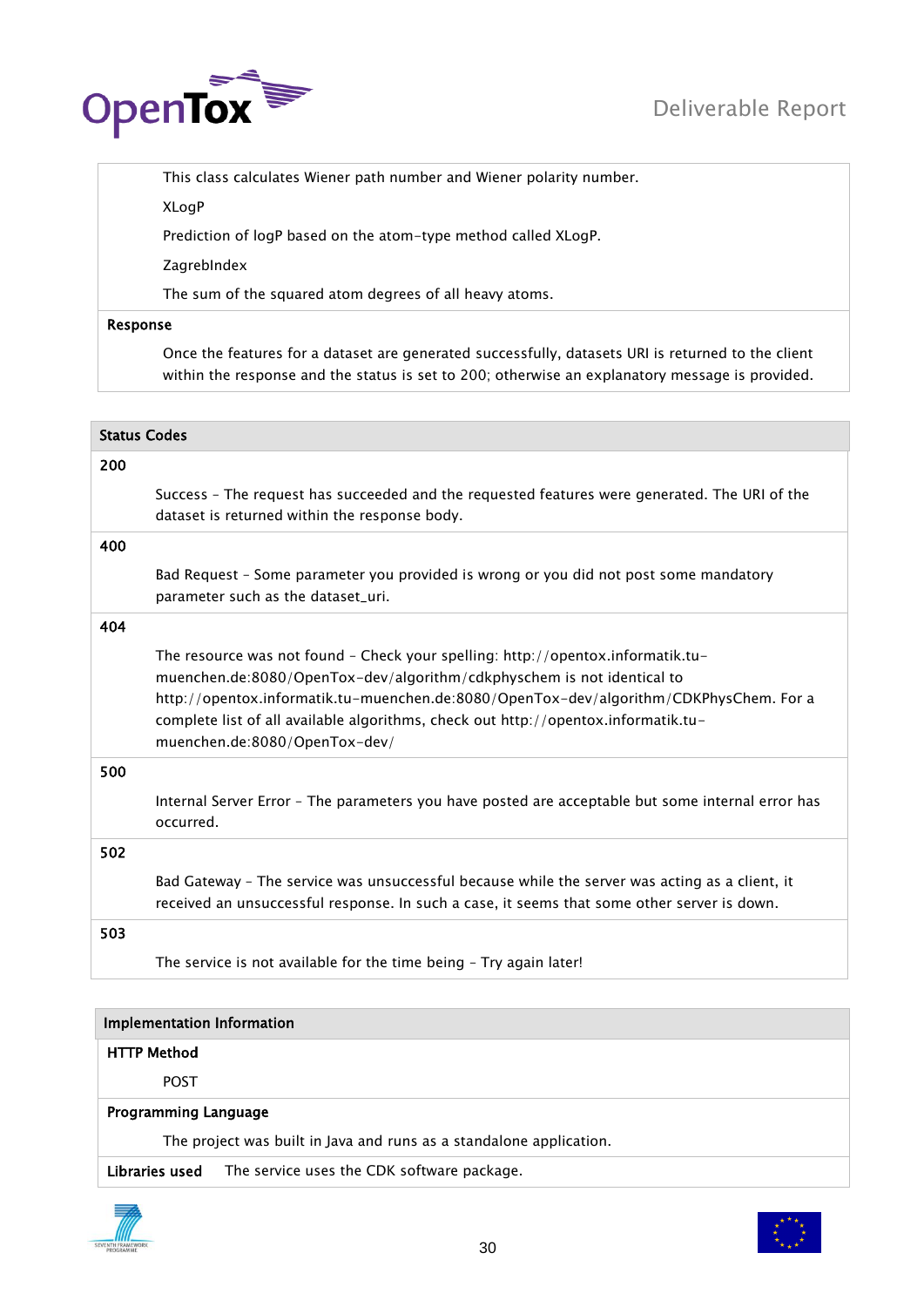

# Examples

# Example 1

curl -X POST -d "dataset\_uri=http://ambit.uni-plovdiv.bg:8080/ambit2/dataset/157" -d "HBondAcceptorCountDescriptor=true" -d "ALL=false" -d "ELECTRONIC=true" http://opentox.informatik.tu-muenchen.de:8080/OpenTox-dev/algorithm/CDKPhysChem

# <span id="page-30-0"></span>5.1.6 MakeMNA/MakeQNA

MakeMNA is a software product for generating MNA descriptors.

These descriptors are based on the molecular structure representation, which includes the hydrogens according to the valences and partial charges of other atoms and does not specify the types of bonds. MNA descriptors are generated as a recursively defined sequence:

- zero-level MNA descriptor for each atom is the mark A of the atom itself;
- any next-level MNA descriptor for the atom is the sub-structure notation A(D1,D2,..Di…), where Di is the previous-level MNA descriptor for i–th immediate neighbors of the atom A.

The mark of atom may include not only the atomic type but also any additional information about the atom. In particular, if the atom is not included into the ring, it is marked by "-". The neighbor descriptors D1,D2,...Di... are arranged in a unique manner, e.g., in lexicographic order. An iterative process of MNA descriptors generation can be continued covering first, second, etc. neighborhoods of each atom.

MakeQNA is a software product for generating QNA descriptors.

Quantitative Neighborhoods of Atoms (QNA) descriptors are based on quantities of ionization potential (IP) and electron affinity (EA) of each atom of the molecule. They are calculated as follows:

- Pi = Bi- $\frac{1}{2}$ k(exp(- $\frac{1}{2}$ C))ikBk- $\frac{1}{2}$ ,
- Qi =  $Bi-\frac{1}{2}E$ k(exp(- $\frac{1}{2}C$ ))ikBk- $\frac{1}{2}Ak$ ,
- $\bullet$  Ai = ½(IPi + EAi), Bi = IPi EAi.

Where IPi is the ionization potential (the energy required to remove the outermost electron from a neutral gaseous atom), and EAi is the electron affinity (the energy released when an electron is added to a neutral gaseous atom of that element) of atom i.

# General Information about the service

# Service description

The MakeMNA/MakeQNA web service provides the possibility to calculate Multilevel Neighborhoods of Atom (MNA) descriptors and Quantitative Neighborhoods of Atoms (QNA) descriptors for structures of chemicals represented in MOL V2000 format (SYMYX MDL).

#### URI

[195.178.207.160/OpenTox/algorithm/MakeMNA](http://195.178.207.160/OpenTox/algorithm/MakeMNA)

# OpenTox API Reference

[www.opentox.org/dev/apis/api-1.1/Algorithm](http://www.opentox.org/dev/apis/api-1.1/Algorithm) 



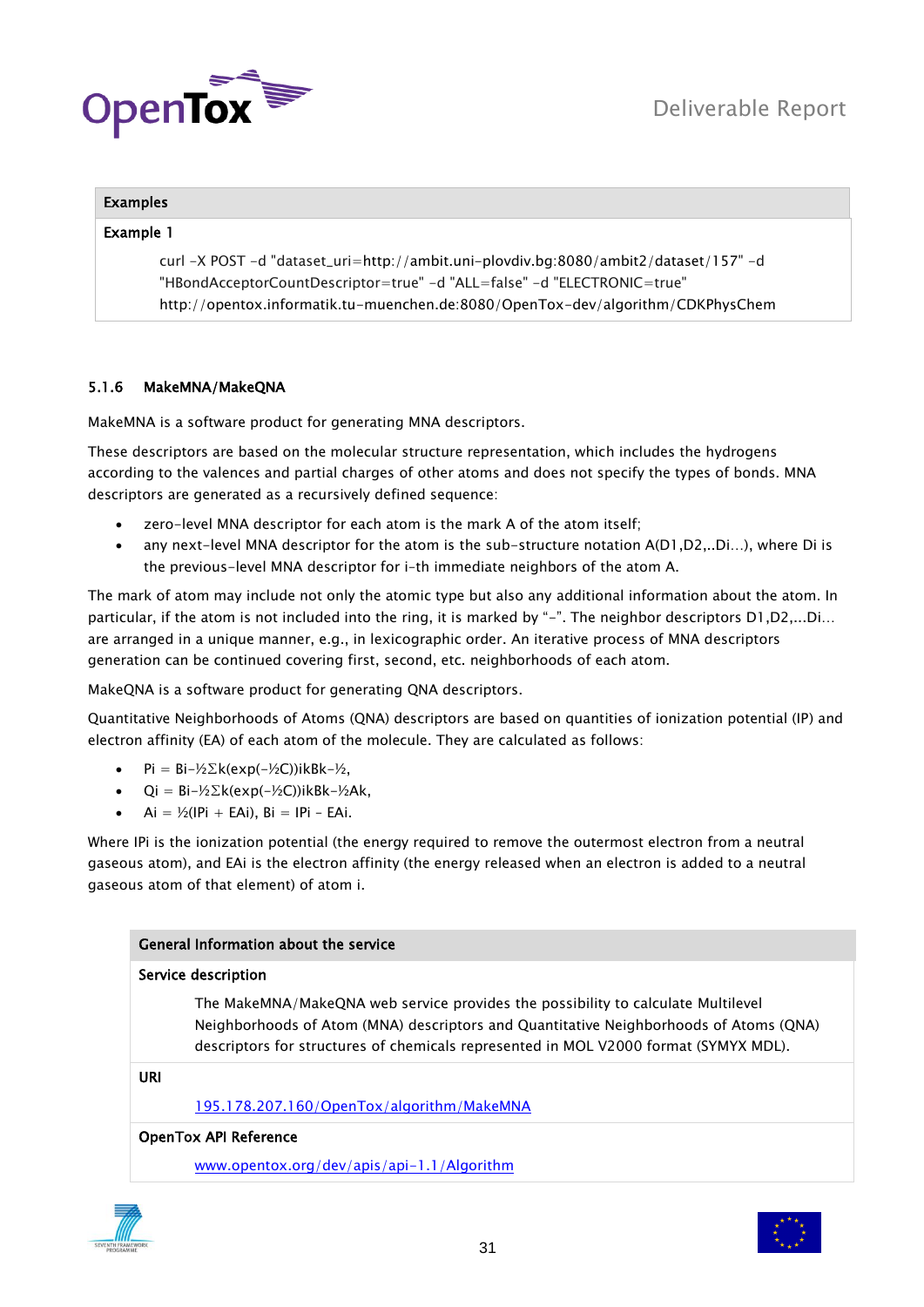

# Date completed

2010 - February 15

# Partner responsible for the implementation

Institute of Biomedical Chemistry of Russian Academy of Medical Sciences

# Contact within OT

Alexey Zakharov alexey.zakharov@ibmc.msk.ru

# Comments (including reviews)

# Request/Response Information

#### Posted Parameters

# dataset\_uri

(e.g. dataset\_uri=  $195.178.207.160$ /OpenTox/dataset/3) which should be available in RDF format. This is a mandatory parameter.

# Response

Once the feature is successfully created, its URI is returned to the client within the response and the status is set to 200; otherwise an explanatory message is provided.

| <b>Status Codes</b> |                                                                                                                                                                                                                            |  |
|---------------------|----------------------------------------------------------------------------------------------------------------------------------------------------------------------------------------------------------------------------|--|
| 200                 |                                                                                                                                                                                                                            |  |
|                     | Success - The request has succeeded and a new feature was generated. The URI of the model is<br>returned within the response body.                                                                                         |  |
| 400                 |                                                                                                                                                                                                                            |  |
|                     | Bad Request - Some parameter you provided is wrong or you didn't post some mandatory<br>parameter such as the dataset_uri or/and the target. A list of errors and explanatory messages<br>is returned within the response. |  |
| 404                 |                                                                                                                                                                                                                            |  |
|                     | The resource was not found - Check your spelling. For a complete list of all available<br>algorithms, check out http://195.178.207.160:7000/algorithm/MNA                                                                  |  |
|                     | http://195.178.207.160:7000/algorithm/QNA                                                                                                                                                                                  |  |
| 500                 |                                                                                                                                                                                                                            |  |
|                     | Internal Server Error - The parameters you posted are acceptable but some internal error<br>occurred.                                                                                                                      |  |
| 502                 |                                                                                                                                                                                                                            |  |
|                     | Bad Gateway - The service was unsuccessful because while the server was acting as a client, it<br>received an unsuccessful response. In such a case, it seems that some other server is down.                              |  |
| 503                 | The service is not available for the time being - Try again later!                                                                                                                                                         |  |
|                     |                                                                                                                                                                                                                            |  |

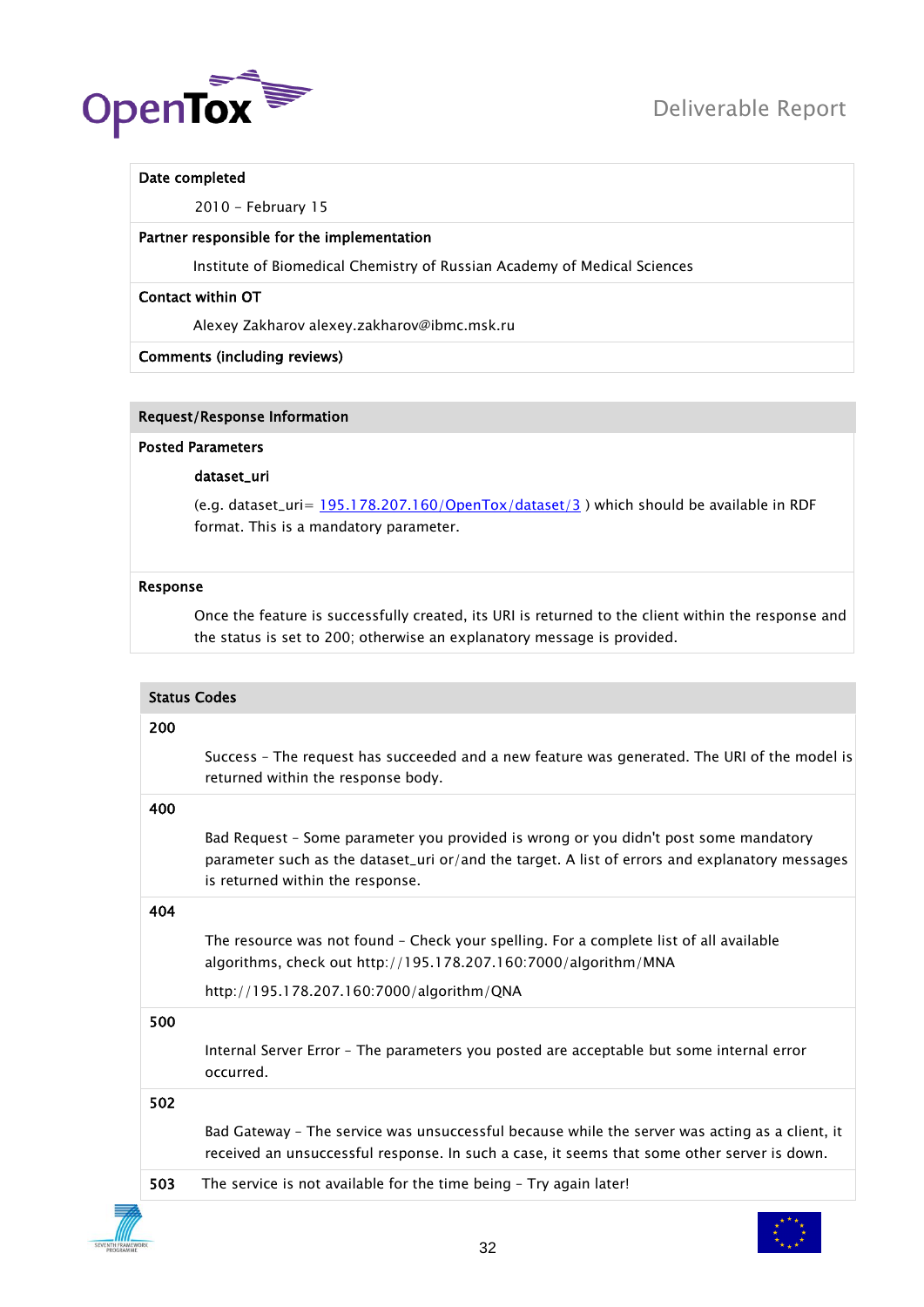

| <b>Implementation Information</b>                                      |
|------------------------------------------------------------------------|
| <b>HTTP Method</b>                                                     |
| <b>POST</b>                                                            |
| <b>Programming Language</b>                                            |
| The project was built in Delphi/PHP and runs as a standalone service.  |
| Libraries used                                                         |
| None                                                                   |
|                                                                        |
| <b>Examples</b>                                                        |
| <b>Example 1</b>                                                       |
| curl -X POST -d "dataset_uri=http://195.178.207.160/OpenTox/dataset/3" |
| http://195.178.207.160/OpenTox/algorithm/MakeMNA                       |

# <span id="page-32-1"></span><span id="page-32-0"></span>5.2 Classification and regression algorithms

# 5.2.1 Gaussian processes for regression

GPR (Gaussian Processes for Regression) is a method of supervised learning. A Gaussian process is a generalization of the Gaussian probability distribution. Whereas a probability distribution describes random variables which are scalars or vectors (for multivariate distributions), a stochastic process governs the properties of functions [RAS05]. Just as a Gaussian distribution is fully specified by its mean and covariance matrix, a Gaussian process is specified by a mean and covariance function. Here, the mean is a function of  $x$ (which we will often take to be the zero function), and the covariance is a function  $C(x, x')$  that expresses the expected covariance between the values of the function y at the points x and x'. The function  $y(x)$  in any one data modeling problem is assumed to be a single sample from this Gaussian distribution.

| General Information about the service                                                                |  |
|------------------------------------------------------------------------------------------------------|--|
| Service description                                                                                  |  |
| The Gaussian Process web service enables the user to build regression models for a specific dataset. |  |
| URI                                                                                                  |  |
| opentox.informatik.tu-muenchen.de:8080/OpenTox-dev/algorithm/GaussP                                  |  |
| <b>OpenTox API Reference</b>                                                                         |  |
| www.opentox.org/dev/apis/api-1.1/Algorithm                                                           |  |
| Date completed                                                                                       |  |
| 2010 - February 09                                                                                   |  |



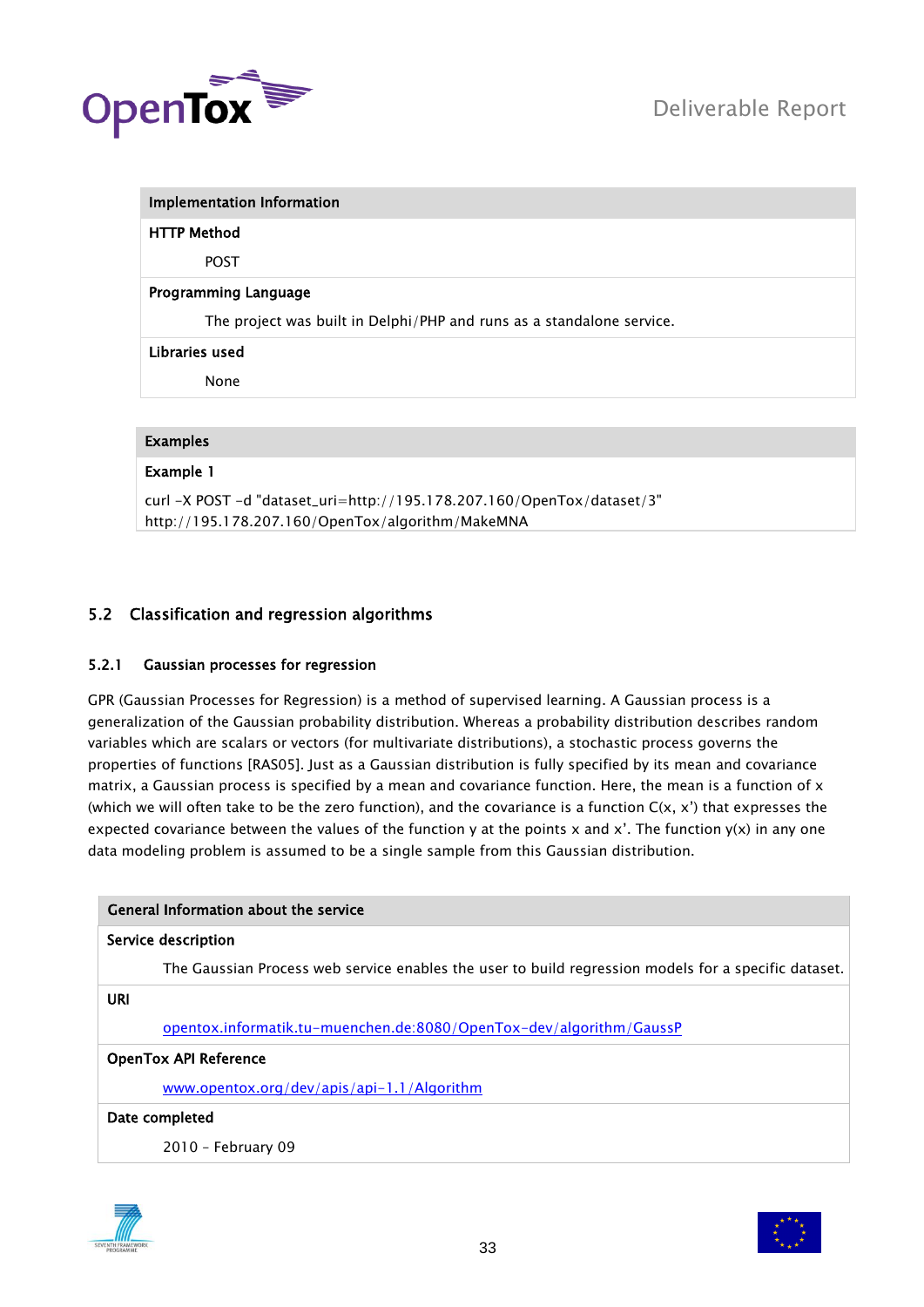

# Partner responsible for the implementation

Technische Universität München

# Contact within OT

[kramer@in.tum.de](mailto:kramer@in.tum.de)

# Comments (including reviews)

| <b>Request/Response Information</b>                                                                                                                                                                                               |  |
|-----------------------------------------------------------------------------------------------------------------------------------------------------------------------------------------------------------------------------------|--|
| <b>Posted Parameters</b>                                                                                                                                                                                                          |  |
| dataset_uri                                                                                                                                                                                                                       |  |
| (e.g. dataset_uri= <u>ambit.uni-plovdiv.bq:8080/ambit2/dataset/39</u> ) which should be available in<br>RDF format. This is a mandatory parameter.                                                                                |  |
| kernel                                                                                                                                                                                                                            |  |
| {PolyKernel, Puk, RBFKernel}                                                                                                                                                                                                      |  |
| the kernel to use                                                                                                                                                                                                                 |  |
| gamma                                                                                                                                                                                                                             |  |
| parameter for the rbf kernel only                                                                                                                                                                                                 |  |
| omega                                                                                                                                                                                                                             |  |
| parameter for the puk kernel only                                                                                                                                                                                                 |  |
| sigma                                                                                                                                                                                                                             |  |
| parameter for the puk kernel only                                                                                                                                                                                                 |  |
| exponent                                                                                                                                                                                                                          |  |
| parameter for the polynomial kernel only                                                                                                                                                                                          |  |
| noise                                                                                                                                                                                                                             |  |
| parameter for the polynomial kernel only                                                                                                                                                                                          |  |
| Response                                                                                                                                                                                                                          |  |
| $\mathbf{A}$ and the contract of the contract of the contract of the contract of the state of the contract of the contract of the contract of the contract of the contract of the contract of the contract of the contract of the |  |

A task URI is provided if the service tries to calculate a regression model. The task URI can be queried (GET) for the resulting model URI. Otherwise an explanatory message is provided.

# Status Codes

# 200

Success – The request has succeeded and the requested features were generated. The URI of the dataset is returned within the response body.



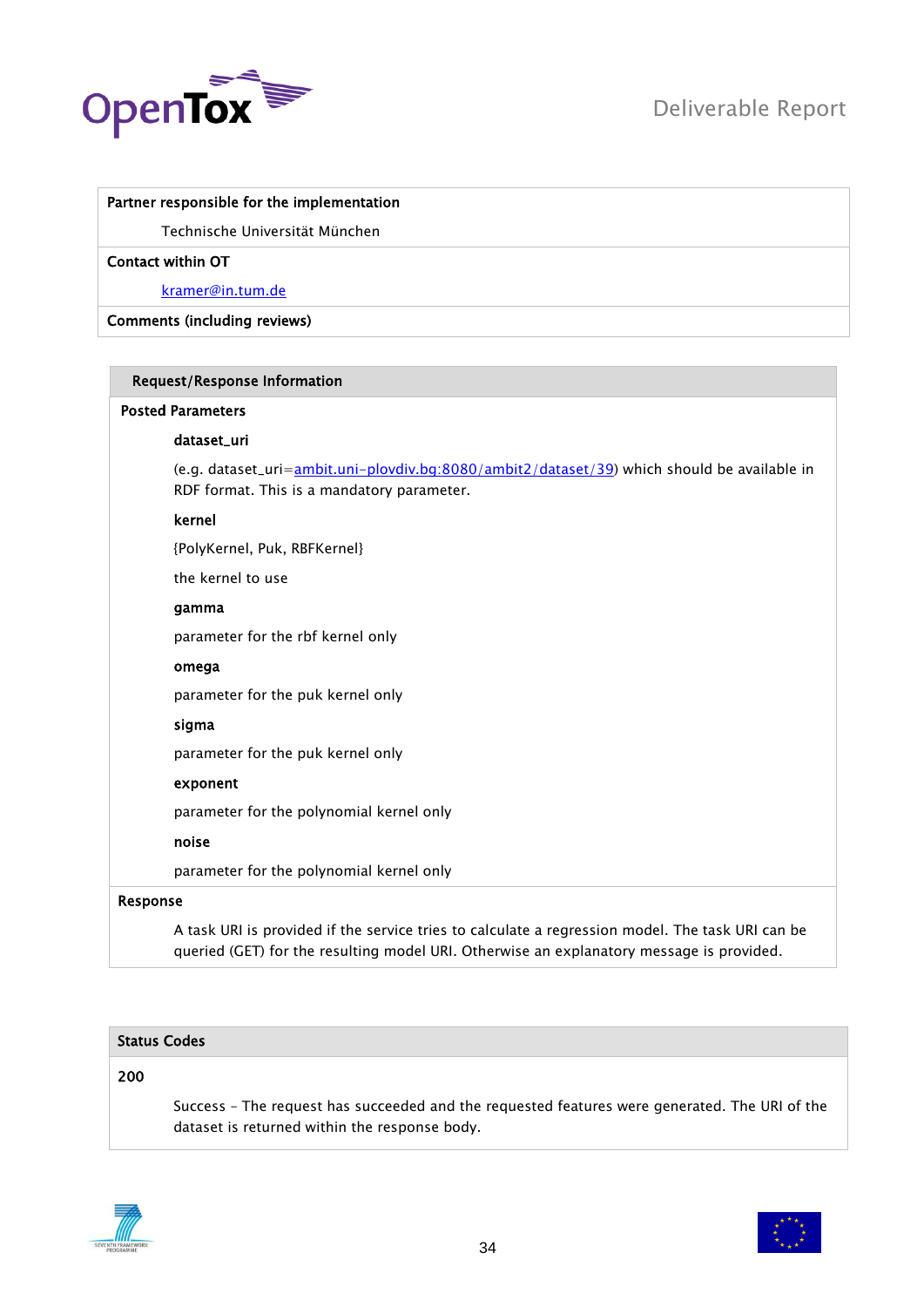



| 303                |                                                                                                                                                                                                                                                                                                                                                               |
|--------------------|---------------------------------------------------------------------------------------------------------------------------------------------------------------------------------------------------------------------------------------------------------------------------------------------------------------------------------------------------------------|
|                    | Redirect - the result can be found elsewhere.                                                                                                                                                                                                                                                                                                                 |
| 400                |                                                                                                                                                                                                                                                                                                                                                               |
|                    | Bad Request - Some parameter you provided is wrong or you did not post some mandatory<br>parameter such as the dataset_uri.                                                                                                                                                                                                                                   |
| 404                |                                                                                                                                                                                                                                                                                                                                                               |
|                    | The resource was not found - Check your spelling: http://opentox.informatik.tu-<br>muenchen.de:8080/OpenTox-dev/algorithm/gaussp not identical to<br>http://opentox.informatik.tu-muenchen.de:8080/OpenTox-dev/algorithm/GaussP. For a<br>complete list of all available algorithms, check out http://opentox.informatik.tu-<br>muenchen.de:8080/OpenTox-dev/ |
| 500                | Internal Server Error - The parameters you posted are acceptable but some internal error has<br>occurred.                                                                                                                                                                                                                                                     |
| 502                |                                                                                                                                                                                                                                                                                                                                                               |
|                    | Bad Gateway - The service was unsuccessful because while the server was acting as a client, it<br>received an unsuccessful response. In such a case, it seems that some other server is down.                                                                                                                                                                 |
| 503                |                                                                                                                                                                                                                                                                                                                                                               |
|                    | The service is not available for the time being - Try again later!                                                                                                                                                                                                                                                                                            |
|                    |                                                                                                                                                                                                                                                                                                                                                               |
|                    | <b>Implementation Information</b>                                                                                                                                                                                                                                                                                                                             |
| <b>HTTP Method</b> |                                                                                                                                                                                                                                                                                                                                                               |
|                    | <b>POST</b>                                                                                                                                                                                                                                                                                                                                                   |
|                    | <b>Programming Language</b>                                                                                                                                                                                                                                                                                                                                   |
|                    | The project was built in Java and runs as a standalone application.                                                                                                                                                                                                                                                                                           |
|                    |                                                                                                                                                                                                                                                                                                                                                               |

# Libraries used

The service uses the WEKA software package.



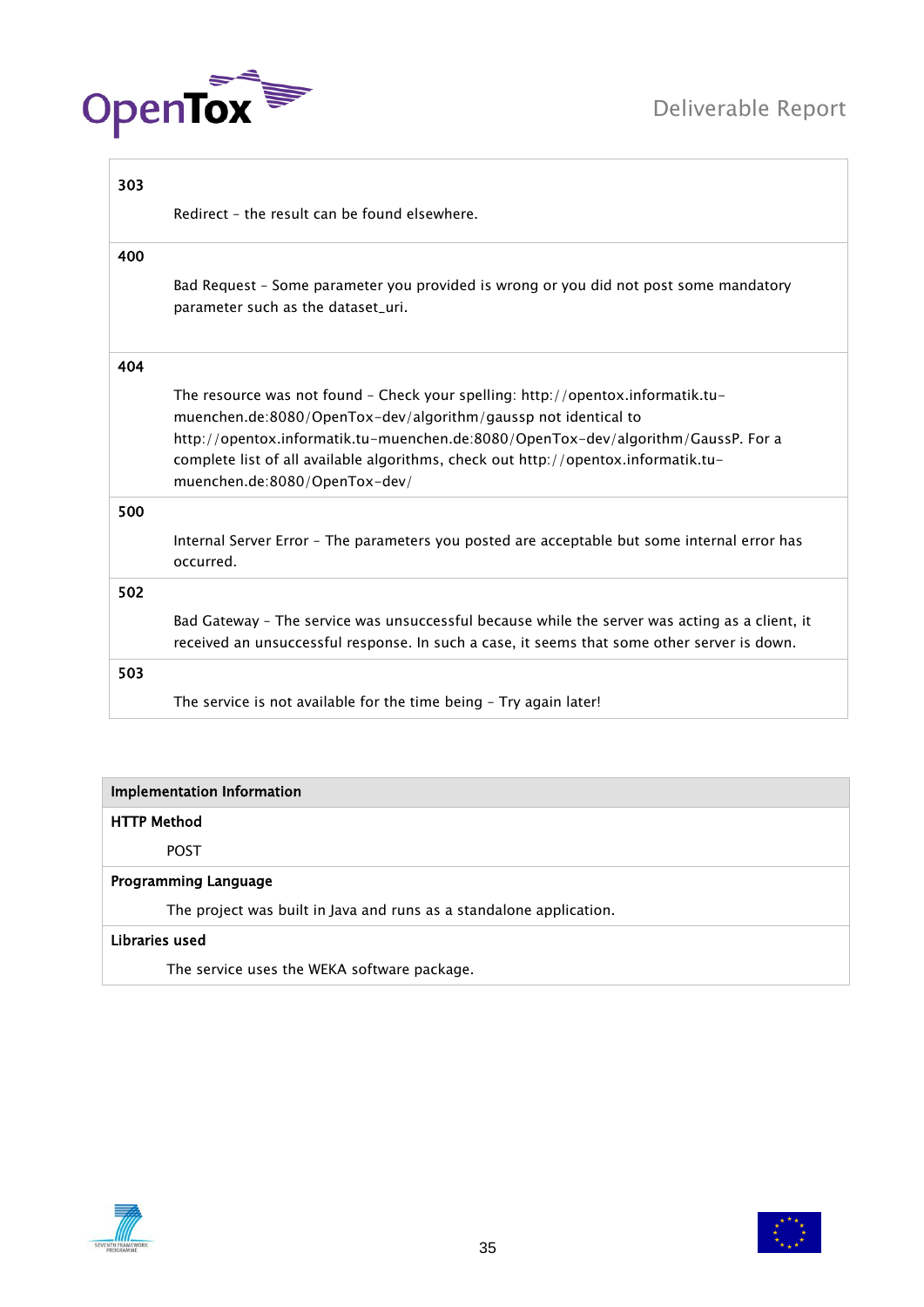

# Examples

# Example 1

curl -X POST -d "dataset\_uri=http://ambit.uni-plovdiv.bg:8080/ambit2/dataset/23" -d "prediction\_feature=http://ambit.uni-plovdiv.bg:8080/ambit2/feature/12818" http://opentox.informatik.tu-muenchen.de:8080/OpenTox-dev/algorithm/GaussP

# Example 2

curl -X POST -d "dataset\_uri=http://ambit.uni-plovdiv.bg:8080/ambit2/dataset/158" -d "prediction\_feature=http://ambit.uni-plovdiv.bg:8080/ambit2/feature/29634" http://opentox.informatik.tu-muenchen.de:8080/OpenTox-dev/algorithm/GaussP

# <span id="page-35-0"></span>5.2.2 MLR

MLR (Multiple Linear Regression) is a simple and popular statistical technique that uses several explanatory (independent) variables to predict the outcome of a response (dependent) variable. The model creates a relationship in the form of a straight line (linear) that best approximates all the individual data points. The algorithm type according to the OpenTox ontology is: Algorithm-MLDMTox-Learning-Regression-eager.

#### General Information about the service

# Service description

Train a multiple linear regression model providing a dataset URI, the target feature of the dataset. No tuning parameters are required for this algorithm. MLR models express the dependent variable as a linear combination of the other variables plus a bias (intercept). Once the model is successfully created, its URI is returned to the client within the response and the status is set to 200; otherwise an explanatory message is provided.

# URI

#### [opentox.ntua.gr:3000/algorithm/mlr](http://opentox.ntua.gr:3000/algorithm/mlr)

#### Date completed

2009 - December 28

#### OpenTox API Reference

[www.opentox.org/dev/apis/api-1.1/Algorithm](http://www.opentox.org/dev/apis/api-1.1/Algorithm) 

# Partner responsible for the implementation

National Technical University of Athens

# Contact within OT

Pantelis Sopasakis chung@central.ntua.gr

#### Comments (including reviews)



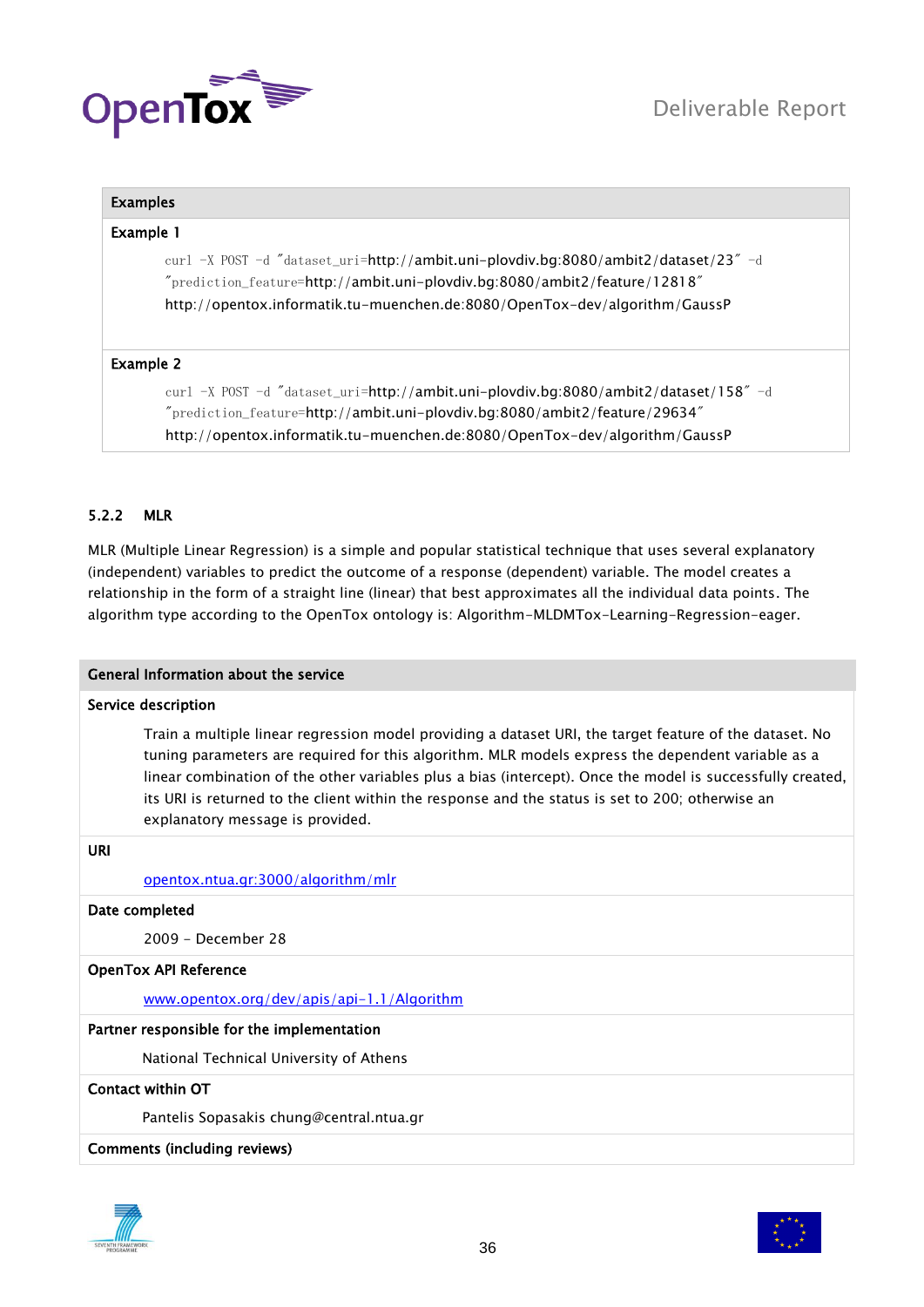

# Request/Response Information

#### Posted Parameters

#### dataset\_uri

(e.g. dataset\_uri[=opentox.ntua.gr/ds.rdf](http://opentox.ntua.gr/ds.rdf) ) which should be available in RDF format. This is a mandatory parameter.

#### Target

The URI of the feature of the dataset that should be used as the target (dependent) variable while training the model. This should not only be a valid URI but additionally be a feature of the dataset. This is a mandatory parameter.

# Response

Once the model is successfully created, its URI is returned to the client within the response and the status is set to 200; otherwise an explanatory message is provided.

| <b>Status Codes</b> |                                                                                                                                                                                                                            |
|---------------------|----------------------------------------------------------------------------------------------------------------------------------------------------------------------------------------------------------------------------|
| 200                 |                                                                                                                                                                                                                            |
|                     | Success - The request has succeeded and a new model was generated. The URI of the model is returned<br>within the response body.                                                                                           |
| 400                 |                                                                                                                                                                                                                            |
|                     | Bad Request - Some parameter you provided is wrong or you didn't post some mandatory parameter<br>such as the dataset_uri or/and the target. A list of errors and explanatory messages is returned within<br>the response. |
| 404                 |                                                                                                                                                                                                                            |
|                     | The following message is returned to the client:                                                                                                                                                                           |
|                     | You have requested an algorithm which does not exist. You can get a complete list of all available<br>algorithms at opentox.ntua.gr:3000/algorithm                                                                         |
| 500                 |                                                                                                                                                                                                                            |
|                     | Internal Server Error - The parameters you posted are acceptable but some internal error occurred.                                                                                                                         |
| 502                 |                                                                                                                                                                                                                            |
|                     | Bad Gateway - The service was unsuccessful because while the server was acting as a client, it received<br>an unsuccessful response. In such a case, it seems that some other server is down.                              |
| 503                 |                                                                                                                                                                                                                            |
|                     | The service is not available for the time being - Try again later!                                                                                                                                                         |



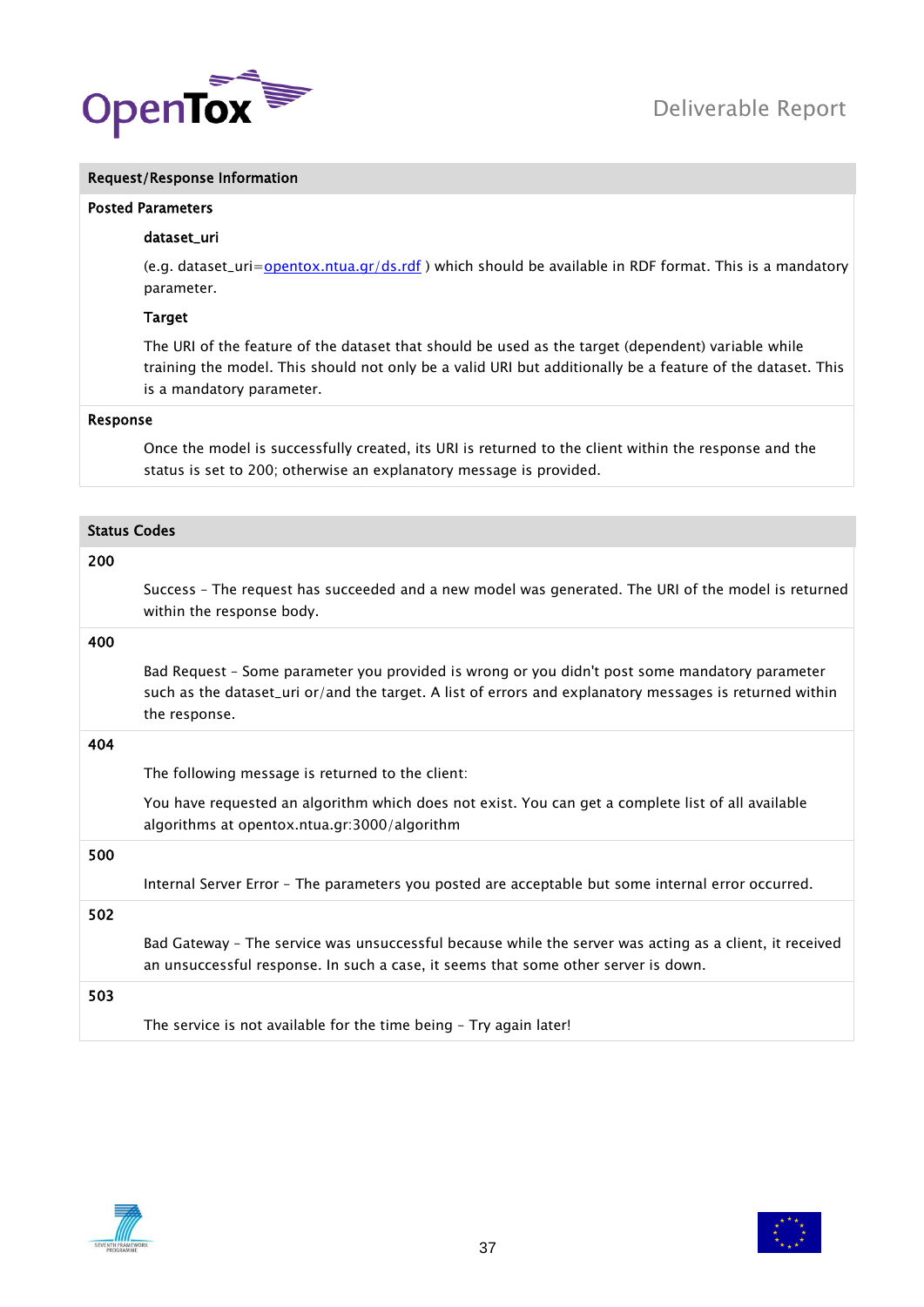

| <b>Implementation Information</b>                                                     |  |
|---------------------------------------------------------------------------------------|--|
| <b>HTTP Method</b>                                                                    |  |
| <b>POST</b>                                                                           |  |
| <b>Programming Language</b>                                                           |  |
| Java                                                                                  |  |
| Libraries used                                                                        |  |
| The service uses the class LinearRegression which is included in Weka (version 3.6.0) |  |

# Examples

# Example 1. Train an MLR Regression Model

curl -X POST -d "dataset\_uri=http://ambit.uni-plovdiv.bg:8080/ambit2/dataset/6" -d "prediction\_feature=http://ambit.uni-plovdiv.bg:8080/ambit2/feature/11954" http://opentox.ntua.gr:3000/algorithm/mlr

# 5.2.3 SVM

Support vector machines (SVM) are a set of supervised learning methods used for classification and regression. In the most widely used two-class SVM classification method, input data are viewed as two sets of vectors in the multi-dimensional input space. The SVM classifier constructs a separating hyperplane in that space, one which maximizes the margin between the two data sets. The method is extended to multi-class and nonlinear classification problems by using a nonlinear kernel function. To obtain an optimum classifier for non-separable data, a penalty is introduced for misclassified data. This penalty is zero for patterns classified correctly, and has a positive value that increases with the distance from the corresponding hyperplane for patterns that are not situated on the correct side of the classifier. Similar concepts are used in the SVM regression problem, where the objective is to identify a function that for all training patterns has a maximum deviation ε from the target (experimental) values. The algorithm type according to the OpenTox ontology is: Algorithm-MLDMTox-Learning-Classification-eager for the SVM classification method and Algorithm-MLDMTox-Learning-Regression-eager for SVM regression

# 5.2.3.1 SVM regression

#### General Information about the service

#### Service description

Train an SVM regression model providing a dataset URI, the target feature of the dataset and optionally a set of tuning parameters such as the kernel to be used.

URI

[opentox.ntua.gr:3000/algorithm/svm](http://opentox.ntua.gr:3000/algorithm/svm)



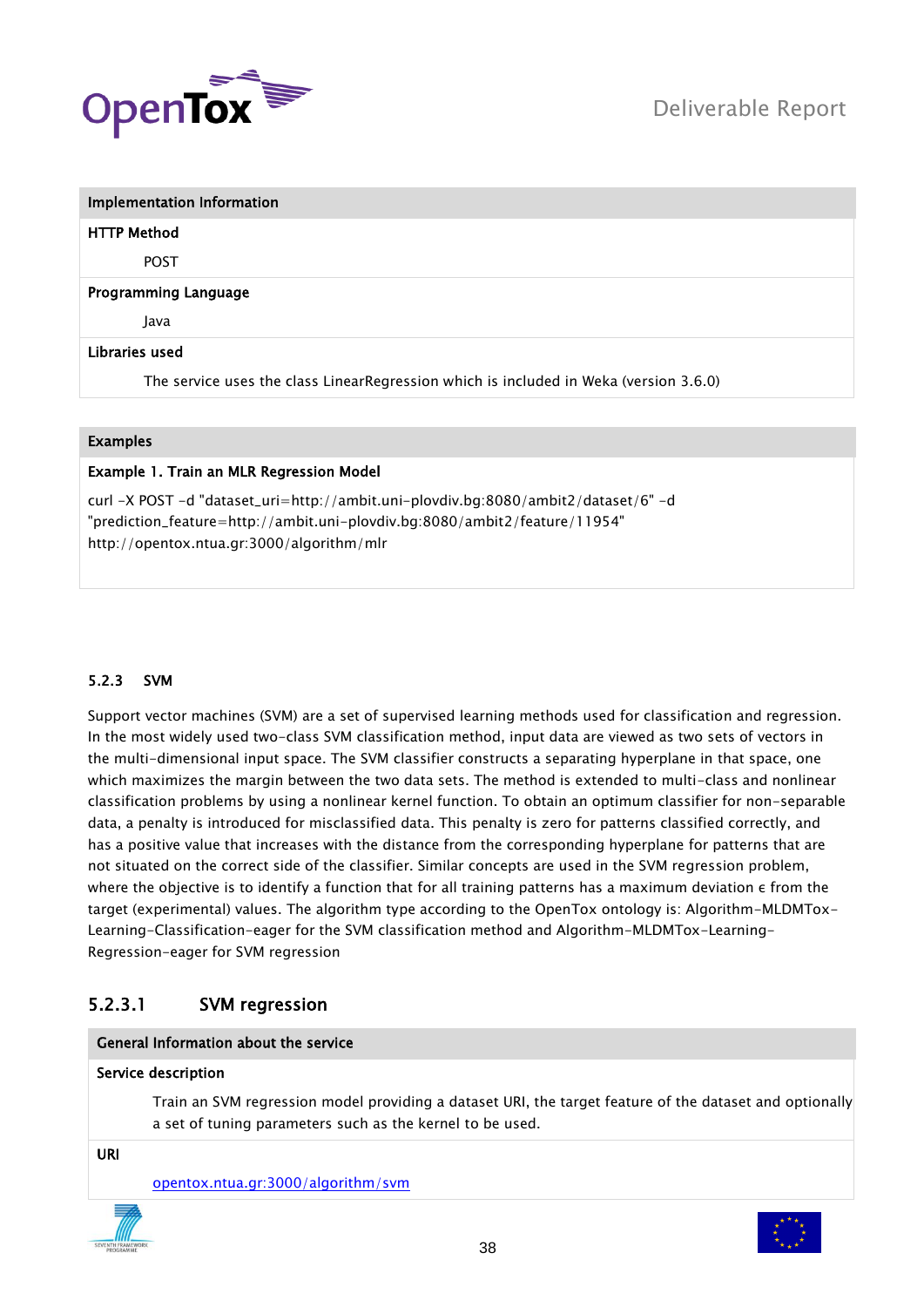

#### Date completed

2009 - December 28

#### OpenTox API Reference

[www.opentox.org/dev/apis/api-1.1/Algorithm](http://www.opentox.org/dev/apis/api-1.1/Algorithm) 

### Partner responsible for the implementation

National Technical University of Athens

#### Contact within OT

Pantelis Sopasakis chung@central.ntua.gr

#### Comments (including reviews)

#### Request/Response Information

#### Posted Parameters

#### dataset\_uri

(e.g. dataset\_uri= $operators.ntua.gr/ds.rdf$ ) which should be available in RDF format. This is a</u> mandatory parameter.

#### **Target**

The URI of the feature of the dataset that should be used as the target (dependent) variable while training the model. This should not only be a valid URI but additionally be a feature of the dataset. This is a mandatory parameter.

#### Kernel

Is the kernel function of the Support Vectors. You may choose among rbf, linear and polynomial. This parameter is not case sensitive, so kernel=rbf and kernel=RBF is the same. This parameter is optional and its default value is RBF. If you use the RBF kernel you may specify the gamma parameter, while if you choose the polynomial one, you may specify the degree and coeff0 parameters.

#### Gamma

The γ parameter for the RBF kernel. This is an optional parameter and its default value is 1.0. The value of gamma you specify must be double and strictly positive, otherwise an error message is returned and the status code of the response is set to 400 (Bad request). This parameter will be omitted if combined with kernels other than RBF.

#### Degree

When using the Polynomial kernel, degree is the maximum exponent of the kernel function. This parameter has to be integer and greater or equal to 1, otherwise an error message is returned and the status code of the response is set to 400 (Bad request). This is an optional parameter and its default value is 3.

#### Epsilon

The  $\epsilon$  - parameter of the  $\epsilon$ -SVR algorithm that is used for the training. The parameter is optional and its default value is 0.1. epsilon can be any positive double.

# cacheSize

Size of cache to be used for storing the SVM kernels in bytes. Must be a non-negative integer and

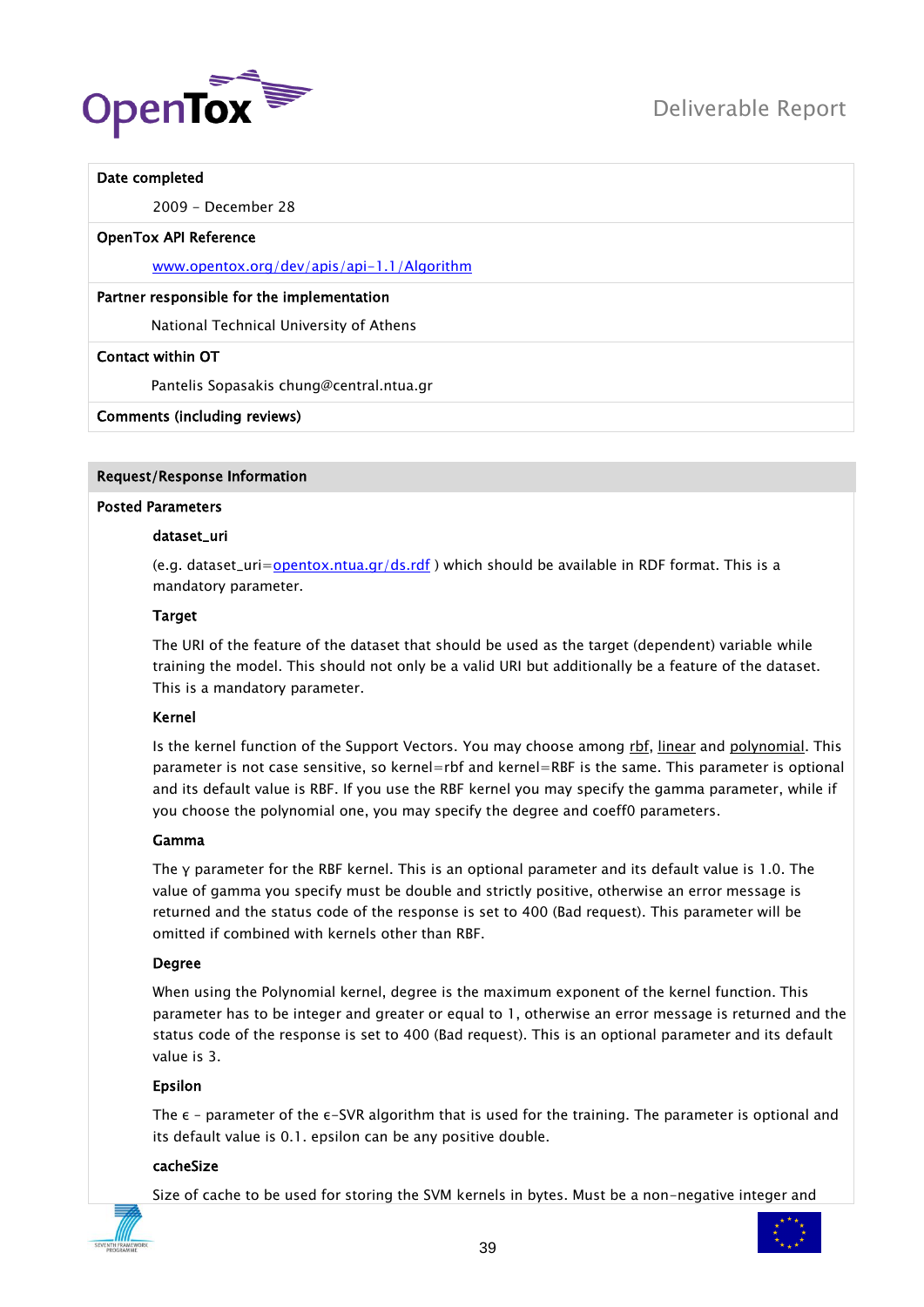

prime. This parameter is optional and its default value is 250007. If set to 0, all available cache will be used. For no cache, set this variable to  $-1$ .

# Tolerance

Tolerance used as a convergence/termination criterion while training the model. Large values of tolerance imply fast computations but less accurate models. Extremely small tolerance values (e.g. 1E-12) should be avoided as they could impose great computational burdens and destabilize the convergence of the training algorithm. The default value for this parameter is 0.0001 or 1E-4.

# coeff0

It is the bias of the kernel  $k(x,y)+$ coeff0

# Cost

Coefficient of the cost function used to train the model. This is a strictly positive double valued parameter which is optional and its default value is 10.0.

#### Response

Once the model is successfully created, its URI is returned to the client within the response and the status is set to 200; otherwise an explanatory message is provided.

| <b>Status Codes</b> |                                                                                                                                                                                                                            |
|---------------------|----------------------------------------------------------------------------------------------------------------------------------------------------------------------------------------------------------------------------|
| 200                 |                                                                                                                                                                                                                            |
|                     | Success - The request has succeeded and a new model was generated. The URI of the model is<br>returned within the response body.                                                                                           |
| 400                 |                                                                                                                                                                                                                            |
|                     | Bad Request - Some parameter you provided is wrong or you didn't post some mandatory parameter<br>such as the dataset_uri or/and the target. A list of errors and explanatory messages is returned within<br>the response. |
| 404                 |                                                                                                                                                                                                                            |
|                     | The following message is returned to the client:                                                                                                                                                                           |
|                     | You have requested an algorithm which does not exist. You can get a complete list of all available<br>algorithms at opentox.ntua.gr:3000/algorithm                                                                         |
| 500                 |                                                                                                                                                                                                                            |
|                     | Internal Server Error - The parameters you posted are acceptable but some internal error occurred.                                                                                                                         |
| 502                 |                                                                                                                                                                                                                            |
|                     | Bad Gateway - The service was unsuccessful because while the server was acting as a client, it received<br>an unsuccessful response. In such a case, it seems that some other server is down.                              |
| 503                 |                                                                                                                                                                                                                            |
|                     | The service is not available for the time being - Try again later!                                                                                                                                                         |
|                     |                                                                                                                                                                                                                            |



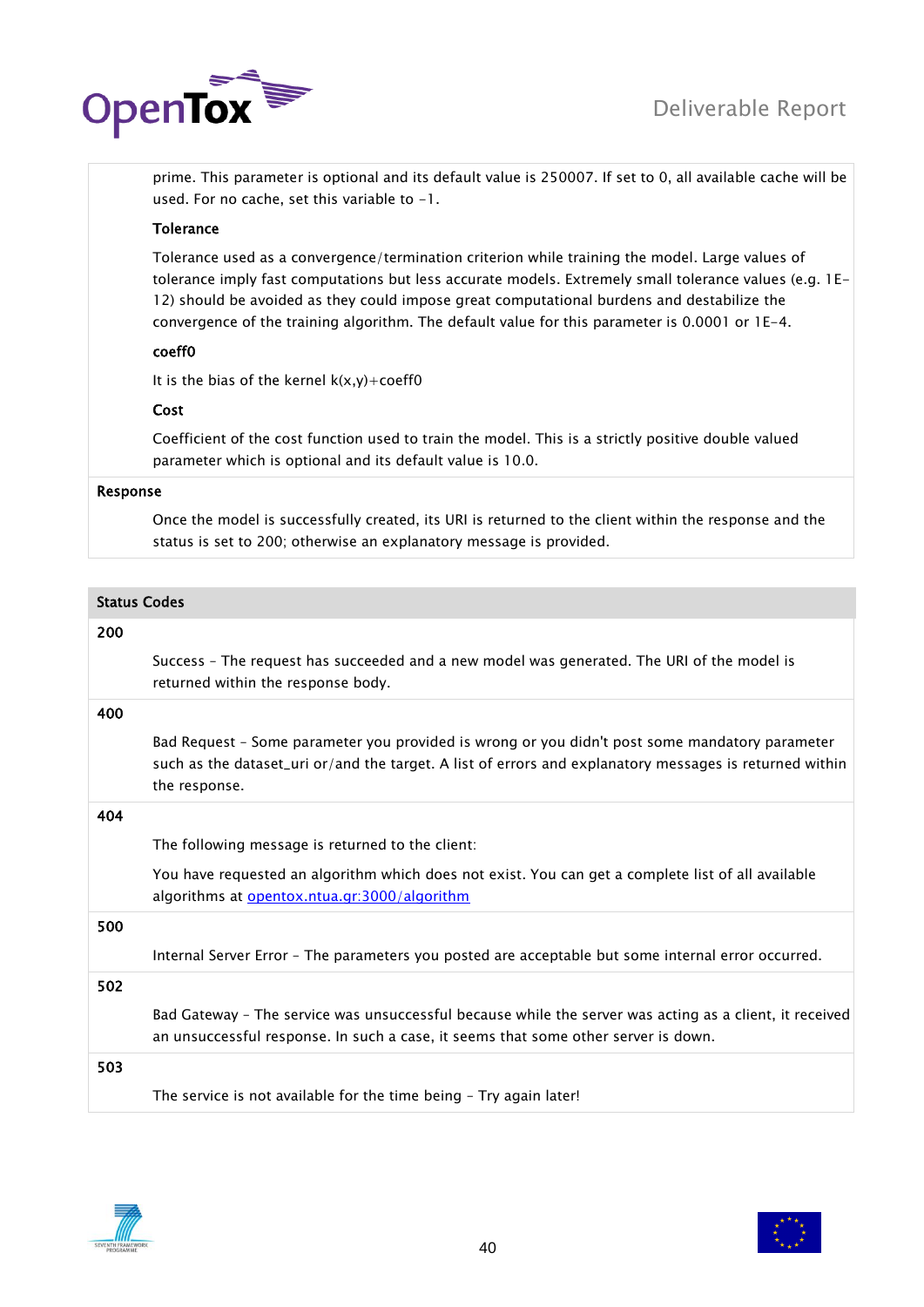

# HTTP Method

POST

# Programming Language

The project was built in Java and runs as a standalone application. Online CVSs are available at:

[github.com/alphaville/yaqp-turbo](http://github.com/alphaville/yaqp-turbo)

# Libraries used

The service uses the class SVMreg which is included in Weka (version 3.6.0)

# Examples

# Example 1 – Train an SVM Regression Model using the default parameter values

curl -X POST -d "dataset\_uri=http://ambit.uni-plovdiv.bg:8080/ambit2/dataset/6" -d "prediction\_feature=http://ambit.uni-plovdiv.bg:8080/ambit2/feature/11954" http://opentox.ntua.gr:3000/algorithm/svm

# Example 2 – Train an SVM Regression Model by setting the parameter values

curl -X POST -d "dataset\_uri=http://ambit.uni-plovdiv.bg:8080/ambit2/dataset/6" -d "prediction\_feature=http://ambit.uniplovdiv.bg:8080/ambit2/feature/11954&gamma=1.5&epsilon=0.034&cacheSize=1000&tolerance=0.01&kern el=RBF&cost=1000" http://opentox.ntua.gr:3000/algorithm/svm

# 5.2.3.2 SVM classification

# General Information about the service

# Service description

Train an SVM classification model providing a dataset URI, the target feature of the dataset and optionally a set of tuning parameters such as the kernel to be used. The service can be applied on datasets that include nominal features.

URI

[opentox.ntua.gr:3000/algorithm/svm](http://opentox.ntua.gr:3000/algorithm/svm)

# OpenTox API Reference

[www.opentox.org/dev/apis/api-1.1/Algorithm](http://www.opentox.org/dev/apis/api-1.1/Algorithm)



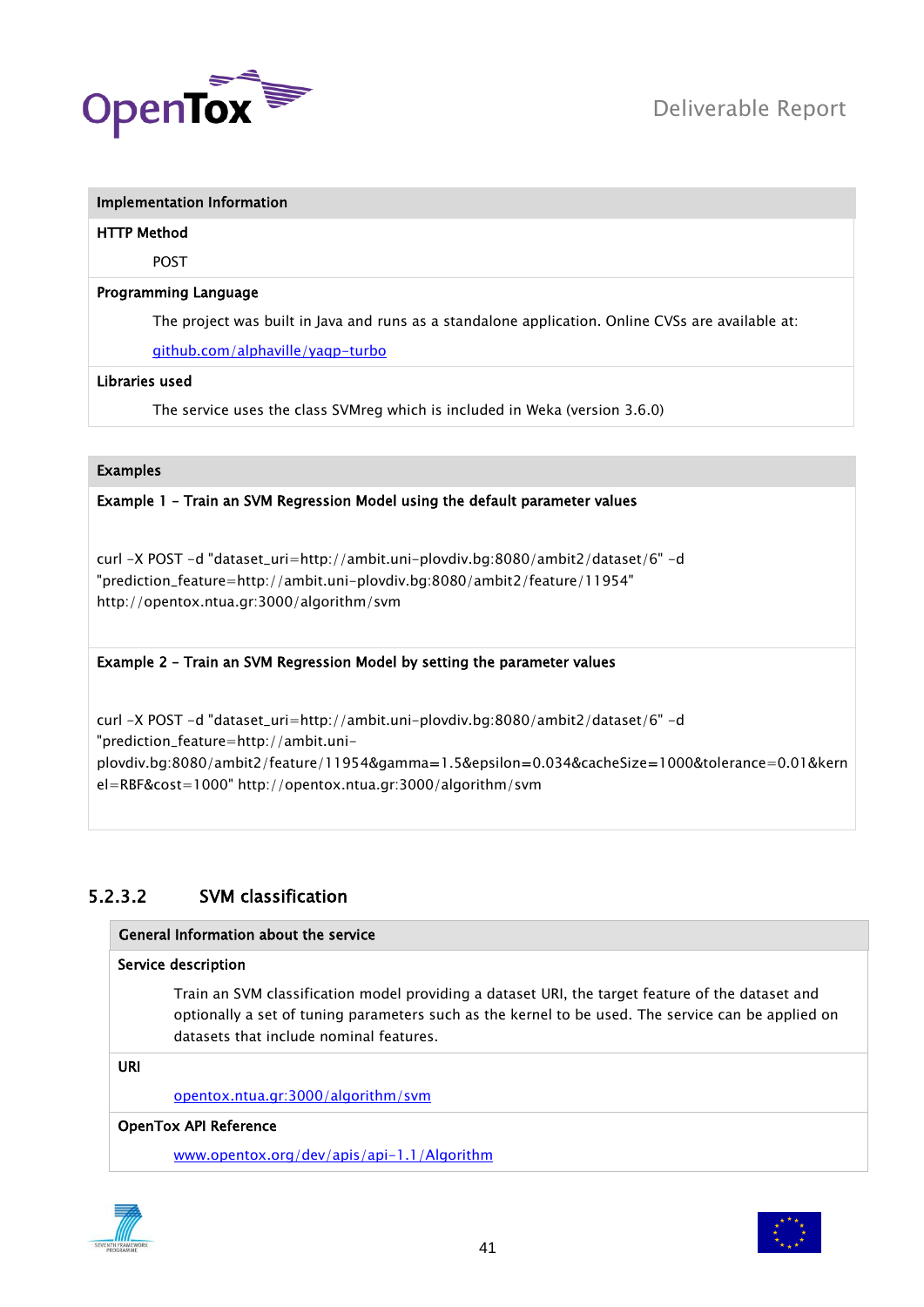

# Date completed

2009 - December 28

# Partner responsible for the implementation

National Technical University of Athens

# Contact within OT

Pantelis Sopasakis chung@central.ntua.gr

# Comments (including reviews)

# Request/Response Information

# Posted Parameters

# dataset\_uri

(e.g. dataset\_uri= $opentox.ntua.gr/ds.rdf$ ) which should be available in RDF format. This is a</u> mandatory parameter. Note that the training dataset must have at least one nominal feature. All string features are excluded from the training procedure.

# Target

The URI of the feature of the dataset that should be used as the target (dependent) variable while training the model. This should not only be a valid URI but additionally be a feature of the dataset and must be nominal. This is a mandatory parameter.

# Kernel

Is the kernel function of the Support Vectors. You may choose among rbf, linear and polynomial. This parameter is not case sensitive, so kernel=rbf and kernel=RBF is the same. This parameter is optional and its default value is RBF. If you use the RBF kernel you may specify the gamma parameter while if you choose the polynomial one, you may specify the degree and coeff0 parameters.

# Gamma

The γ parameter for the RBF kernel. This is an optional parameter and its default value is 1.0. The value of gamma you specify must be double and strictly positive, otherwise an error message is returned and the status code of the response is set to 400 (Bad request). This parameter will be omitted if combined with kernels other than RBF.

# Degree

When using the Polynomial kernel, degree is the maximum exponent of the kernel function. This parameter has to be integer and greater or equal to 1, otherwise an error message is returned and the status code of the response is set to 400 (Bad request). This is an optional parameter and its default value is 3.

# cacheSize

Size of cache to be used for storing the SVM kernels in bytes. Must be a non-negative integer and prime. This parameter is optional and its default value is 250007. If set to 0, all available cache will be used. For no cache, set this variable to -1.

# **Tolerance**



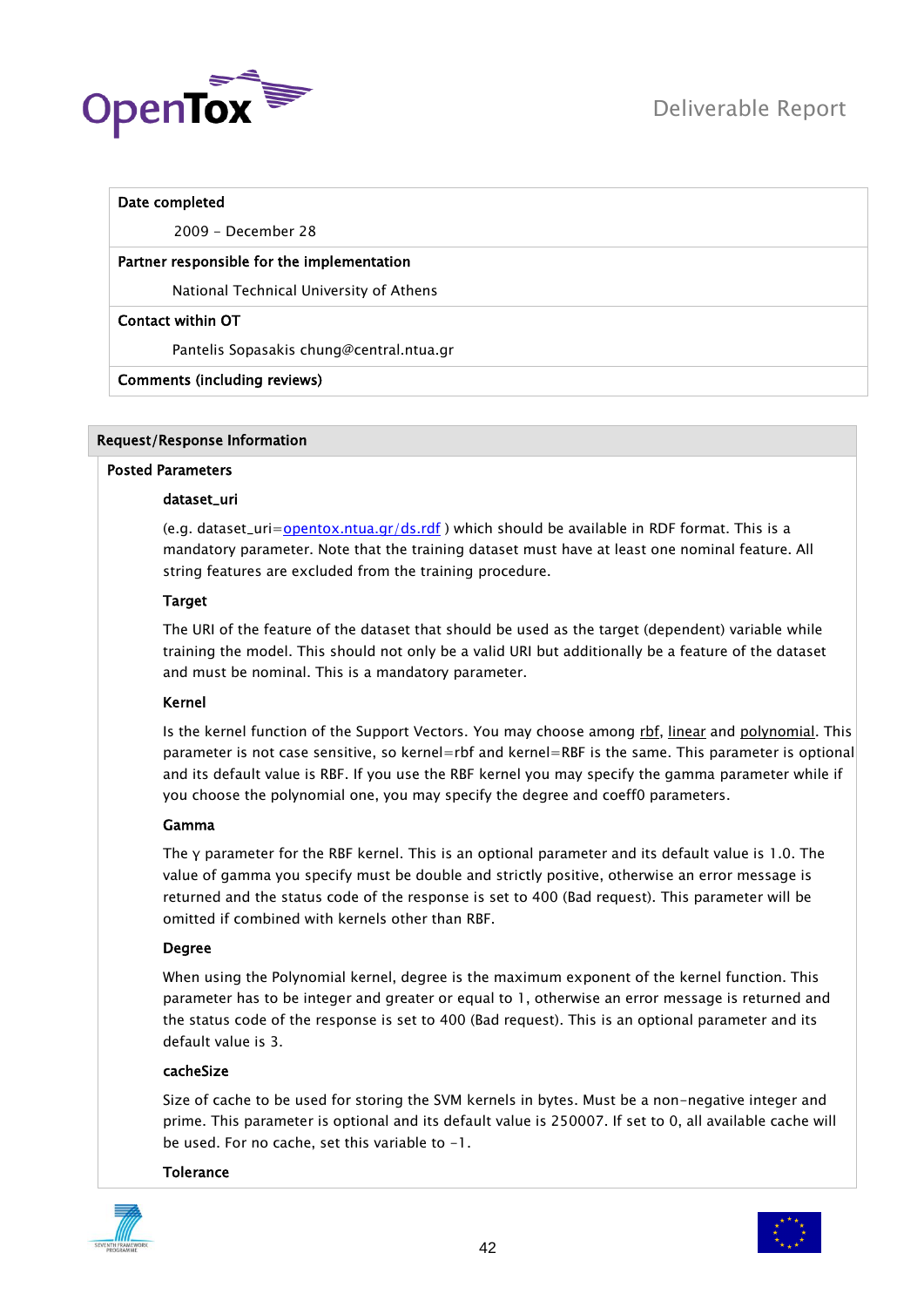

Tolerance used as a convergence/termination criterion while training the model. Large values of tolerance imply fast computations but less accurate models. Extremely small tolerance values (e.g. 1E-12) should be avoided as they could impose great computational burdens and destabilize the convergence of the training algorithm. The default value for this parameter is 0.0001 or 1E-4.

# coeff0

It is the bias of the kernel  $k(x,y)+\text{coeff}0$ 

# Cost

Coefficient of the cost function used to train the model. This is a strictly positive double valued parameter which is optional and its default value is 10.0.

#### Response

Once the model is successfully created, its URI is returned to the client within the response and the status is set to 200; otherwise an explanatory message is provided.

| 200<br>Success - The request has succeeded and a new model was generated. The URI of the model is<br>returned within the response body.                                                                                    |  |
|----------------------------------------------------------------------------------------------------------------------------------------------------------------------------------------------------------------------------|--|
|                                                                                                                                                                                                                            |  |
|                                                                                                                                                                                                                            |  |
| 400                                                                                                                                                                                                                        |  |
| Bad Request - Some parameter you provided is wrong or you didn't post some mandatory parameter<br>such as the dataset_uri or/and the target. A list of errors and explanatory messages is returned within<br>the response. |  |
| 404                                                                                                                                                                                                                        |  |
| The following message is returned to the client:                                                                                                                                                                           |  |
| You have requested an algorithm which does not exist. You can get a complete list of all available<br>algorithms at opentox.ntua.gr:3000/algorithm                                                                         |  |
| 500                                                                                                                                                                                                                        |  |
| Internal Server Error - The parameters you posted are acceptable but some internal error occurred.                                                                                                                         |  |
| 502                                                                                                                                                                                                                        |  |
| Bad Gateway - The service was unsuccessful because while the server was acting as a client, it received<br>an unsuccessful response. In such a case, it seems that some other server is down.                              |  |
| 503                                                                                                                                                                                                                        |  |
| The service is not available for the time being - Try again later!                                                                                                                                                         |  |



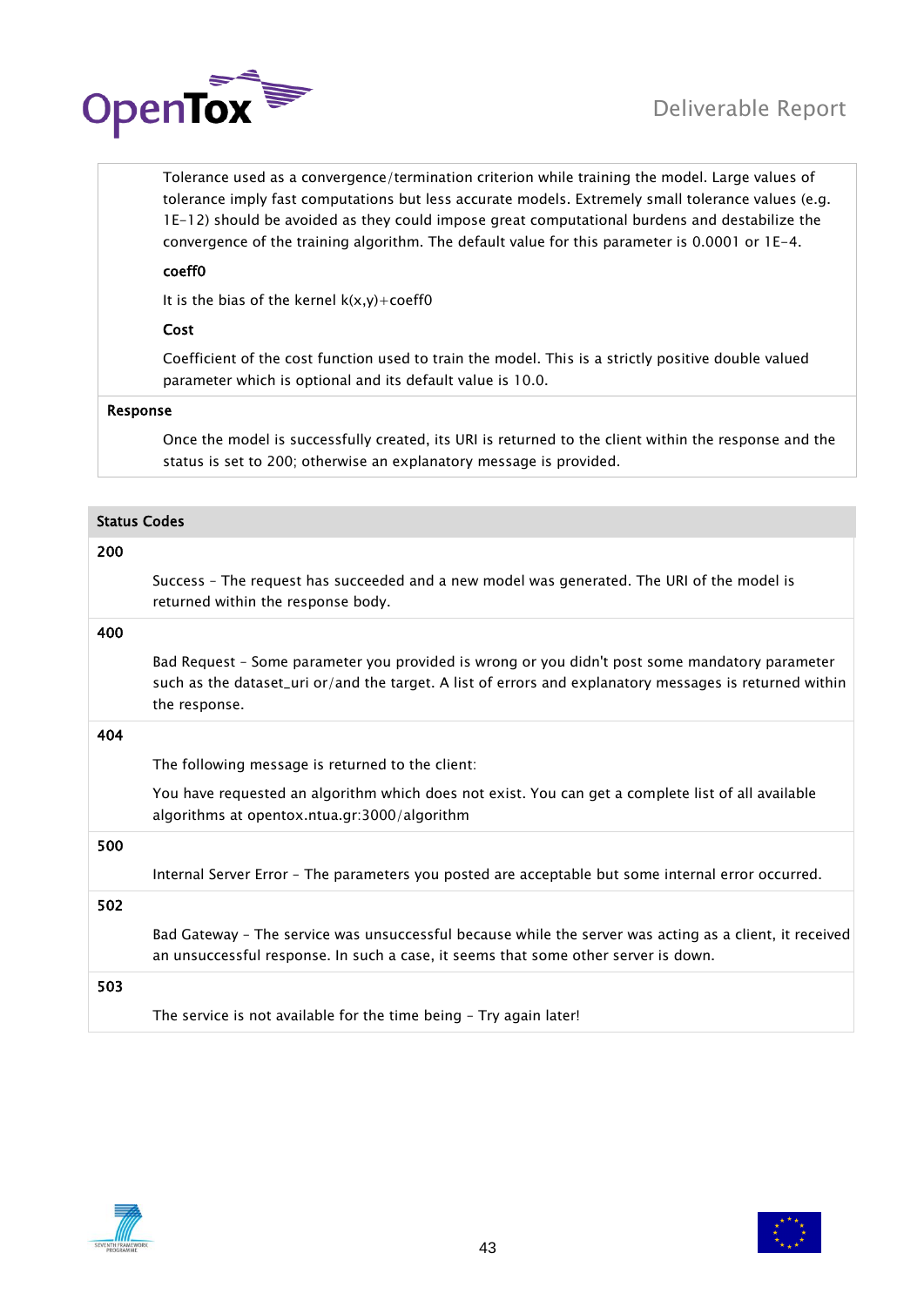

#### HTTP Method

POST

# Programming Language

The project was built in Java and runs as a standalone application. Online CVSs are available at:

[github.com/alphaville/yaqp-turbo](http://github.com/alphaville/yaqp-turbo)

# Libraries used

The service uses the class SMO of Weka.

# Examples

# Example 1 – Train an SVM Classification Model using the default parameter values

curl -X POST -d "dataset\_uri=http://ambit.uni-plovdiv.bg:8080/ambit2/dataset/9" -d "prediction\_feature=http://ambit.uni-plovdiv.bg:8080/ambit2/feature/12136" http://opentox.ntua.gr:3000/algorithm/svc

# Example 2 – Train an SVM Classification Model by setting the parameter values

curl -X POST -d "dataset\_uri=http://ambit.uni-plovdiv.bg:8080/ambit2/dataset/9" -d "prediction\_feature=http://ambit.uni-

plovdiv.bg:8080/ambit2/feature/12136&gamma=1.5&cacheSize=1000&tolerance=0.01&kernel=RBF&cost=10 00" http://opentox.ntua.gr:3000/algorithm/svc

# Example 3 – Use an SVM model for prediction

Let http://opentox.ntua.gr:3000/model/x be a model produced by the abovementioned service (examples 1 and 2). Then the following command can be used to obtain predictions for a given dataset:

curl -X POST -d 'dataset\_uri=http://abmit.uni-plovdiv.bg:8080/ambit2/dataset/9' http://opentox.ntua.gr:3000/model/x

The produced dataset contains the data entries of the initial dataset plus the predicted ones.

# Example 4 – Get the predicted, independent and dependent features from a model resource

curl http://opentox.ntua.gr:3000/model/model\_id/predicted

curl http://opentox.ntua.gr:3000/model/model\_id/dependent

curl http://opentox.ntua.gr:3000/model/model\_id/independent

# 5.2.4 KNN

The k-nearest neighbors algorithm (kNN) is a method for classifying objects based on closest training examples in the feature space. It is a type of instance-based learning, or lazy learning where the function is only approximated locally and all computation is delayed until classification. A majority vote of an object's neighbors is used for classification, with the object being assigned to the class most common amongst its k



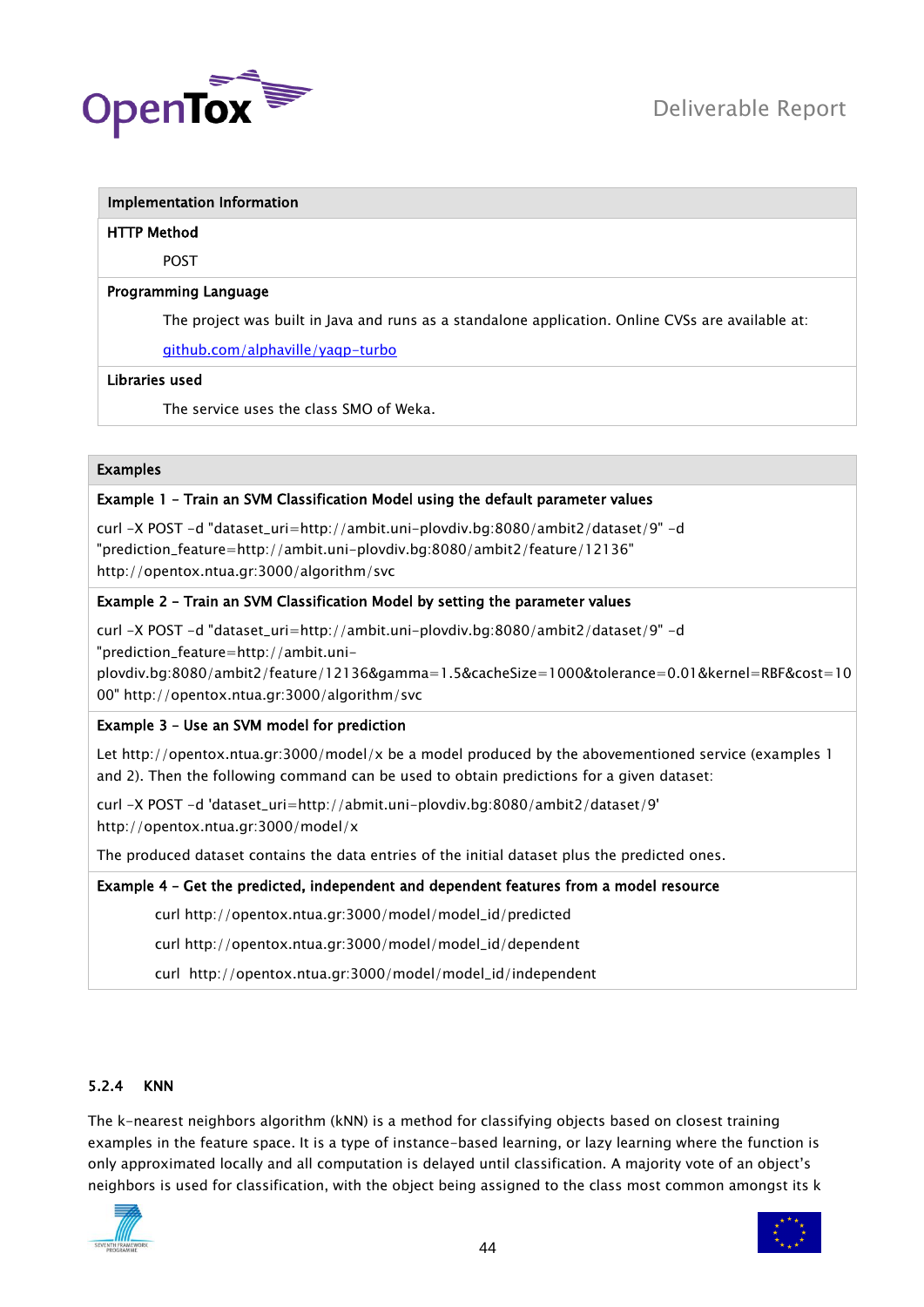

(positive integer, typically small) nearest neighbors. If k is set to 1, then the object is simply assigned to the class of its nearest neighbor. The knn algorithm can also be applied for regression in the same way by simply assigning the property value for the object to be the average of the values of its k nearest neighbors. It can be useful to weight the contributions of the neighbors, so that the nearer neighbors contribute more to the average than the more distant ones. No explicit training step is required since training consists of just storing training instance feature vectors and corresponding class labels. In order to identify neighbors, the objects are represented by position vectors in a multidimensional feature space. It is usual to use the Euclidean distance, but also further distance measures, such as the Manhattan distance could be used instead. In the classification/testing phase, the test sample is represented as a vector in the feature space. Distances from this vector to all stored vectors are computed and the k closest samples are selected to determine the class/realvalue of the test instance.

The k-nearest neighbor algorithm is sensitive to the local structure of the data. The best choice of k depends upon the data; generally, larger values of k reduce the effect of noise on the classification, but make boundaries between classes less distinct. A good k can be selected by various heuristic techniques like crossvalidation. The accuracy of the kNN algorithm can be severely degraded by the presence of noisy or irrelevant features, or if the feature scales are not consistent with their importance.

| General Information about the service                                                                                                                                                |  |
|--------------------------------------------------------------------------------------------------------------------------------------------------------------------------------------|--|
| Service description                                                                                                                                                                  |  |
| The kNN regression and kNN classification web services enable the user to build<br>regression/classification models for a specific dataset using the lazy nearest neighbor approach. |  |
| URI                                                                                                                                                                                  |  |
| opentox.informatik.tu-muenchen.de:8080/OpenTox-dev/algorithm/kNNregression                                                                                                           |  |
| opentox.informatik.tu-muenchen.de:8080/OpenTox-dev/algorithm/kNNclassification                                                                                                       |  |
| <b>OpenTox API Reference</b>                                                                                                                                                         |  |
| www.opentox.org/dev/apis/api-1.1/Algorithm                                                                                                                                           |  |
| Date completed                                                                                                                                                                       |  |
| 2010 - February 09                                                                                                                                                                   |  |
| Partner responsible for the implementation                                                                                                                                           |  |
| Technische Universität München                                                                                                                                                       |  |
| Contact within OT                                                                                                                                                                    |  |
| kramer@in.tum.de                                                                                                                                                                     |  |

# Comments (including reviews)

# Request/Response Information

# Posted Parameters

#### dataset\_uri

(e.g. dataset\_uri[=ambit.uni-plovdiv.bg:8080/ambit2/dataset/39\)](hhttp://ambit.uni-plovdiv.bg:8080/ambit2/dataset/39) which should be available in RDF format. This is a mandatory parameter.



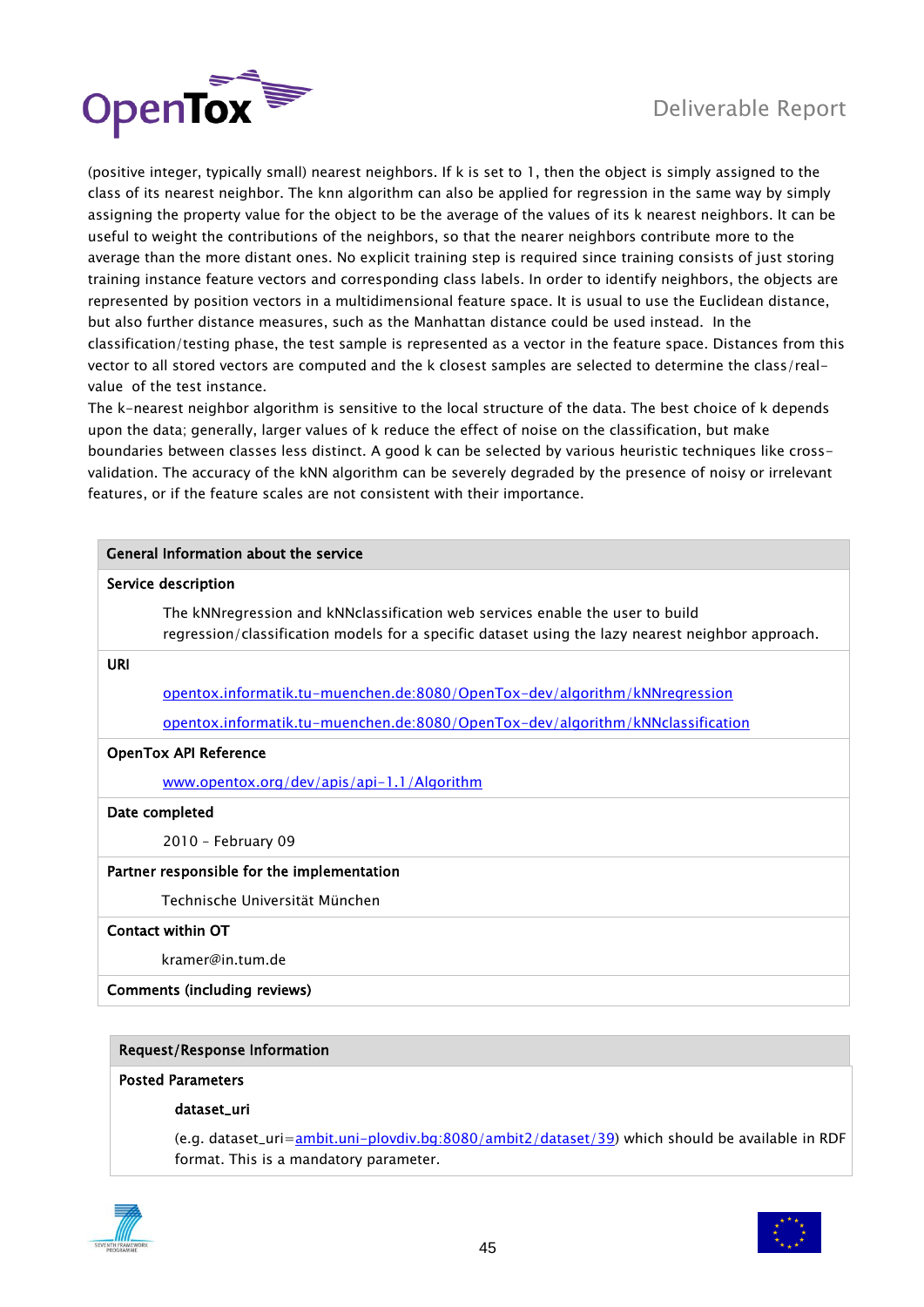

# KNN

set the k parameter – number of neighbors considered.

# distanceWeighting

0 for no distance weighting, I for 1/distance or F for 1-distance.

# meanSquared

Whether the mean squared error is used rather than mean absolute error when doing crossvalidation for regression problems.

# windowSize

Gets the maximum number of instances allowed in the training pool. The addition of new instances above this value will result in old instances being removed. A value of 0 signifies no limit to the number of training instances.

# Response

A task URI is provided if the service tries to calculate a regression model. The task URI can be queried (GET) for the resulting model URI. Otherwise an explanatory message is provided.

|     | <b>Status Codes</b>                                                                                                                                               |  |
|-----|-------------------------------------------------------------------------------------------------------------------------------------------------------------------|--|
| 200 |                                                                                                                                                                   |  |
|     | Success - The request has succeeded and the requested features were generated. The URI of the<br>dataset is returned within the response body.                    |  |
| 303 |                                                                                                                                                                   |  |
|     | Redirect - the result can be found elsewhere.                                                                                                                     |  |
| 400 |                                                                                                                                                                   |  |
|     | Bad Request - Some parameter you provided is wrong or you did not post some mandatory<br>parameter such as the dataset_uri.                                       |  |
| 404 |                                                                                                                                                                   |  |
|     | The resource was not found - Check your spelling: http://opentox.informatik.tu-                                                                                   |  |
|     | muenchen.de:8080/OpenTox-dev/algorithm/knnRegression not identical to<br>http://opentox.informatik.tu-muenchen.de:8080/OpenTox-dev/algorithm/kNNregression. For a |  |
|     | complete list of all available algorithms, check out http://opentox.informatik.tu-<br>muenchen.de:8080/OpenTox-dev/                                               |  |
| 500 |                                                                                                                                                                   |  |
|     | Internal Server Error - The parameters you posted have are acceptable but some internal error has<br>occurred.                                                    |  |
| 502 |                                                                                                                                                                   |  |
|     | Bad Gateway - The service was unsuccessful because while the server was acting as a client, it                                                                    |  |
|     | 46                                                                                                                                                                |  |

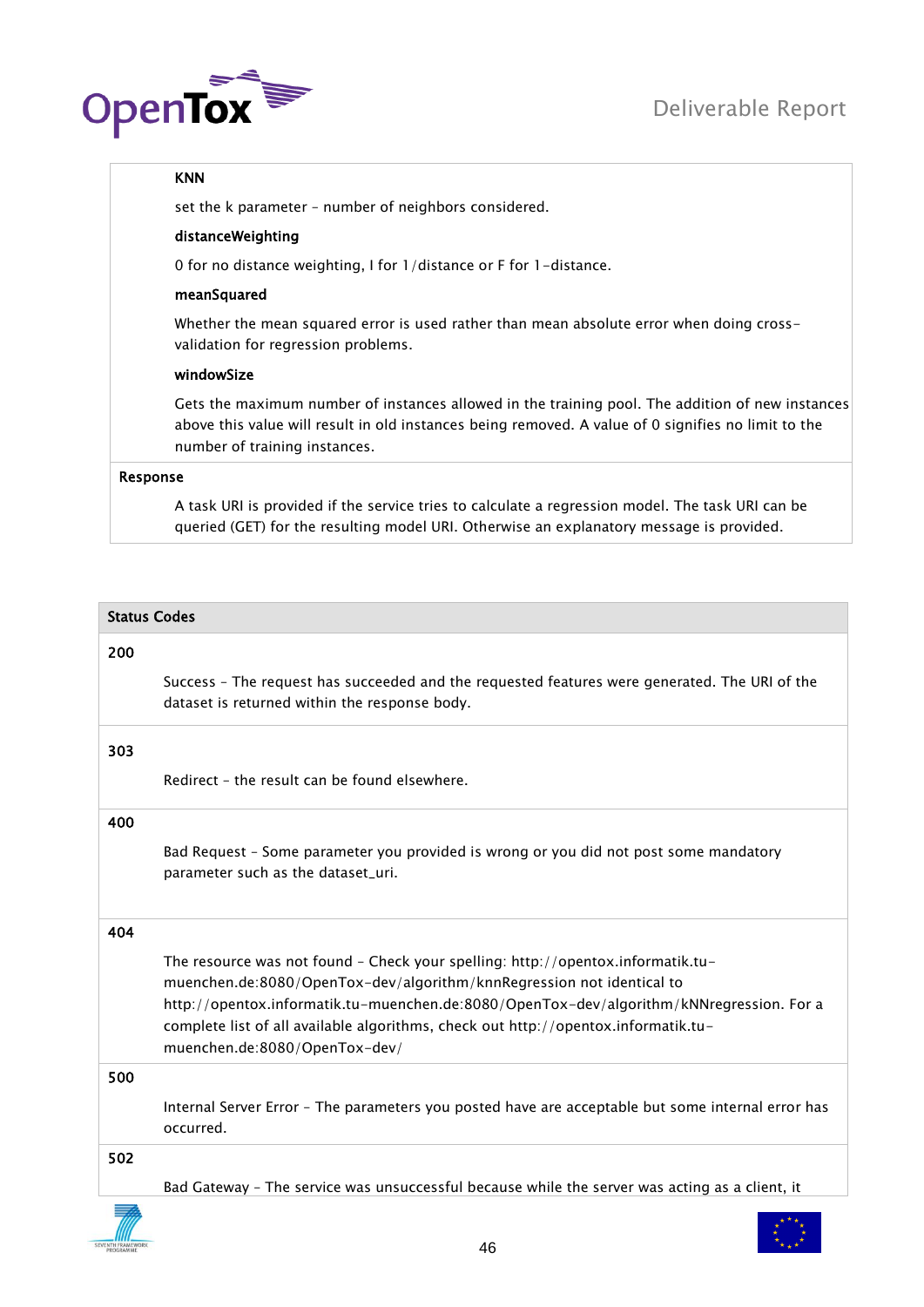



received an unsuccessful response. In such a case, it seems that some other server is down.

#### 503

The service is not available for the time being – Try again later!

#### Implementation Information

#### HTTP Method

POST

#### Programming Language

The project was built in Java and runs as a standalone application.

#### Libraries used

The service uses the WEKA software package.

#### Examples

#### Example 1

curl -X POST -d "dataset\_uri=http://ambit.uniplovdiv.bg:8080/ambit2/dataset/23" -d "prediction\_feature=http://ambit.uniplovdiv.bg:8080/ambit2/feature/12818" -d 'KNN=7' http://opentox.informatik.tu-muenchen.de:8080/OpenTox-dev/algorithm/kNNregression

#### Example 2

curl -X POST -d "dataset\_uri=http://ambit.uniplovdiv.bg:8080/ambit2/dataset/23" -d "prediction\_feature=http://ambit.uniplovdiv.bg:8080/ambit2/feature/12818" -d 'KNN=7' http://opentox.informatik.tu-muenchen.de:8080/OpenTox-dev/algorithm/kNNclassification

#### 5.2.5 Lazar (IST)

Lazar is a k-nearest-neighbor approach to predict chemical endpoints from a training set based on structural fragments. It uses pre-computed fragments with occurrences as well as target class information for each compound as training input. It also features regression, in which case the target activities consist of continuous values. Lazar uses activity-specific similarity (i.e. each fragment contributes with its significance for the target activity) that is the basis for predictions and confidence index for every single prediction.

For classification, a weighted nearest neighbor voting is the standard prediction, whereas for regression a kernel model based on activity-specific similarity is used by default. A kernel model is also available for classification, as well as a multi-linear model for regression.

# General Information about the service

#### Service description

An OpenTox REST Webservice that implements the OpenTox algorithm API for lazar.



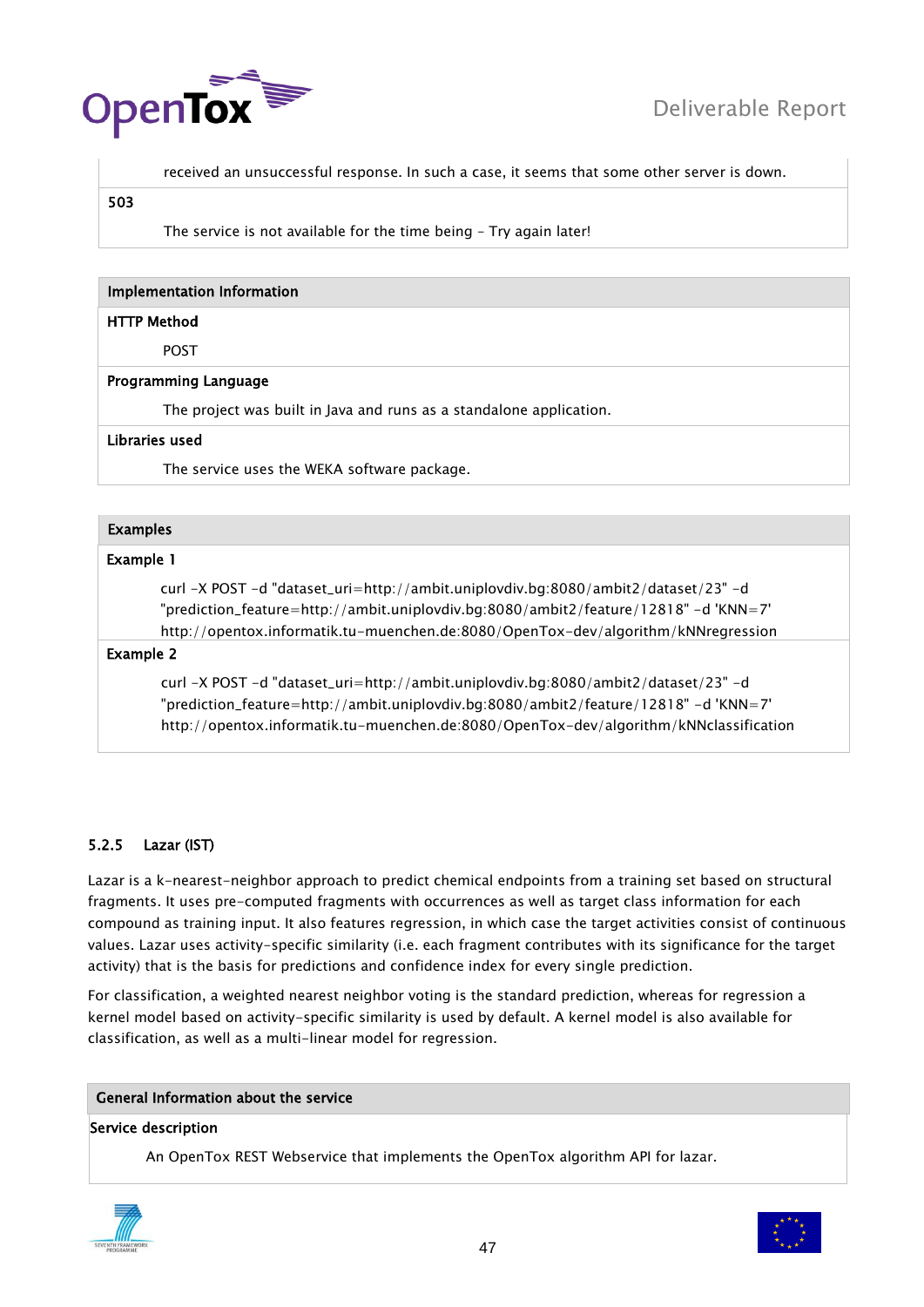

# URI

[webservices.in-silico.ch/test/algorithm](http://webservices.in-silico.ch/test/algorithm)

# OpenTox API Reference

[www.opentox.org/dev/apis/api-1.1/Algorithm](http://www.opentox.org/dev/apis/api-1.1/Algorithm)

#### Date completed

2010 – February 1

# Partner responsible for the implementation

In Silico Toxicology (IST)

# Contact within OT

Christoph Helma helma@in-silico.de

Comments (including reviews)

# Request/Response Information

# Posted Parameters

# dataset\_uri:

is mandatory for all kind of prediction algorithms (machine learning or otherwise), as well for data processing algorithms.

[\(webservices.in-silico.ch/test/dataset\)](http://webservices.in-silico.ch/test/dataset)

# feature\_uri:

is mandatory for prediction (classification/regression) and other supervised learning algorithms. The URI of the feature with the endpoint to predict is expected as value.

# feature\_generation\_uri:

URI to the executing algorithm (e.g. http://webservices.in-silico.ch/test/algorithm/fminer).

Supported MIME formats [\(chemical-mime.sourceforge.net/\)](http://chemical-mime.sourceforge.net/):

application/rdf+xml (default): read/write OWL-DL

#### Response

Once the model/features are successfully created, its URI is returned to the client within the response and the status is set to 200; otherwise an explanatory message is provided.

# Status Codes

#### 200

Success – The request has succeeded and a new model was generated. The URI of the model is returned within the response body.



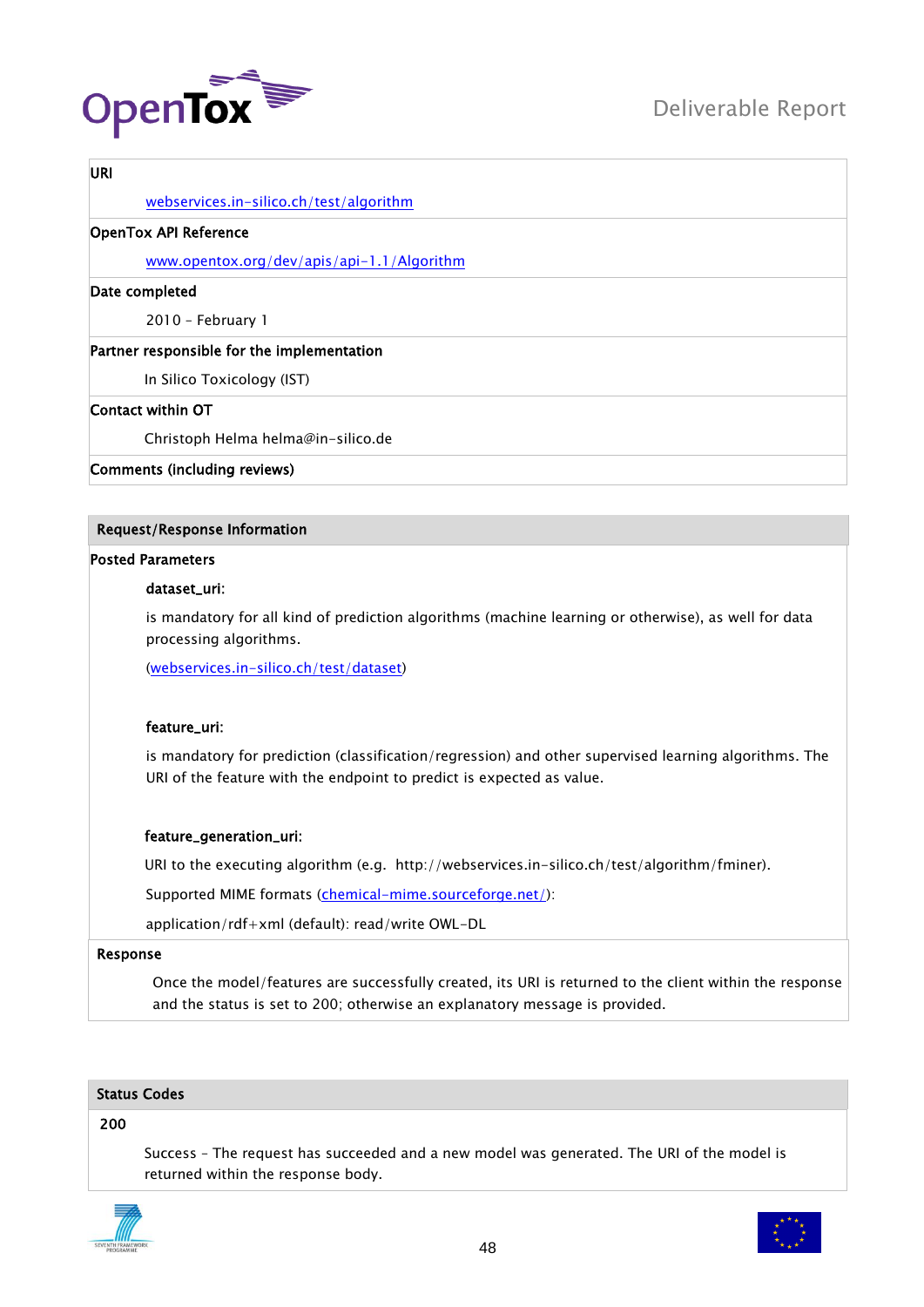

| 400 |                     |                                                               |
|-----|---------------------|---------------------------------------------------------------|
|     | Bad request         | (Syntax error)                                                |
| 404 |                     |                                                               |
|     | Not found           | (Resource not available)                                      |
| 500 |                     |                                                               |
|     |                     | Internal Server Error (request failed, e.g. prediction error) |
| 503 |                     |                                                               |
|     | Service Unavailable |                                                               |

#### HTTP Method

GET, POST

#### Programming Language

The project was built in Ruby and runs as a standalone application. Online CVSs are available at:

[github.com/helma/opentox-algorithm](http://github.com/helma/opentox-algorithm)

#### Libraries used

openbabel: [openbabel.org/wiki/Main\\_Page](http://openbabel.org/wiki/Main_Page)

fminer: [www.maunz.de/libfminer-doc/](http://www.maunz.de/libfminer-doc/)

#### Examples

#### Example 1

Get the OWL-DL representation of lazar

curl http://webservices.in-silico.ch/test/algorithm/lazar

# Example 2

Create lazar model

curl -X POST -d dataset\_uri={datset\_uri} -d feature\_uri={feature\_uri} -d feature\_generation\_uri=http://webservices.in-silico.ch/test/algorithm/fminer http://webservices.insilico.ch/test/algorithm/lazar

(feaure\_uri specifies the dependent variable, e.g. http://www.epa.gov/NCCT/dsstox/CentralFieldDef.html#ActivityOutcome\_CPDBAS\_Hamster)

# 5.2.6 J48

J48 implements Quinlan's C4.5 algorithm for generating a pruned or un-pruned C4.5 decision tree. C4.5 is an extension of Quinlan's earlier ID3 algorithm. The decision trees generated by J48 can be used for classification. J48 builds decision trees from a set of labeled training data using the concept of information entropy. It uses the fact that each attribute of the data can be used to make a decision by splitting the data into smaller



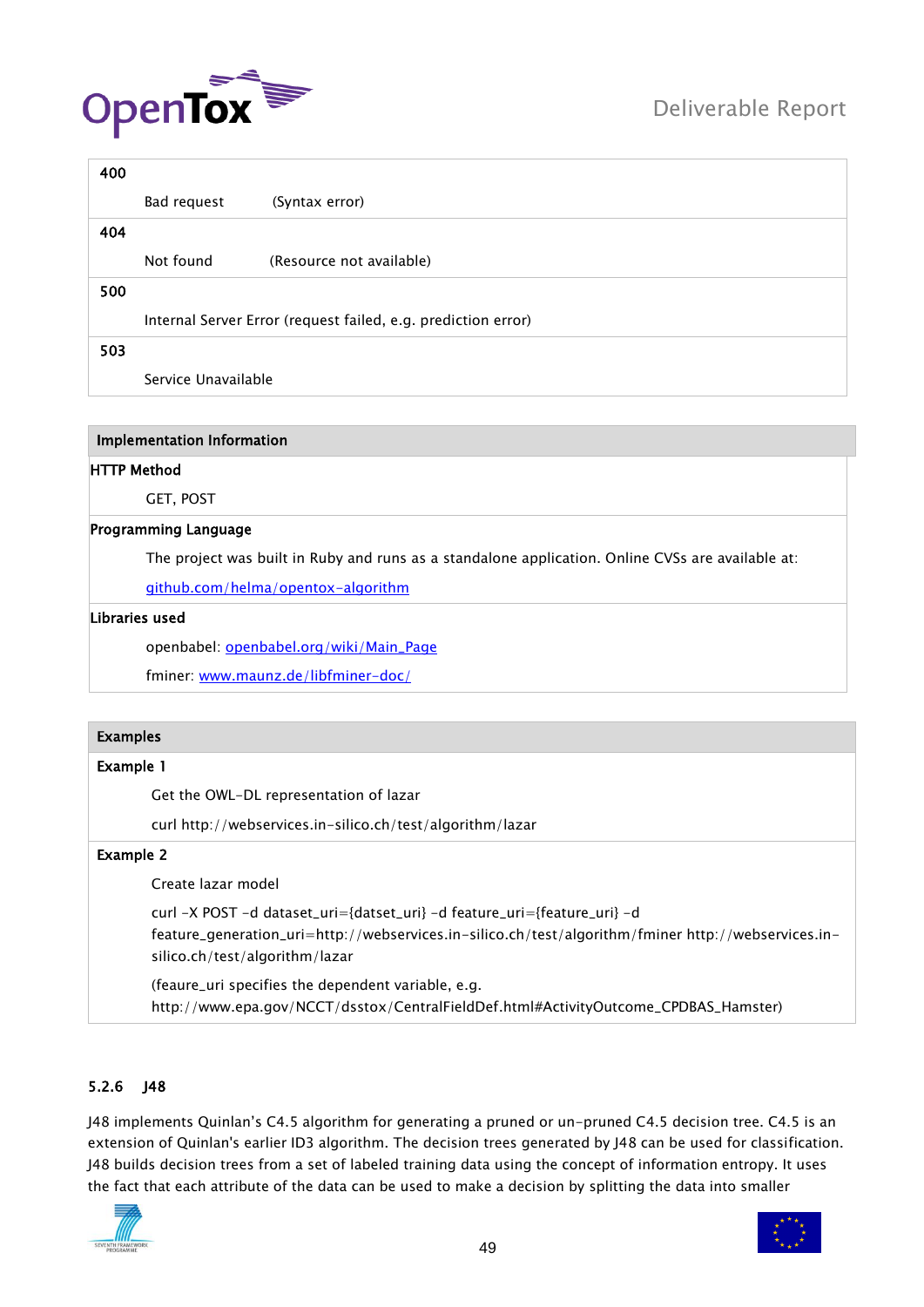subsets. J48 examines the normalized information gain (difference in entropy) that results from choosing an attribute for splitting the data. To make the decision, the attribute with the highest normalized information gain is used. Then the algorithm recurs on the smaller subsets. The splitting procedure stops if all instances in a subset belong to the same class. Then a leaf node is created in the decision tree telling to choose that class. But it can also happen that none of the features give any information gain. In this case J48 creates a decision node higher up in the tree using the expected value of the class.

J48 can handle both continuous and discrete attributes, training data with missing attribute values and attributes with differing costs. Further it provides an option for pruning trees after creation.

| General Information about the service                                                                                  |  |
|------------------------------------------------------------------------------------------------------------------------|--|
| Service description                                                                                                    |  |
| The J48 web service enables the user to build classification models for a specific dataset with the<br>C4.5 algorithm. |  |
| URI                                                                                                                    |  |
| <u>opentox.informatik.tu-muenchen.de:8080/OpenTox-dev/algorithm/J48</u>                                                |  |
| <b>OpenTox API Reference</b>                                                                                           |  |
| www.opentox.org/dev/apis/api-1.1/Algorithm                                                                             |  |
| Date completed                                                                                                         |  |
| 2010 - February 09                                                                                                     |  |
| Partner responsible for the implementation                                                                             |  |
| Technische Universität München                                                                                         |  |
| <b>Contact within OT</b>                                                                                               |  |
| kramer@in.tum.de                                                                                                       |  |
| Comments (including reviews)                                                                                           |  |

# Request/Response Information

#### Posted Parameters

#### dataset\_uri

(e.g. dataset\_uri[=ambit.uni-plovdiv.bg:8080/ambit2/dataset/39\)](http://ambit.uni-plovdiv.bg:8080/ambit2/dataset/39) which should be available in RDF format. This is a mandatory parameter.

#### binarySplits

use binary splits on nominal attributes when building trees.

#### confidenceFactor

the confidence factor used for pruning (smaller values incur more pruning).

#### minNumObj

minimum number of instances per leaf.

#### numFolds

Determines the amount of data used for reduced-error pruning. One fold is used for pruning, the

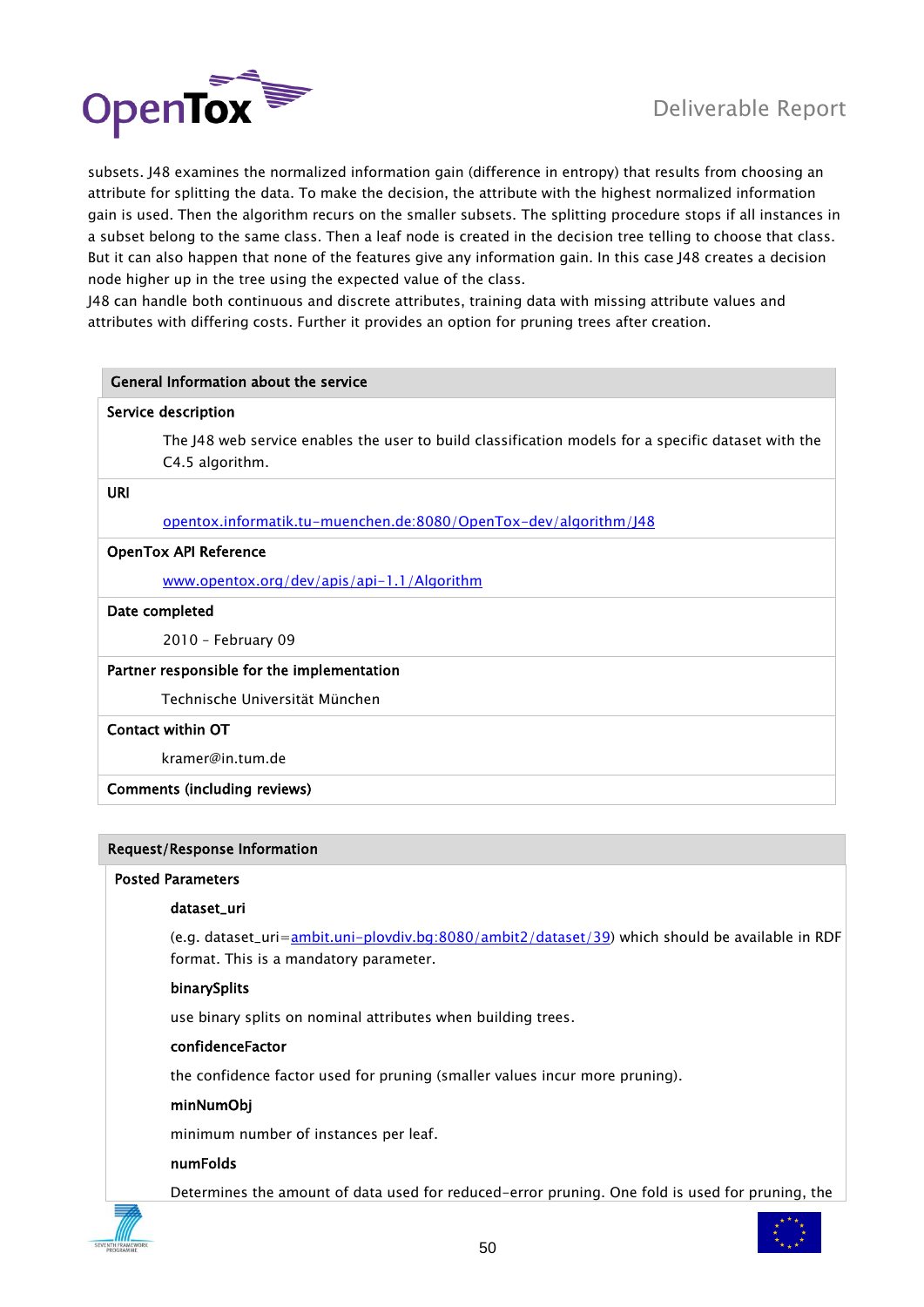

rest for growing the tree. reducedErrorPruning Whether reduced-error pruning is used instead of C.4.5 pruning. seed The seed used for randomizing the data when reduced-error pruning is used. subtreeRaising Whether to consider the subtree raising operation when pruning. unpruned Whether pruning is performed. useLaplace Whether counts at leaves are smoothed based on Laplace. Response

A task URI is provided if the service tries to calculate a regression model. The task URI can be queried (GET) for the resulting model URI. Otherwise an explanatory message is provided.

|     | <b>Status Codes</b>                                                                                                                                                        |  |
|-----|----------------------------------------------------------------------------------------------------------------------------------------------------------------------------|--|
| 200 |                                                                                                                                                                            |  |
|     | Success - The request has succeeded and the requested features were generated. The URI of the<br>dataset is returned within the response body.                             |  |
| 303 |                                                                                                                                                                            |  |
|     | Redirect - the result can be found elsewhere.                                                                                                                              |  |
| 400 |                                                                                                                                                                            |  |
|     | Bad Request - Some parameter you provided is wrong or you did not post some mandatory parameter<br>such as the dataset uri.                                                |  |
| 404 |                                                                                                                                                                            |  |
|     | The resource was not found - Check your spelling. For a complete list of all available algorithms,<br>check out http://opentox.informatik.tu-muenchen.de:8080/OpenTox-dev/ |  |
| 500 |                                                                                                                                                                            |  |
|     | Internal Server Error - The parameters you have posted are acceptable but some internal error has<br>occurred.                                                             |  |



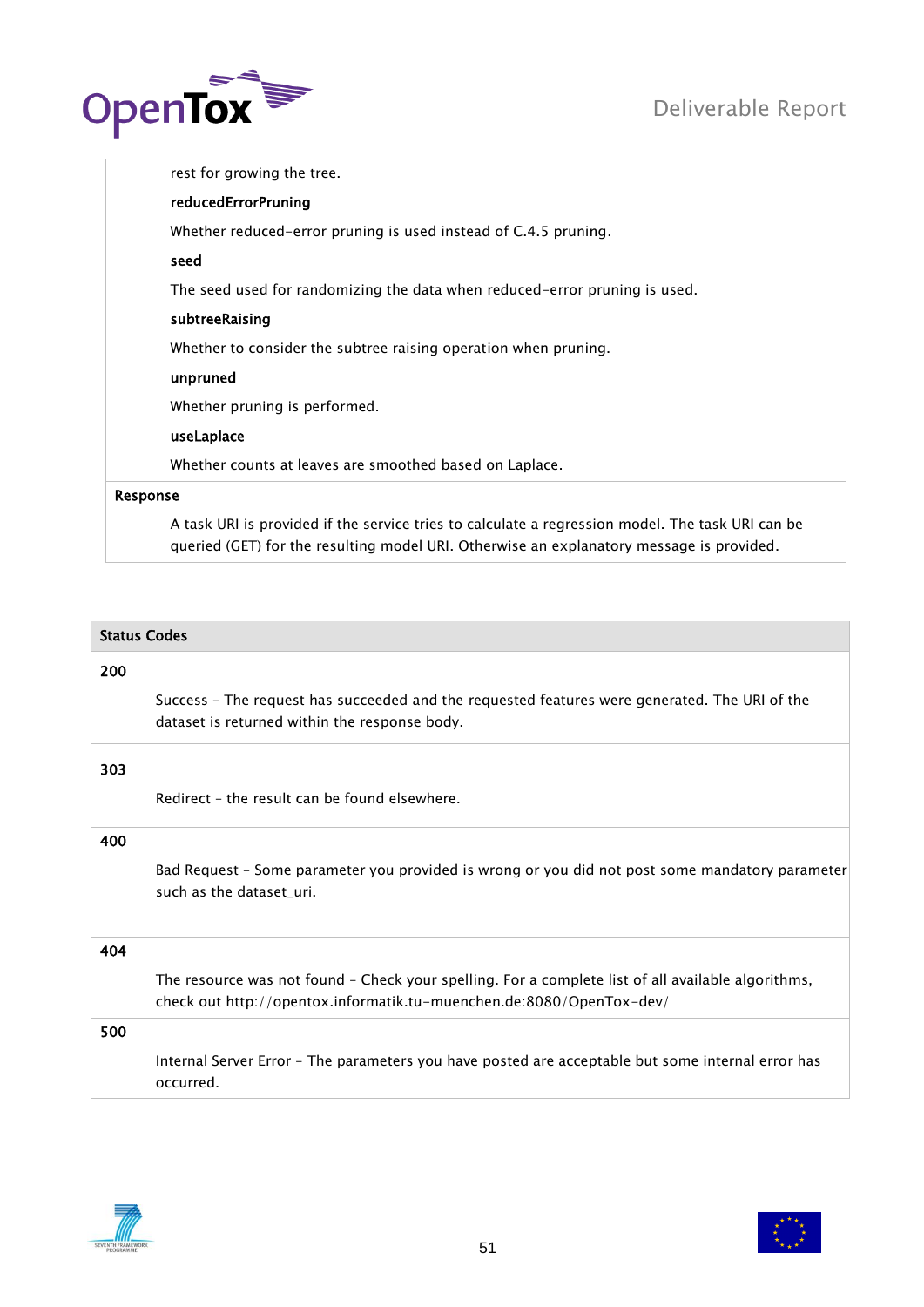

# 502

Bad Gateway – The service was unsuccessful because while the server was acting as a client, it received an unsuccessful response. In such a case, it seems that some other server is down.

# 503

The service is not available for the time being – Try again later!

| <b>Implementation Information</b> |                                                                     |
|-----------------------------------|---------------------------------------------------------------------|
| <b>HTTP Method</b>                |                                                                     |
| <b>POST</b>                       |                                                                     |
| <b>Programming Language</b>       |                                                                     |
|                                   | The project was built in Java and runs as a standalone application. |
| Libraries used                    |                                                                     |

The service uses the WEKA software package.

# Examples

# Example 1

curl -X POST -d "dataset\_uri=http://ambit.uniplovdiv.bg:8080/ambit2/dataset/6" -d "prediction\_feature=http://ambit.uniplovdiv.bg:8080/ambit2/feature/12818" http://opentox.informatik.tumuenchen.de:8080/OpenTox-dev/algorithm/J48

# 5.2.7 M5P

M5P is a reconstruction of Quinlan's M5 algorithm for inducing trees of regression models. M5P combines a conventional decision tree with the possibility of linear regression functions at the nodes. First, a decision-tree induction algorithm is used to build a tree, but instead of maximizing the information gain at each inner node, a splitting criterion is used that minimizes the intra-subset variation in the class values down each branch. The splitting procedure in M5P stops if the class values of all instances that reach a node vary very slightly, or only a few instances remain. Second, the tree is pruned back from each leaf. When pruning an inner node is turned into a leaf with a regression plane. Third, to avoid sharp discontinuities between the subtrees a smoothing procedure is applied that combines the leaf model prediction with each node along the path back to the root, smoothing it at each of these nodes by combining it with the value predicted by the linear model for that node. Techniques devised by Breiman et al. for their CART system are adapted in order to deal with enumerated attributes and missing values. All enumerated attributes are turned into binary variables so that all splits in M5P are binary. As to missing values, M5P uses a technique called "surrogate splitting" that finds another attribute to split on in place of the original one and uses it instead. During training, M5P uses as surrogate attribute the class value in the belief that this is the attribute most likely to be correlated with the one used for splitting. When the splitting procedure ends, all missing values are replaced by the average values of the corresponding attributes of the training examples reaching the leaves. During testing an unknown attribute value is replaced by the average value of that attribute for all training instances that reach the node, with the



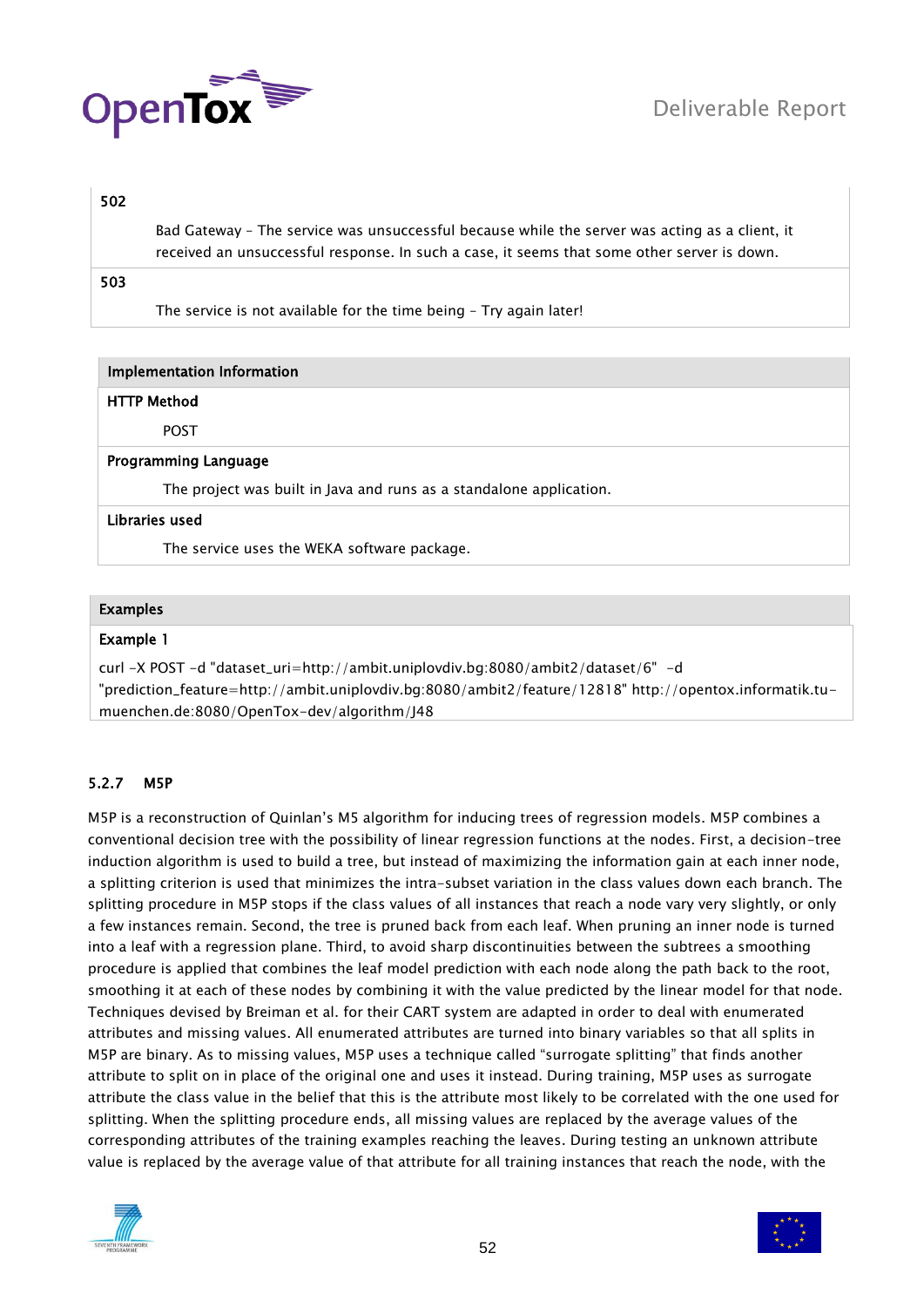

effect of choosing always the most populated subnode. M5P generates models that are compact and relatively comprehensible.

# General Information about the service

#### Service description

The M5P web service enables the user to build regression models for a specific dataset with the M5 algorithm by R. Quinlan and Yong Wang.

URI

[opentox.informatik.tu-muenchen.de:8080/OpenTox-dev/algorithm/M5P](http://opentox.informatik.tu-muenchen.de:8080/OpenTox-dev/algorithm/M5P)

# OpenTox API Reference

[www.opentox.org/dev/apis/api-1.1/Algorithm](http://www.opentox.org/dev/apis/api-1.1/Algorithm)

#### Date completed

2010 – February 09

# Partner responsible for the implementation

Technische Universität München

# Contact within OT

kramer@in.tum.de

Comments (including reviews)

# Request/Response Information

#### Posted Parameters

#### dataset\_uri

(e.g. dataset\_uri[=ambit.uni-plovdiv.bg:8080/ambit2/dataset/39\)](http://ambit.uni-plovdiv.bg:8080/ambit2/dataset/39) which should be available in RDF format. This is a mandatory parameter.

# binarySplits

use binary splits on nominal attributes when building trees.

# confidenceFactor

the confidence factor used for pruning (smaller values incur more pruning).

#### minNumObj

minimum number of instances per leaf.

#### numFolds

Determines the amount of data used for reduced-error pruning. One fold is used for pruning, the rest for growing the tree,

# reducedErrorPruning

Whether reduced-error pruning is used instead of C.4.5 pruning.



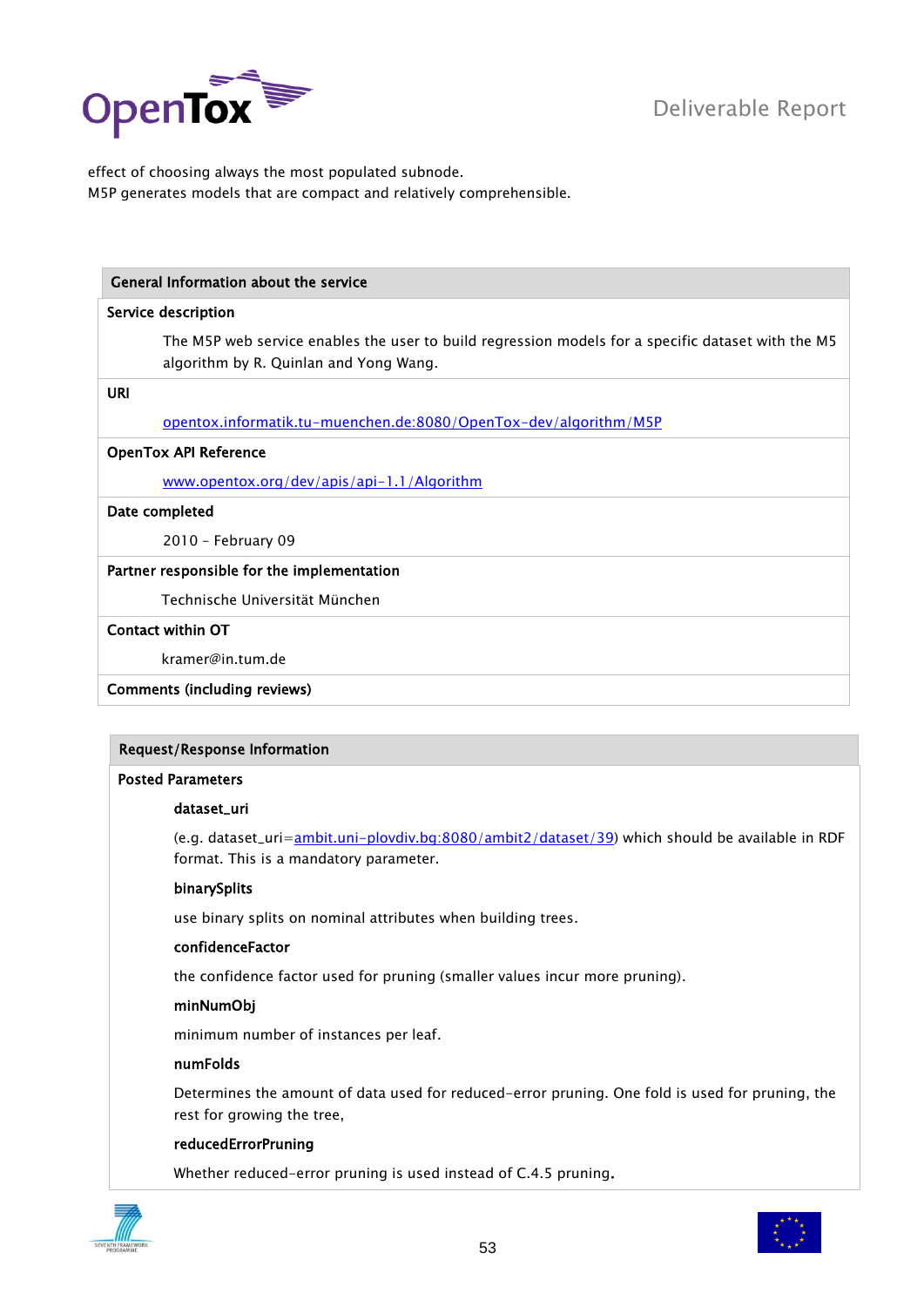

# seed

The seed used for randomizing the data when reduced-error pruning is used.

# subtreeRaising

Whether to consider the subtree raising operation when pruning.

# unpruned

Whether pruning is performed.

# useLaplace

Whether counts at leaves are smoothed based on Laplace.

# Response

A task URI is provided if the service tries to calculate a regression model. The task URI can be queried (GET) for the resulting model URI. Otherwise an explanatory message is provided.

| <b>Status Codes</b> |                                                                                                                                                                                               |
|---------------------|-----------------------------------------------------------------------------------------------------------------------------------------------------------------------------------------------|
| 200                 |                                                                                                                                                                                               |
|                     | Success - The request has succeeded and the requested features were generated. The URI of the<br>dataset is returned within the response body.                                                |
| 303                 |                                                                                                                                                                                               |
|                     | Redirect - the result can be found elsewhere.                                                                                                                                                 |
| 400                 |                                                                                                                                                                                               |
|                     | Bad Request - Some parameter you provided is wrong or you did not post some mandatory<br>parameter such as the dataset_uri.                                                                   |
| 404                 |                                                                                                                                                                                               |
|                     | The resource was not found - Check your spelling. For a complete list of all available algorithms,<br>check out http://opentox.informatik.tu-muenchen.de:8080/OpenTox-dev/                    |
| 500                 |                                                                                                                                                                                               |
|                     | Internal Server Error - The parameters you have posted are acceptable but some internal error has<br>occurred.                                                                                |
| 502                 |                                                                                                                                                                                               |
|                     | Bad Gateway - The service was unsuccessful because while the server was acting as a client, it<br>received an unsuccessful response. In such a case, it seems that some other server is down. |
| 503                 |                                                                                                                                                                                               |
|                     | The service is not available for the time being - Try again later!                                                                                                                            |



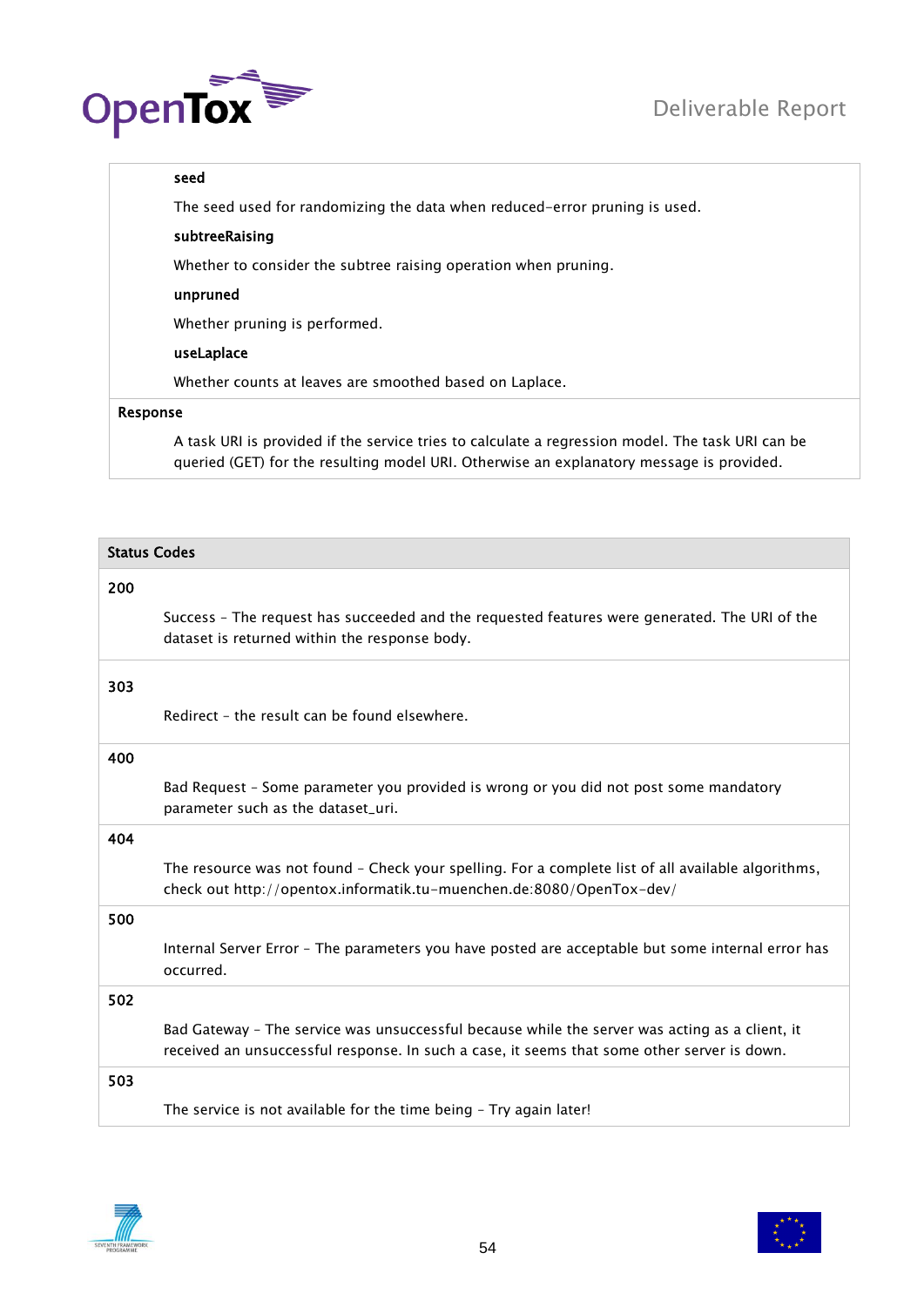

# HTTP Method

POST

# Programming Language

The project was built in Java and runs as a standalone application.

# Libraries used

The service uses the WEKA software package.

# Examples

# Example 1

curl -X POST -d "dataset\_uri=http://ambit.uniplovdiv.bg:8080/ambit2/dataset/39" -d "prediction\_feature=http://ambit.uniplovdiv.bg:8080/ambit2/feature/12818" http://opentox.informatik.tu-muenchen.de:8080/OpenTox-dev/algorithm/J48

# 5.2.8 Naive Bayes

The Naive Bayes algorithm is based on conditional probabilities. It uses Bayes' Theorem, a formula that calculates a probability by counting the frequency of values and combinations of values in the historical data. Naive Bayes makes the assumption that each predictor is conditionally independent of the others. In practice, this assumption of independence, even when violated, does not degrade the model's predictive accuracy significantly, and makes the difference between a fast, computationally feasible algorithm and an intractable one.

|            | General Information about the service                                                                                                                                                                                                                                                   |
|------------|-----------------------------------------------------------------------------------------------------------------------------------------------------------------------------------------------------------------------------------------------------------------------------------------|
|            | Service description                                                                                                                                                                                                                                                                     |
|            | One of the most simple yet widely used probabilistic models in classification theory is found in the<br>naive Bayes approach. This is a web service which provides an interface for training such models. The<br>service can be applied on datasets whose target variables are nominal. |
| <b>URI</b> |                                                                                                                                                                                                                                                                                         |
|            | opentox.ntua.gr:3000/algorithm/naiveBayes                                                                                                                                                                                                                                               |
|            | <b>OpenTox API Reference</b>                                                                                                                                                                                                                                                            |
|            | www.opentox.org/dev/apis/api-1.1/Algorithm                                                                                                                                                                                                                                              |
|            | Date completed                                                                                                                                                                                                                                                                          |
|            | 2010 - February 22                                                                                                                                                                                                                                                                      |
|            | Partner responsible for the implementation                                                                                                                                                                                                                                              |
|            | National Technical University of Athens                                                                                                                                                                                                                                                 |



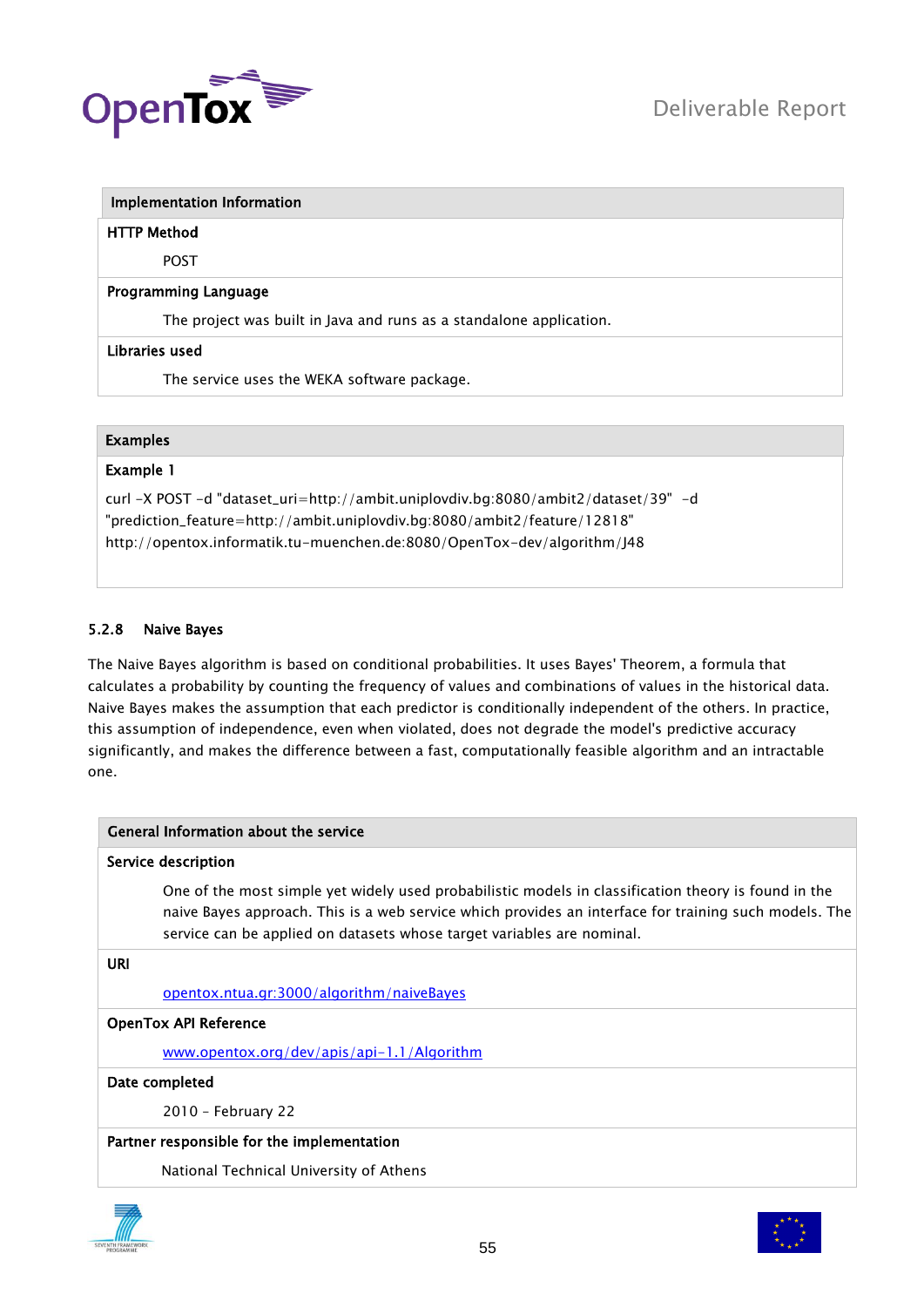

# Contact within OT

Pantelis Sopasakis chung@central.ntua.gr

# Comments (including reviews)

#### Request/Response Information

#### Posted Parameters

#### dataset\_uri

(e.g. dataset\_uri[=opentox.ntua.gr/ds.rdf](http://opentox.ntua.gr/ds.rdf) ) which should be available in RDF format. This is a mandatory parameter. Note that the training dataset must have at least one nominal feature. All string features are excluded from the training procedure.

#### prediction\_feature

The URI of the feature of the dataset that should be used as the target (dependent) variable while training the model. This should not only be a valid URI but additionally be a feature of the dataset and must be nominal.

#### Response

Once the model is successfully created, its URI is returned to the client within the response and the status is set to 200; otherwise an explanatory message is provided.

#### Status Codes

#### 200

Success – The request has succeeded and a new model was generated. The URI of the model is returned within the response body.

#### 400

Bad Request – Some parameter you provided is wrong or you didn't post some mandatory parameter such as the dataset\_uri or/and the target. A list of errors and explanatory messages is returned within the response.

#### 404

The following message is returned to the client:

You have requested an algorithm which does not exist. You can get a complete list of all available algorithms at opentox.ntua.gr:3000/algorithm

# 500

Internal Server Error – The parameters you posted are acceptable but some internal error occurred.

502

Bad Gateway – The service was unsuccessful because while the server was acting as a client, it received an unsuccessful response. In such a case, it seems that some other server is down.

#### 503

The service is not available for the time being – Try again later!



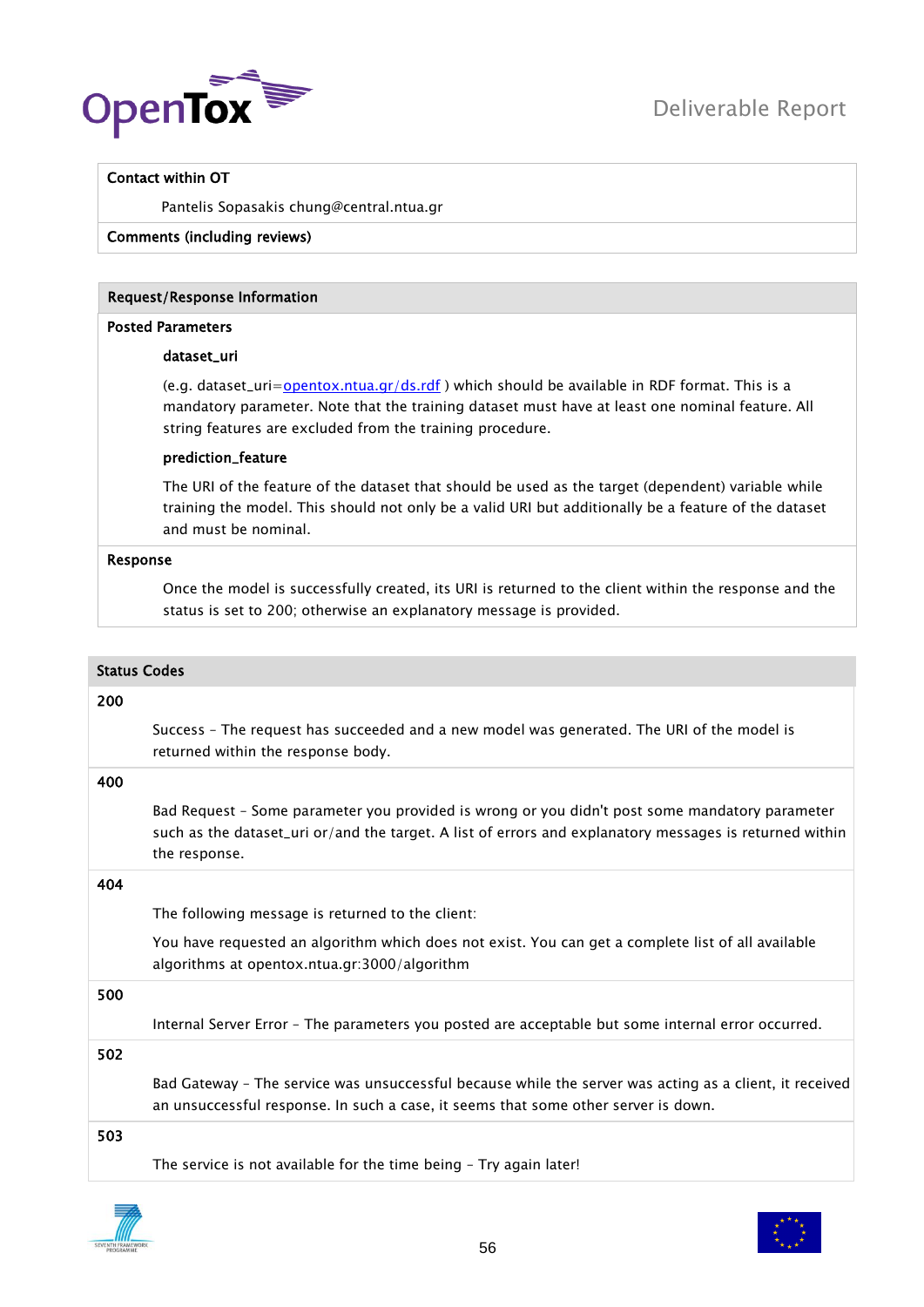

#### HTTP Method

POST

# Programming Language

The project was built in Java and runs as a standalone application. Online CVSs are available at:

[github.com/alphaville/yaqp-turbo](http://github.com/alphaville/yaqp-turbo)

# Libraries used

The service uses the class NaiveBayes of Weka.

# Examples

# Example 1 – Training

curl -X POST -d "dataset\_uri=http://ambit.uni-plovdiv.bg:8080/ambit2/dataset/9" -d "prediction\_feature=http://ambit.uni-plovdiv.bg:8080/ambit2/feature/12136" http://opentox.ntua.gr:3000/algorithm/naiveBayes

# Example 2 – Use a naive Bayes model for prediction

Let http://opentox.ntua.gr:3000/model/x be a model produced by the above mentioned service. Then the following command can be used to obtain predictions for a given dataset:

curl -X POST -d 'dataset\_uri=http://abmit.uni-plovdiv.bg:8080/ambit2/dataset/9' http://opentox.ntua.gr:3000/model/x

The dataset containing the predicted values is posted to an available dataset service (e.g. http://ambit.uniplocdiv.bg:8080/ambit2/dataset )

# 5.2.9 ToxTree (IDEA)

Toxtree is a full-featured and flexible user-friendly open source application, which is able to estimate toxic hazard by applying a decision tree approach. Currently it includes the following modules:

- 1. Cramer rules
- 2. Verhaar scheme for predicting toxicity mode of actions
- 3. A decision tree for estimating skin irritation and corrosion potential.
- 4. A decision tree for estimating eye irritation and corrosion potential
- 5. A decision tree for estimating carcinogenicity and mutagenicity

Toxtree has been designed with flexible capabilities for future extensions in mind (e.g. other classification schemes that could be developed at a future date). New decision trees with arbitrary rules can be built with the help of a graphical user interface or by developing new plug-ins.



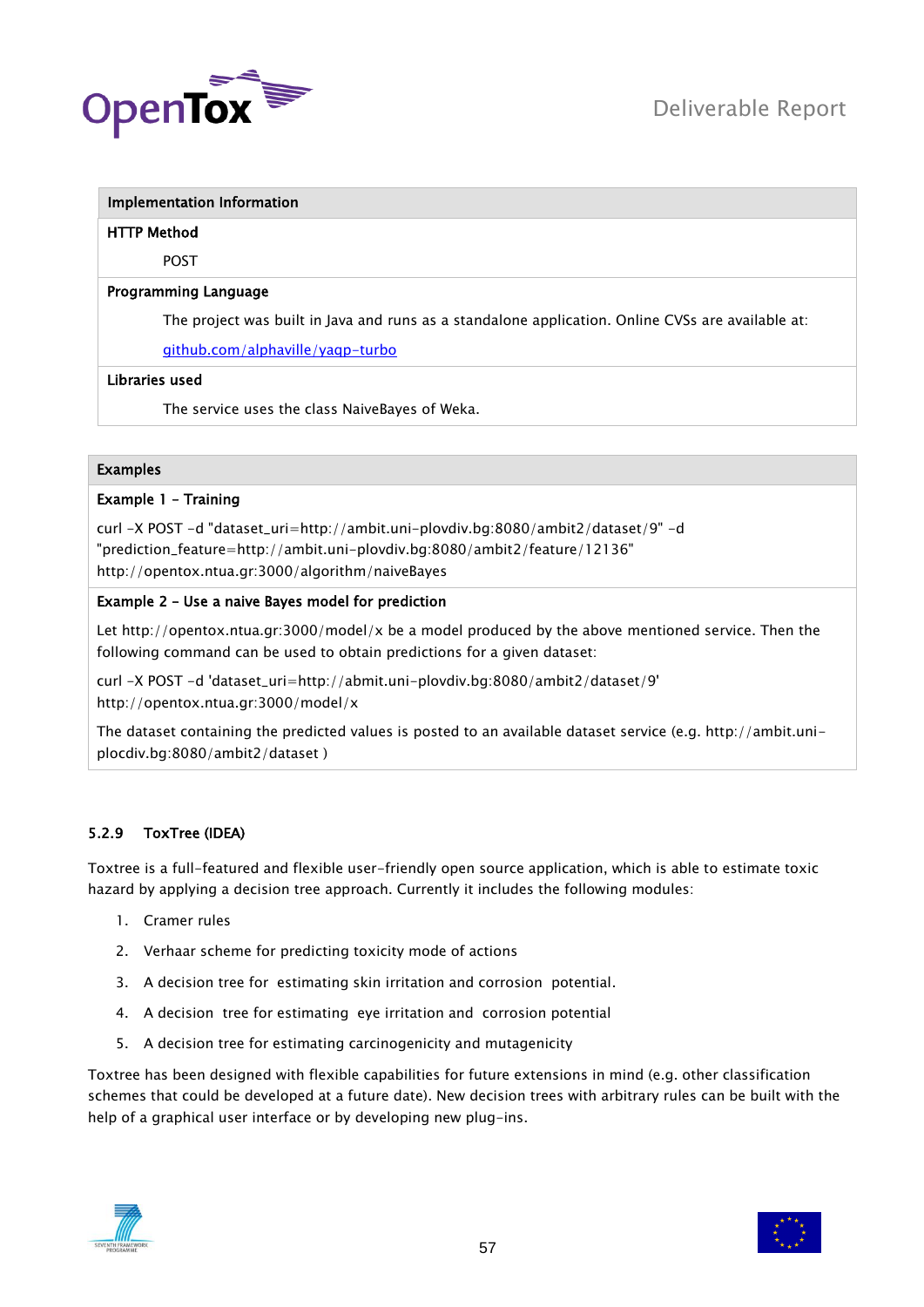

| General Information about the service                                                                                           |  |
|---------------------------------------------------------------------------------------------------------------------------------|--|
| Service description                                                                                                             |  |
| REST services, exposing Toxtree hazard estimation (toxtree.sourceforge.net/)                                                    |  |
| <b>URI</b>                                                                                                                      |  |
| Cramer rules apps.ideaconsult.net:8180/ambit2/algorithm/toxtreecramer<br>$\bullet$                                              |  |
| Extended Cramer rules apps.ideaconsult.net:8180/ambit2/algorithm/toxtreecramer2                                                 |  |
| Eye irritation apps.ideaconsult.net:8180/ambit2/algorithm/toxtreeeye<br>$\bullet$                                               |  |
| Skin irritation apps.ideaconsult.net:8180/ambit2/algorithm/toxtreeskinirritation/<br>$\bullet$                                  |  |
| Structure Alerts for the in vivo micronucleus assay in rodents<br>apps.ideaconsult.net:8180/ambit2/algorithm/toxtreemic         |  |
| Michael Acceptors by Structural Alerts                                                                                          |  |
| apps.ideaconsult.net:8180/ambit2/algorithm/toxtreemichaelacceptors                                                              |  |
| Benigni/Bossa rules for carcinogenicity and mutagenicity<br>$\bullet$<br>apps.ideaconsult.net:8180/ambit2/algorithm/toxtreecarc |  |
| ILSI/Kroes decision tree for TTC apps.ideaconsult.net:8180/ambit2/algorithm/toxtreekroes                                        |  |
| <b>OpenTox API Reference</b>                                                                                                    |  |
| www.opentox.org/dev/apis/api-1.1/Algorithm                                                                                      |  |
| Relevant API: www.opentox.org/dev/apis/api-1.1/Model/                                                                           |  |
| www.opentox.org/dev/apis/api-1.1/Task                                                                                           |  |
| Date completed                                                                                                                  |  |
| 2009/12/21                                                                                                                      |  |
| Partner responsible for the implementation                                                                                      |  |
| <b>IDEA</b>                                                                                                                     |  |
| <b>Contact within OT</b>                                                                                                        |  |
| jeliazkova.nina@gmail.com                                                                                                       |  |
| <b>Comments (including reviews)</b>                                                                                             |  |
|                                                                                                                                 |  |
| <b>Request/Response Information</b>                                                                                             |  |

# Posted Parameters

None

# Response

Returns Task URL (/task/{id} ) or Model URL (/model/{id} ) in HTTP Location header.



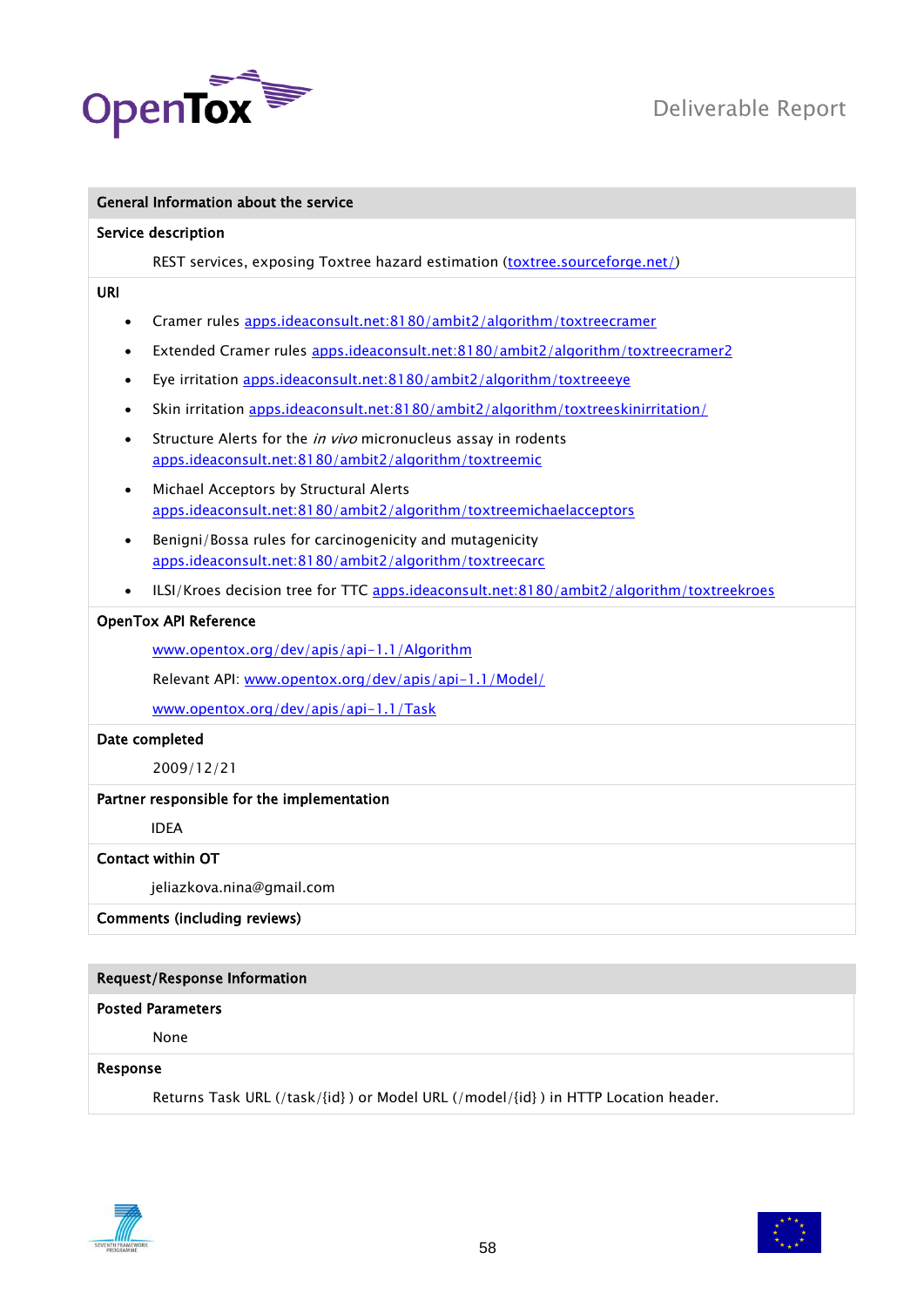



| <b>Status Codes</b>                                                                                                                                                              |  |
|----------------------------------------------------------------------------------------------------------------------------------------------------------------------------------|--|
| 200                                                                                                                                                                              |  |
| Success - The request has succeeded and a new model was generated. The URI of the model is<br>returned in the HTTP Location: header.                                             |  |
| 202                                                                                                                                                                              |  |
| Accepted - The request has been accepted, but model generation has not completed and a new model<br>was generated. The URI of the task is returned in the HTTP Location: header. |  |
| 303                                                                                                                                                                              |  |
| Redirected (See Other) - The model generation is running. Returns Task URI in the HTTP Location:<br>header.                                                                      |  |
| 404                                                                                                                                                                              |  |
| Algorithm not found                                                                                                                                                              |  |
| http://www.opentox.org/dev/apis/api-1.1/Algorithm                                                                                                                                |  |
| 500 Internal server error                                                                                                                                                        |  |
|                                                                                                                                                                                  |  |

# HTTP Method

POST

#### Programming Language

Java

[ambit.svn.sourceforge.net/svnroot/ambit/trunk/ambit2-all/ambit2-www/src/main/java/ambit2/rest](https://ambit.svn.sourceforge.net/svnroot/ambit/trunk/ambit2-all/ambit2-www/src/main/java/ambit2/rest)

#### Libraries used

Multiple (Ambit, Toxtree, The Chemistry Development Kit, Restlet among them)

# Examples

Example 1 : Create Toxtree model "Extended Cramer rules " curl -X POST http://apps.ideaconsult.net:8180/ambit2/algorithm/toxtreecramer2 -iv  $*$  About to connect() to apps.ideaconsult.net port 8180 (#0) \* Trying 93.123.36.100... connected \* Connected to apps.ideaconsult.net (93.123.36.100) port 8180 (#0) > POST /ambit2/algorithm/toxtreecramer2 HTTP/1.1 > User-Agent: curl/7.19.7 (amd64-portbld-freebsd8.0) libcurl/7.19.7 OpenSSL/0.9.8k zlib/1.2.3 > Host: apps.ideaconsult.net:8180  $>$  Accept:  $*/*$  $\rightarrow$ < HTTP/1.1 303 See Other



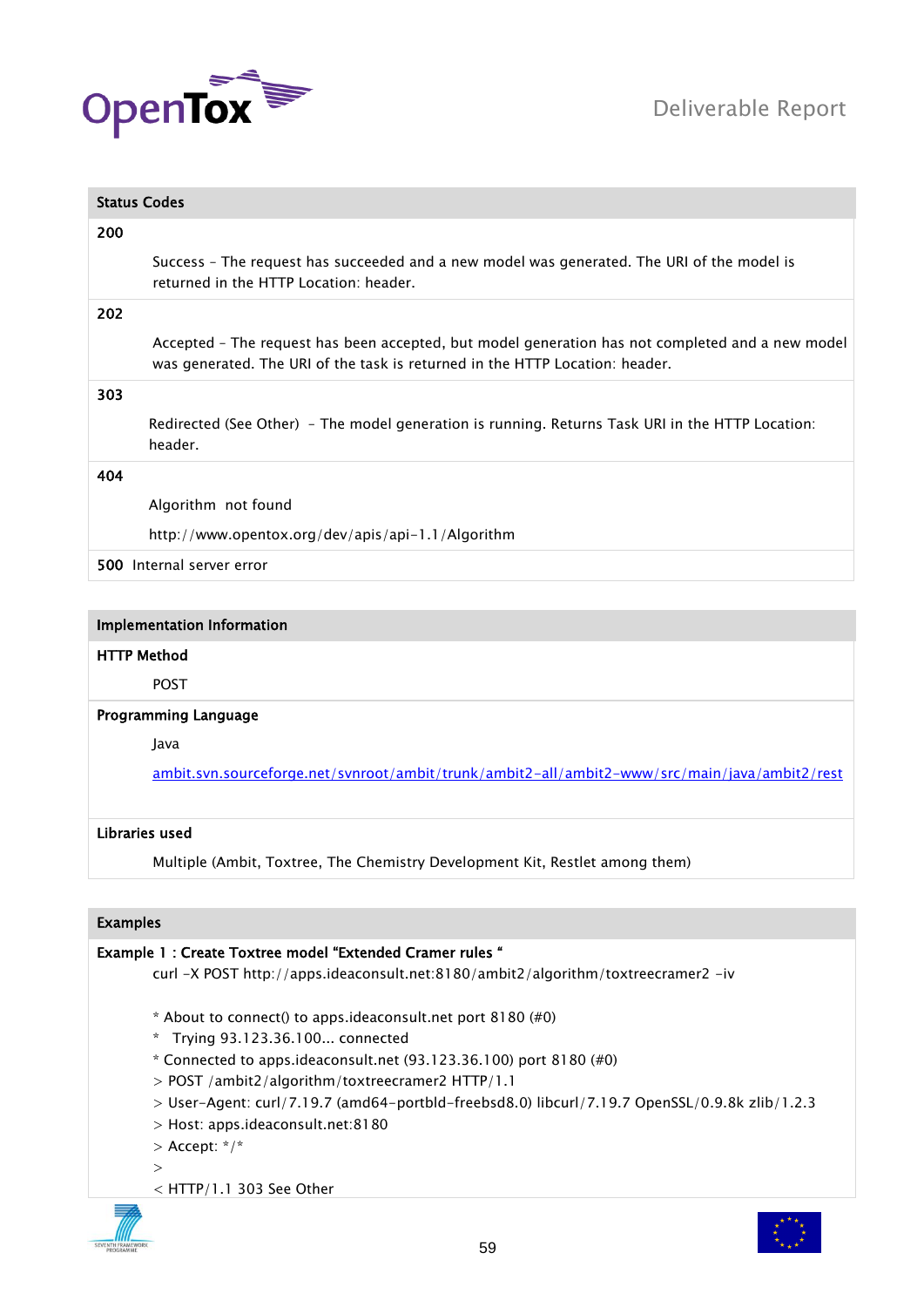# Deliverable Report



< Server: Apache-Coyote/1.1 < Date: Sun, 14 Feb 2010 19:19:03 GMT < Location: http://apps.ideaconsult.net:8180/ambit2/task/dfbd5f05-22f8-4b0d-ba8eb55918c9be90 < Vary: Accept-Charset, Accept-Encoding, Accept-Language, Accept < Accept-Ranges: bytes < Server: Restlet-Framework/2.0m6 < Content-Length: 0  $\lt$ \* Connection #0 to host apps.ideaconsult.net left intact \* Closing connection #0 Example 2 Retrieving model URL from task url curl -X GET http://apps.ideaconsult.net:8180/ambit2/task/50f8ec54-0b21-434b-9661- 8387d0c7d584 -iv  $*$  About to connect() to apps.ideaconsult.net port 8180  $(\#0)$ \* Trying 93.123.36.100... connected \* Connected to apps.ideaconsult.net (93.123.36.100) port 8180 (#0) > GET /ambit2/task/50f8ec54-0b21-434b-9661-8387d0c7d584 HTTP/1.1 > User-Agent: curl/7.19.7 (amd64-portbld-freebsd8.0) libcurl/7.19.7 OpenSSL/0.9.8k zlib/1.2.3 > Host: apps.ideaconsult.net:8180  $>$  Accept: \*/\* > < HTTP/1.1 303 See Other < Server: Apache-Coyote/1.1 < Date: Sun, 14 Feb 2010 19:22:09 GMT < Location: http://apps.ideaconsult.net:8180/ambit2/model/ToxTree%3A+Extended+Cramer+rules < Accept-Ranges: bytes < Server: Restlet-Framework/2.0m6 < Content-Length: 0  $\lt$ \* Connection #0 to host apps.ideaconsult.net left intact \* Closing connection #0 Example 3. Using the model, created in Example 1 for prediction: curl -H Accept:application/rdf+xml -X POST -d dataset\_uri=http://apps.ideaconsult.net:8180/ambit2/dataset/2?max=2 http://apps.ideaconsult.net:8180/ambit2/model/ToxTree%3A+Extended+Cramer+rules -iv

\* About to connect() to apps.ideaconsult.net port 8180 (#0)

- \* Trying 93.123.36.100... connected
- $*$  Connected to apps.ideaconsult.net (93.123.36.100) port 8180  $(\#0)$
- > POST /ambit2/model/ToxTree%3A+Extended+Cramer+rules HTTP/1.1
- > User-Agent: curl/7.19.7 (amd64-portbld-freebsd8.0) libcurl/7.19.7 OpenSSL/0.9.8k zlib/1.2.3
- > Host: apps.ideaconsult.net:8180
- > Accept:application/rdf+xml
- > Content-Length: 67



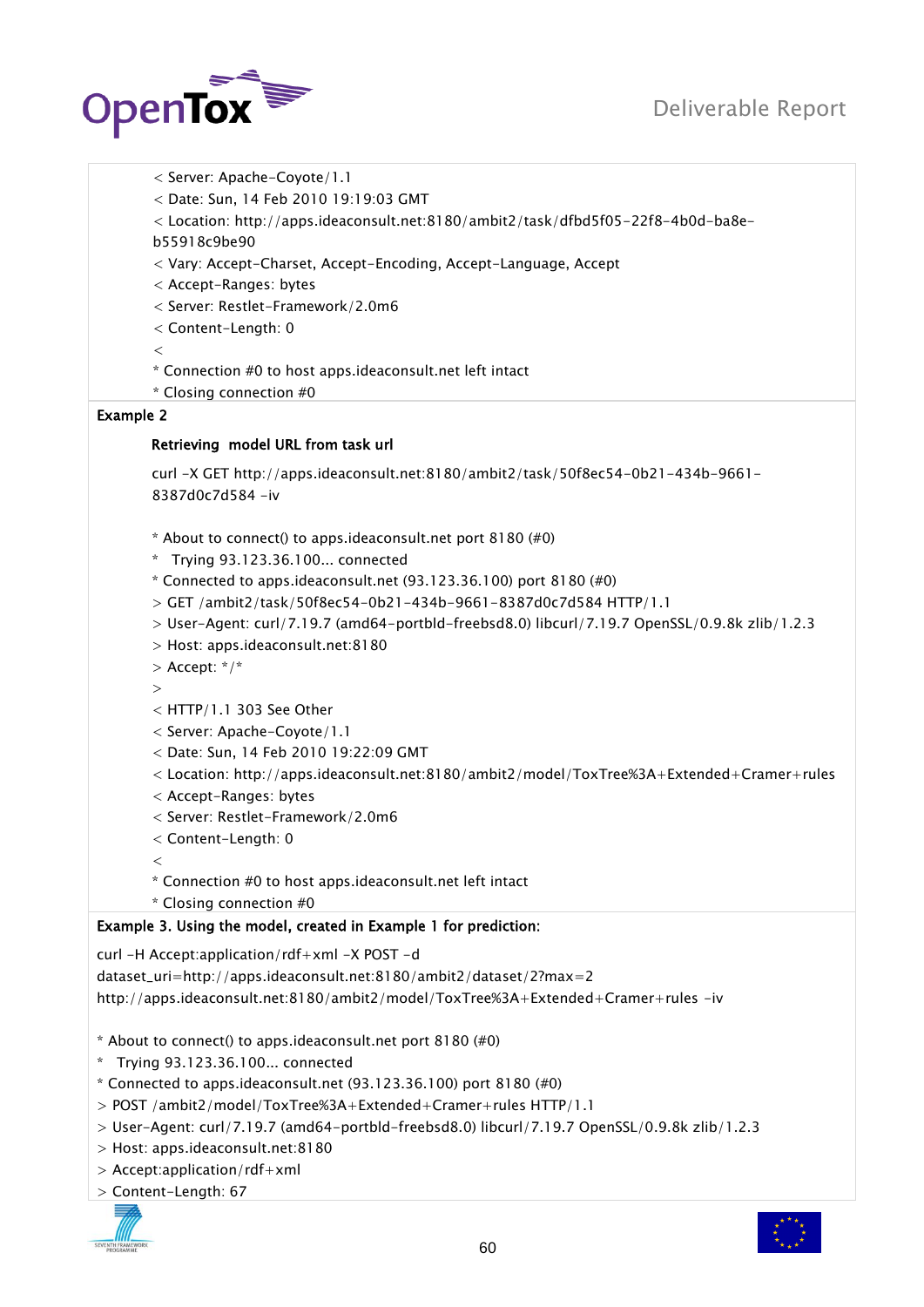

| $>$ Content-Type: application/x-www-form-urlencoded                                           |
|-----------------------------------------------------------------------------------------------|
| $\geq$                                                                                        |
| $<$ HTTP/1.1 303 See Other                                                                    |
| $<$ Server: Apache-Coyote/1.1                                                                 |
| $<$ Date: Sun, 14 Feb 2010 19:26:17 GMT                                                       |
| < Location: http://apps.ideaconsult.net:8180/ambit2/task/e8973705-174a-48e8-94b2-09c7f644beb3 |
| < Vary: Accept-Charset, Accept-Encoding, Accept-Language, Accept                              |
| $<$ Accept-Ranges: bytes                                                                      |
| < Server: Restlet-Framework/2.0m6                                                             |
| $<$ Content-Length: 0                                                                         |
| $\,<\,$                                                                                       |
| * Connection #0 to host apps ideaconsult net left intact                                      |
| * Closing connection #0                                                                       |

# 5.2.10 PLS

One way to understand Partial-least squares regression (PLS) is that it simultaneously projects the x and y variables onto the same subspace in such a way that there is a good relationship between the predictor and response data. Another way to see PLS is that it forms "new" x variables as linear combinations of the old ones, and subsequently uses these new linear combinations as predictors of y. Hence, as opposed to MLR PLS can handle correlated variables, which are noisy and possibly also incomplete.

| General Information about the service                                                   |  |
|-----------------------------------------------------------------------------------------|--|
| Service description                                                                     |  |
| The PLS web service enables the user to build regression models for a specific dataset. |  |
| URI                                                                                     |  |
| <u>opentox.informatik.tu-muenchen.de:8080/OpenTox-dev/algorithm/PLSregression</u>       |  |
| <b>OpenTox API Reference</b>                                                            |  |
| www.opentox.org/dev/apis/api-1.1/Algorithm                                              |  |
| Date completed                                                                          |  |
| 2010 - February 09                                                                      |  |
| Partner responsible for the implementation                                              |  |
| Technische Universität München                                                          |  |
| Contact within OT                                                                       |  |
| kramer@in.tum.de                                                                        |  |
| Comments (including reviews)                                                            |  |



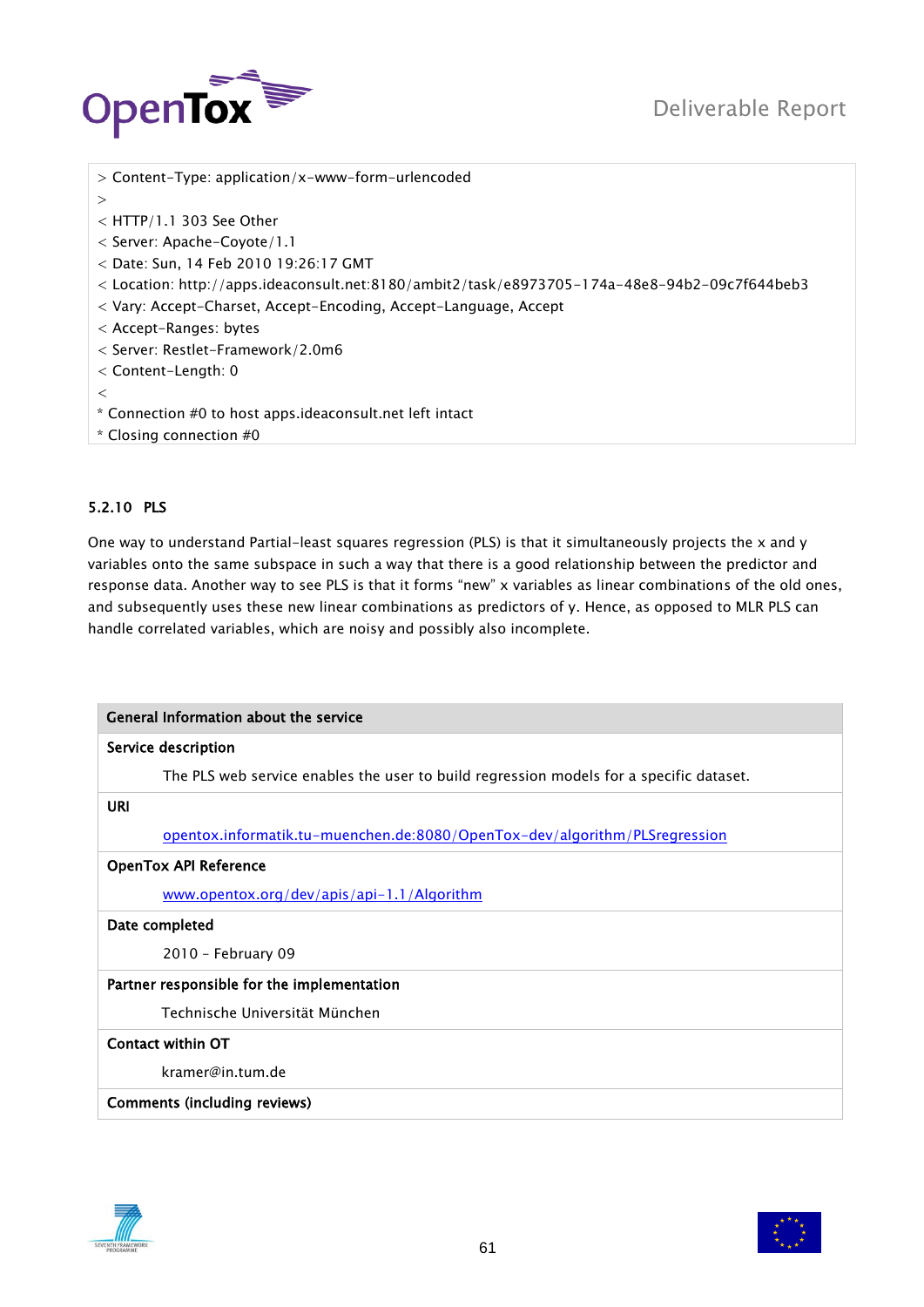

|          | <b>Request/Response Information</b>                                                                                                                                                          |
|----------|----------------------------------------------------------------------------------------------------------------------------------------------------------------------------------------------|
|          | <b>Posted Parameters</b>                                                                                                                                                                     |
|          | dataset_uri                                                                                                                                                                                  |
|          | (e.g. dataset_uri= <b>ambit.uni-plovdiv.bg:8080/ambit2/dataset/39)</b> which should be available in RDF<br>format. This is a mandatory parameter.                                            |
|          | numComponents                                                                                                                                                                                |
|          | The number of components to compute.                                                                                                                                                         |
|          | performPrediction                                                                                                                                                                            |
|          | Whether to update the class attribute with the predicted value.                                                                                                                              |
|          | preprocessing                                                                                                                                                                                |
|          | Sets the type of preprocessing to use.                                                                                                                                                       |
|          | replaceMissing                                                                                                                                                                               |
|          | Whether to replace missing values.                                                                                                                                                           |
| Response |                                                                                                                                                                                              |
|          | A task URI is provided if the service tries to calculate a regression model. The task URI can be<br>queried (GET) for the resulting model URI. Otherwise an explanatory message is provided. |

| <b>Status Codes</b> |                                                                                                                                                                                                                                                                                                                                                                             |
|---------------------|-----------------------------------------------------------------------------------------------------------------------------------------------------------------------------------------------------------------------------------------------------------------------------------------------------------------------------------------------------------------------------|
| 200                 |                                                                                                                                                                                                                                                                                                                                                                             |
|                     | Success - The request has succeeded and the requested features were generated. The URI of the<br>dataset is returned within the response body.                                                                                                                                                                                                                              |
| 303                 |                                                                                                                                                                                                                                                                                                                                                                             |
|                     | Redirect - the result can be found elsewhere.                                                                                                                                                                                                                                                                                                                               |
| 400                 |                                                                                                                                                                                                                                                                                                                                                                             |
|                     | Bad Request – Some parameter you provided is wrong or you did not post some mandatory<br>parameter such as the dataset_uri.                                                                                                                                                                                                                                                 |
| 404                 |                                                                                                                                                                                                                                                                                                                                                                             |
|                     | The resource was not found - Check your spelling: http://opentox.informatik.tu-<br>muenchen.de:8080/OpenTox-dev/algorithm/plsregression not identical to<br>http://opentox.informatik.tu-muenchen.de:8080/OpenTox-dev/algorithm/PLSregression. For a<br>complete list of all available algorithms, check out http://opentox.informatik.tu-<br>muenchen.de:8080/OpenTox-dev/ |
| 500                 |                                                                                                                                                                                                                                                                                                                                                                             |
|                     | Internal Server Error - The parameters you posted are acceptable but some internal error has                                                                                                                                                                                                                                                                                |

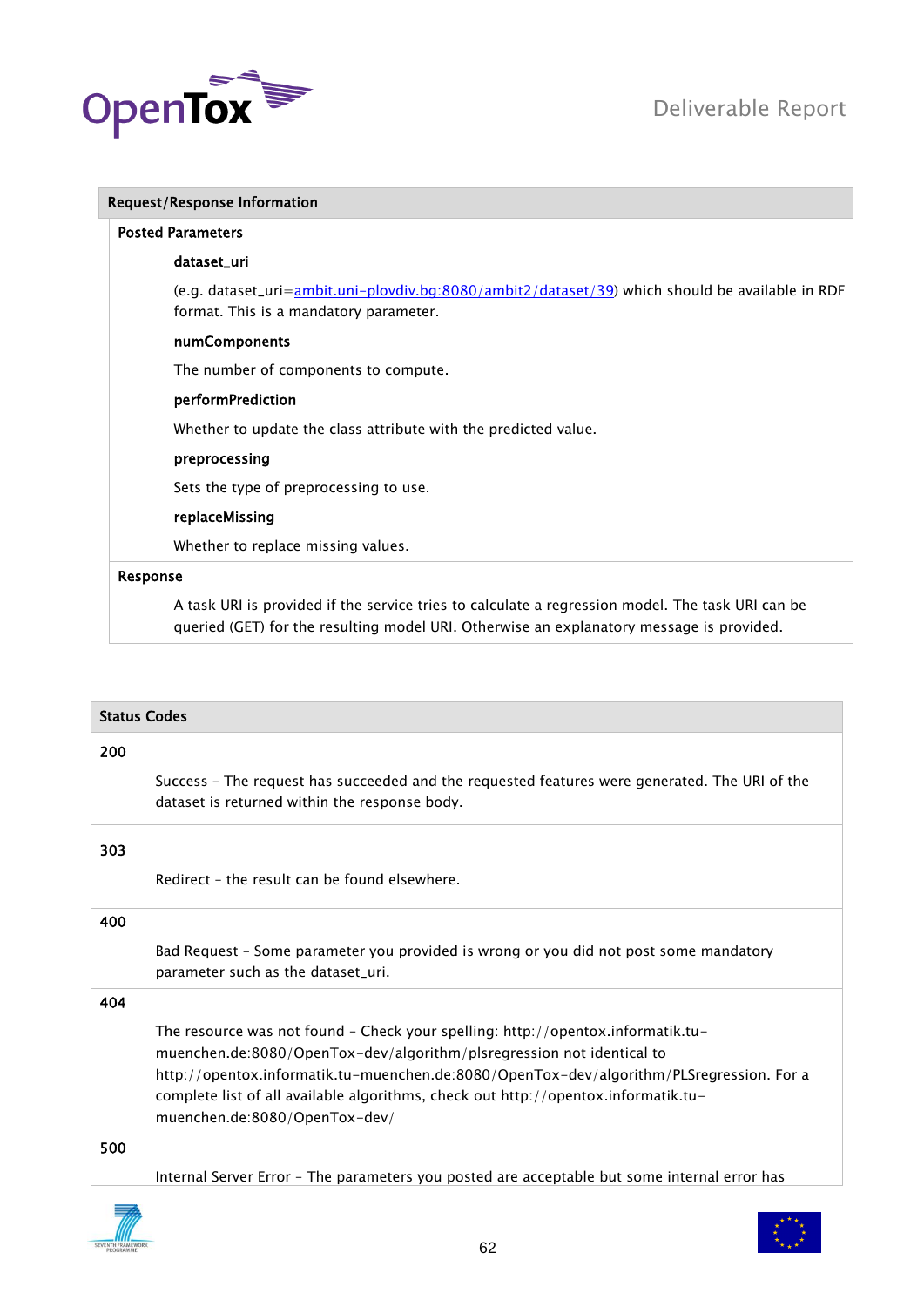

occurred.

# 502

Bad Gateway – The service was unsuccessful because while the server was acting as a client, it received an unsuccessful response. In such a case, it seems that some other server is down.

# 503

The service is not available for the time being – Try again later!

# Implementation Information

# HTTP Method

POST

# Programming Language

The project was built in Java and runs as a standalone application.

# Libraries used

The service uses the WEKA software package.

# Examples

# Example 1

curl -X POST -d "dataset\_uri=http://ambit.uni-plovdiv.bg:8080/ambit2/dataset/23" -d "prediction\_feature=http://ambit.uni-plovdiv.bg:8080/ambit2/feature/12818" http://opentox.informatik.tu-muenchen.de:8080/OpenTox-dev/algorithm/PLSregression

# Example 2

curl -X POST -d "dataset\_uri=http://ambit.uni-plovdiv.bg:8080/ambit2/dataset/158" -d "numComponents=2" -d "prediction\_feature=http://ambit.uni-plovdiv.bg:8080/ambit2/feature/12818" http://opentox.informatik.tu-muenchen.de:8080/OpenTox-dev/algorithm/PLSregression

# 5.2.11 MaxTox (SL with JNU)

Published in 2006, Prakash and Ghosh elaborated the scope of the hypothesis that it may be possible to find a set of common scaffold(s) from a diverse compound set which contribute significantly (positively/negatively) towards biological activity. Our objective has been to extend this hypothesis to derive a predictive toxicity score, based on the MCS (Maximum Common Substructure) score with respect to clusters of compounds (based on toxicological endpoints).

The algorithm uses 2-D based QSAR to determine toxicity of molecules by comparing to a set of known toxic molecules. The QSAR in this case consists of finding descriptors from the database of toxic molecules using the maximum common substructure determination algorithm and then using these descriptors to develop a predictive model for toxicity. The test molecule is fed to this predictive model to get a score regarding its toxicity. At every level (mentioned below), the algorithm consists of



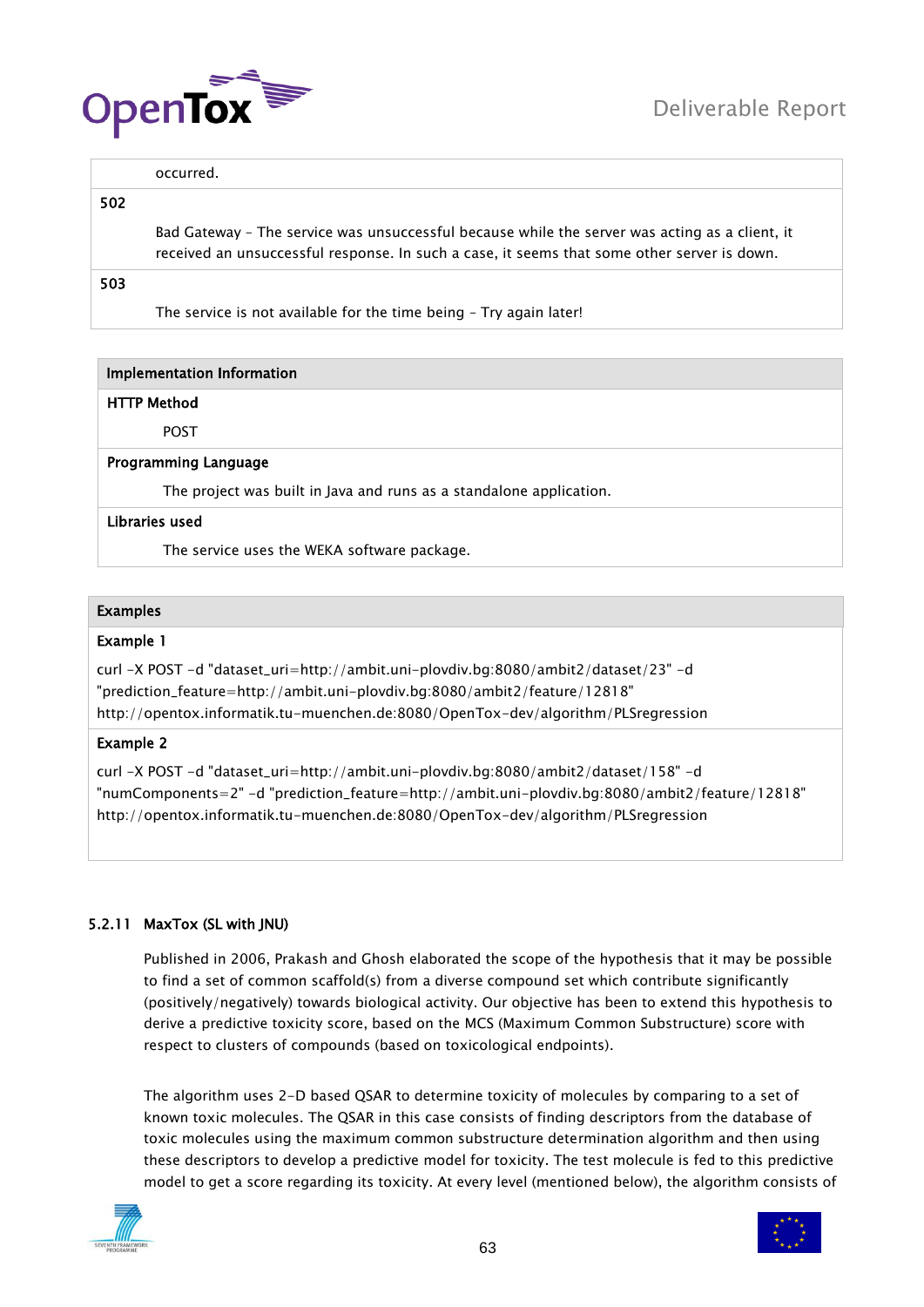

two parts – screening and rigorous graph matching. The main function of screening is to eliminate those molecules which are beyond some minimum similarity threshold (in terms of their graphs) so that the computationally complex graph matching is optimized. The algorithm consists of the following steps:

- Clustering of the molecules within this database based on toxicity endpoints (EP). Minimum Common Substructure (MCS) fragments are generated based on the well-known clique detection algorithm within each EP cluster.
- Comparing the query molecule to each cluster (EP based) and finding a fingerprint with respect to MCS fragments found in each cluster (from pair-wise comparisons within the molecules comprising the cluster)
- Using the fingerprint in a Machine Learning algorithm, to generate predictive models.
- Use the prediction model with the fingerprint of a new compound and predict a toxicity (classify) of the compound.

In accordance with our initial use case. currently the functionality provided is prediction of a single compound when posted to the model with a single parameter - the model number to use. In later iterations of the software, fine-grained control will be provided which is necessary for use cases like ToxPredict and leveraging other OpenTox APIs and data/structures.

| General Information about the service                                                                                                                                                                                                                             |  |
|-------------------------------------------------------------------------------------------------------------------------------------------------------------------------------------------------------------------------------------------------------------------|--|
| Service description                                                                                                                                                                                                                                               |  |
| The MaxTox service predicts a classification of a molecule (toxic / non-toxic - with relation to an<br>EP) based on the fingerprint comprising of the occurrence/non-occurrence of MCS fragments<br>found in pair-wise comparisons of molecules in an EP cluster. |  |
| URI                                                                                                                                                                                                                                                               |  |
| http://opentox2.informatik.uni-freiburg.de:8080/MaxtoxTest/rest/model/{id}                                                                                                                                                                                        |  |
| List: opentox2.informatik.uni-freiburg.de:8080/MaxtoxTest/rest/model                                                                                                                                                                                              |  |
| <b>OpenTox API Reference</b>                                                                                                                                                                                                                                      |  |
| www.opentox.org/dev/apis/api-1.1/Model                                                                                                                                                                                                                            |  |
| Date completed                                                                                                                                                                                                                                                    |  |
| Initial version completed in Feb. 2010.                                                                                                                                                                                                                           |  |
| Partner responsible for the implementation                                                                                                                                                                                                                        |  |
| SL-JNU                                                                                                                                                                                                                                                            |  |
| Contact within OT                                                                                                                                                                                                                                                 |  |
| mr.surajit.ray@gmail.com, indirag@mail.jnu.ac.in, sunil@seascapelearning.com                                                                                                                                                                                      |  |
| <b>Comments (including reviews)</b>                                                                                                                                                                                                                               |  |



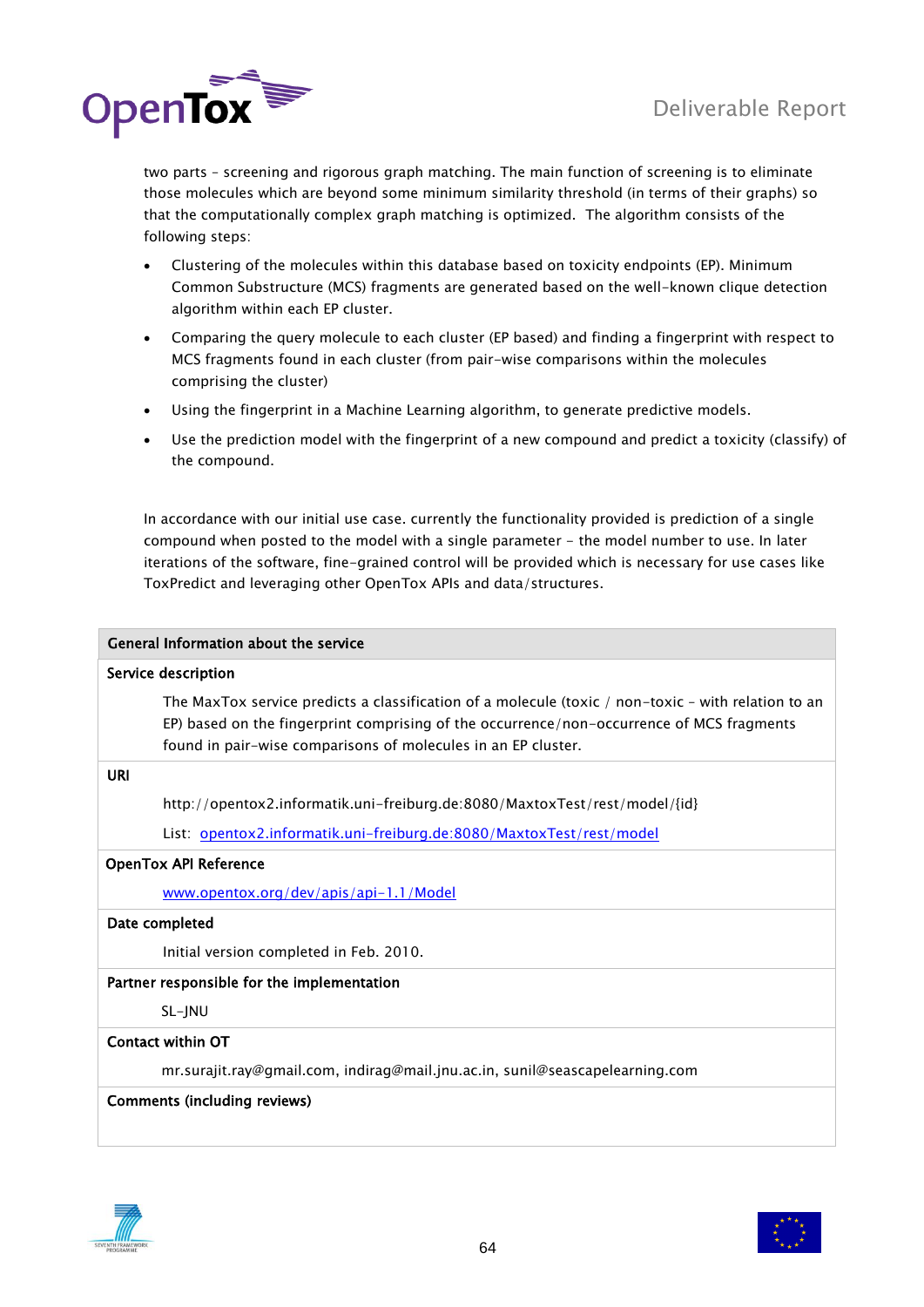

# Request/Response Information

#### Posted Parameters

# compound\_uri

(e.g. compound\_uri=http://ambit.uni-plovdiv.bg:8080/ambit2/compound/100846) which should be available in RDF format. This is a mandatory parameter.

#### Response

A prediction task which when completed will provide a 0 (toxic) or 1(non-toxic) prediction for the compound.

| <b>Status Codes</b> |                                                                                                                                                                                               |
|---------------------|-----------------------------------------------------------------------------------------------------------------------------------------------------------------------------------------------|
| 200                 |                                                                                                                                                                                               |
|                     | Success - The request has succeeded and the prediction task has been generated.                                                                                                               |
| 400                 |                                                                                                                                                                                               |
|                     | Bad Request - Some parameter you provided is wrong or you did not post some mandatory<br>parameter such as the compound_uri.                                                                  |
| 404                 |                                                                                                                                                                                               |
|                     | The resource was not found.                                                                                                                                                                   |
| 500                 |                                                                                                                                                                                               |
|                     | Internal Server Error - The parameters you have posted are acceptable but some internal error has<br>occurred.                                                                                |
| 502                 |                                                                                                                                                                                               |
|                     | Bad Gateway - The service was unsuccessful because while the server was acting as a client, it<br>received an unsuccessful response. In such a case, it seems that some other server is down. |
| 503                 |                                                                                                                                                                                               |
|                     | The service is not available for the time being - Try again later!                                                                                                                            |

| <b>Implementation Information</b>                                                                  |  |
|----------------------------------------------------------------------------------------------------|--|
| <b>HTTP Method</b>                                                                                 |  |
| <b>POST</b>                                                                                        |  |
| <b>Programming Language</b>                                                                        |  |
| The project was built in Java and runs as a standalone application inside an Apache Tomcat server. |  |
| Libraries used                                                                                     |  |

CDK , R , Rserve , Jena , Restlet, MySQLConnector-J



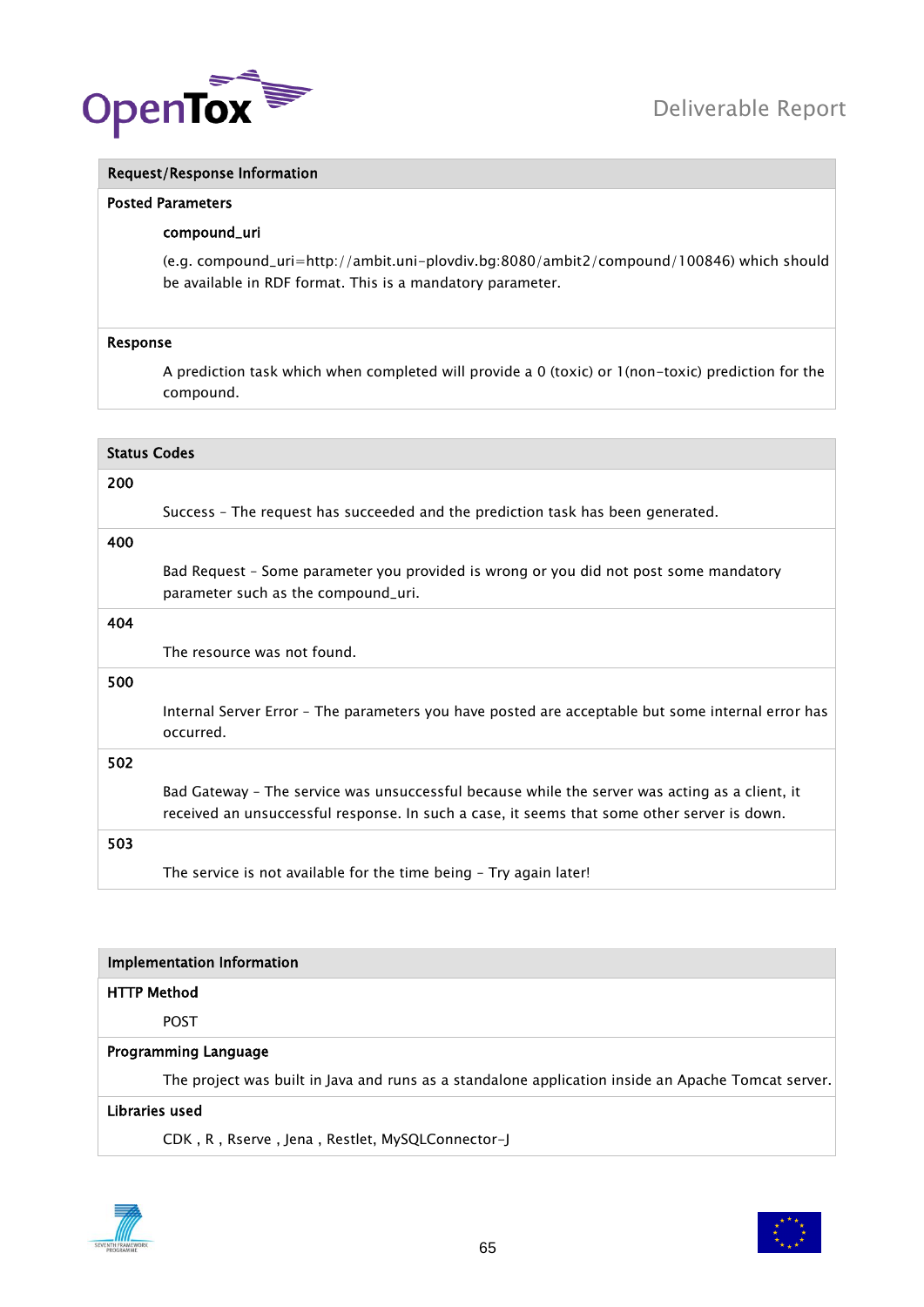



# Examples

# Example 1

curl -X POST -d 'compound\_uri=http://ambit.uni-plovdiv.bg:8080/ambit2/compound/17611' http://opentox2.informatik.uni-freiburg.de:8080/MaxtoxTest/model/1

# 5.3 Clustering algorithms

# 5.3.1 K-means clustering

k-means clustering is an algorithm to classify or to group your objects based on attributes/features into K number of groups. K is a positive integer number. The grouping is achieved by minimizing the sum of squares of distances between data and the corresponding cluster centroids.

| General Information about the service                   |
|---------------------------------------------------------|
| Service description                                     |
| Simple k-means clustering                               |
| URI                                                     |
| apps.ideaconsult.net:8180/ambit2/algorithm/SimpleKMeans |
| <b>OpenTox API Reference</b>                            |
| www.opentox.org/dev/apis/api-1.1/Algorithm              |
| Date completed                                          |
| 2009/12/21                                              |
| Partner responsible for the implementation              |
| <b>IDEA</b>                                             |
| <b>Contact within OT</b>                                |
| Jeliazkova.nina@gmail.com                               |
| <b>Comments (including reviews)</b>                     |
|                                                         |
| <b>Request/Response Information</b>                     |

# Posted Parameters

dataset\_uri

#### Response

Returns Task URL (/task/{id} ) or Model URL (/model/{id} ) in HTTP Location header.



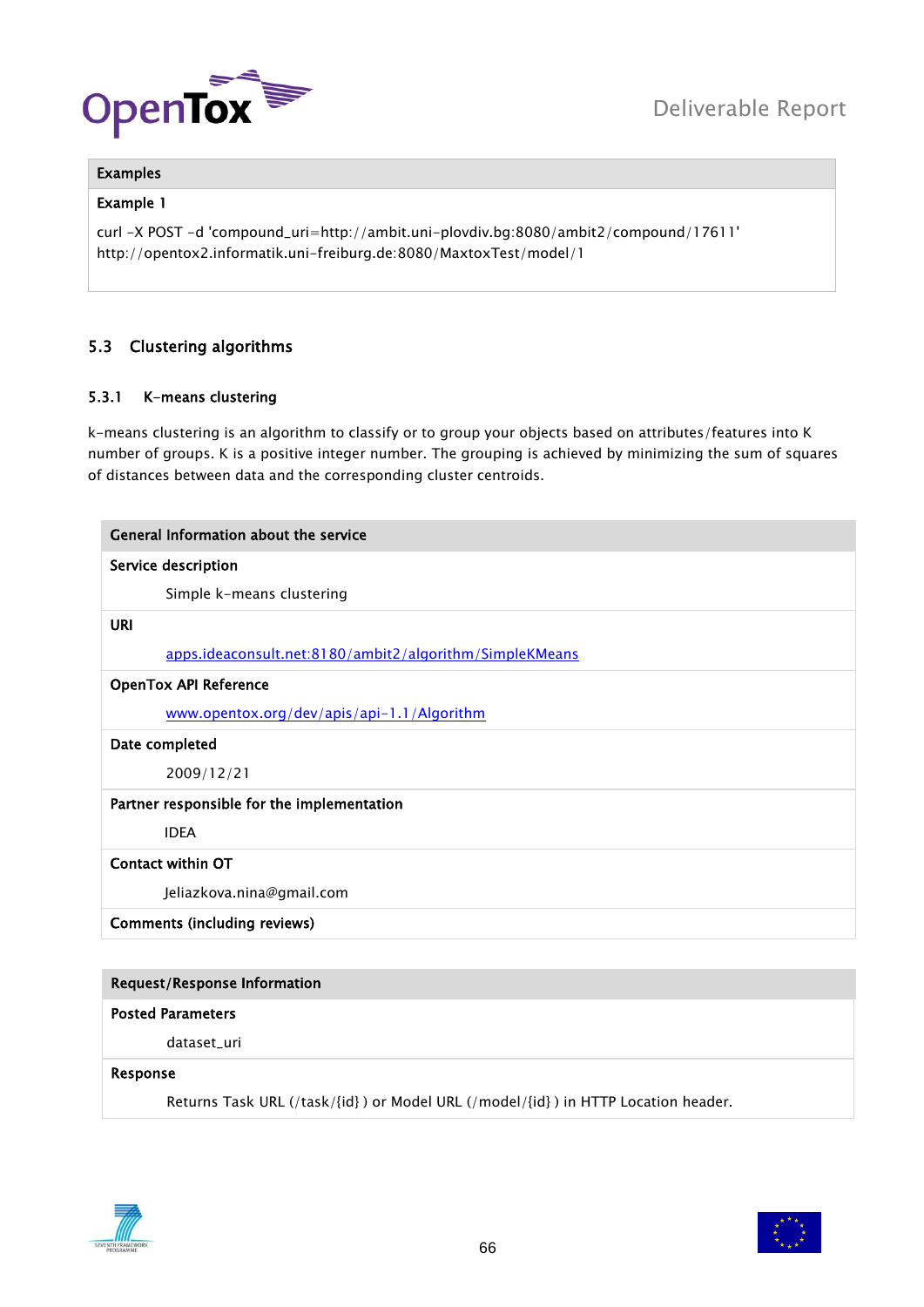



| <b>Status Codes</b> |                                                                                                                                                                                  |
|---------------------|----------------------------------------------------------------------------------------------------------------------------------------------------------------------------------|
| 200                 |                                                                                                                                                                                  |
|                     | Success - The request has succeeded and a new model was generated. The URI of the model is<br>returned in the HTTP Location: header.                                             |
| 202                 |                                                                                                                                                                                  |
|                     | Accepted - The request has been accepted, but model generation has not completed and a new<br>model was generated. The URI of the task is returned in the HTTP Location: header. |
| 303                 |                                                                                                                                                                                  |
|                     | Redirected (See Other) - The model generation is running. Returns Task URI in the HTTP Location:<br>header.                                                                      |
| 404                 |                                                                                                                                                                                  |
|                     | Algorithm not found                                                                                                                                                              |
| 500                 |                                                                                                                                                                                  |
|                     | Internal server error                                                                                                                                                            |
|                     |                                                                                                                                                                                  |

# HTTP Method

POST

#### Programming Language

Java

[ambit.svn.sourceforge.net/svnroot/ambit/trunk/ambit2-all/ambit2-www/src/main/java/ambit2/rest](https://ambit.svn.sourceforge.net/svnroot/ambit/trunk/ambit2-all/ambit2-www/src/main/java/ambit2/rest)

#### Libraries used

Multiple (Ambit, Weka, Restlet among them)

# Examples

# Example 1 Creating clustering model. Note features in the dataset are explicitly set and the dataset\_uri parameter value is URL encoded

curl -X POST -d

dataset\_uri=http%3A%2F%2Fapps.ideaconsult.net%3A8180%2Fambit2%2Fdataset%2F7%3Ffeature\_uris%5B%5D%3 Dhttp%3A%2F%2Fapps.ideaconsult.net%3A8180%2Fambit2%2Ffeature%2F20185%26feature\_uris%5B%5D%3Dhttp %3A%2F%2Fapps.ideaconsult.net%3A8180%2Fambit2%2Ffeature%2F20187%26feature\_uris%5B%5D%3Dhttp%3A% 2F%2Fapps.ideaconsult.net%3A8180%2Fambit2%2Ffeature%2F20186%26feature\_uris%5B%5D%3Dhttp%3A%2F%2 Fapps.ideaconsult.net%3A8180%2Fambit2%2Ffeature%2F20195

http://apps.ideaconsult.net:8180/ambit2/algorithm/SimpleKMeans -v

\* About to connect() to apps.ideaconsult.net port 8180 (#0)

- \* Trying 93.123.36.100... connected
- \* Connected to apps.ideaconsult.net (93.123.36.100) port 8180 (#0)

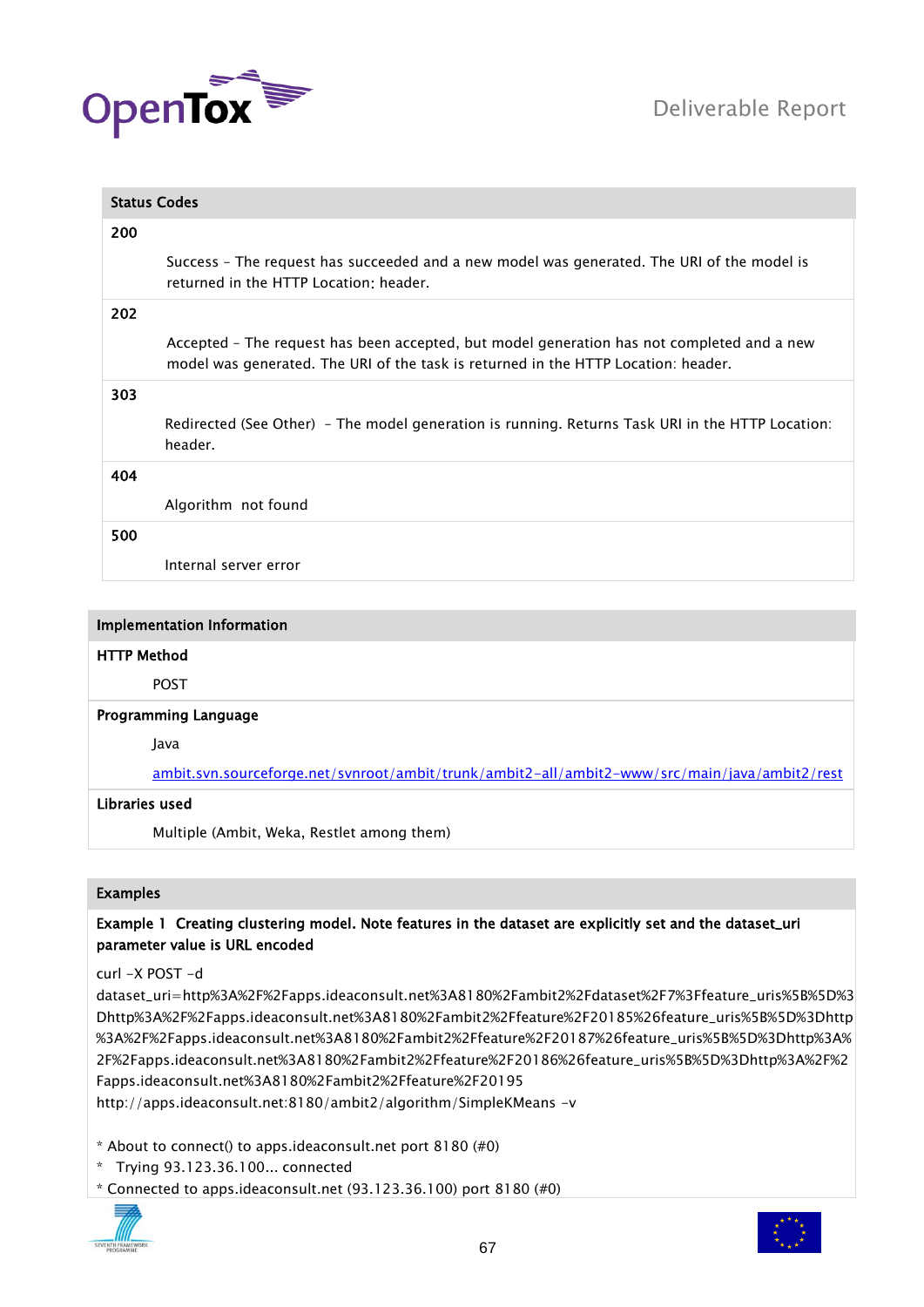# Deliverable Report



```
> POST /ambit2/algorithm/SimpleKMeans HTTP/1.1
> User-Agent: curl/7.19.7 (amd64-portbld-freebsd8.0) libcurl/7.19.7 OpenSSL/0.9.8k zlib/1.2.3
> Host: apps.ideaconsult.net:8180
> Accept: */*
> Content-Length: 439
> Content-Type: application/x-www-form-urlencoded
>
< HTTP/1.1 303 See Other
< Server: Apache-Coyote/1.1
< Date: Mon, 15 Feb 2010 06:51:55 GMT
< Location: http://apps.ideaconsult.net:8180/ambit2/task/75adf3aa-d17e-48e8-bfa3-295743916336
< Vary: Accept-Charset, Accept-Encoding, Accept-Language, Accept
< Accept-Ranges: bytes
< Server: Restlet-Framework/2.0m6
< Content-Length: 0
\lt* Connection #0 to host apps.ideaconsult.net left intact
* Closing connection #0
Example 2 Retrieving the model by Task URL, received in Example 1 
       curl -X GET http://apps.ideaconsult.net:8180/ambit2/task/75adf3aa-d17e-48e8-bfa3-
       295743916336 -v
       * About to connect() to apps.ideaconsult.net port 8180 (#0)
       * Trying 93.123.36.100... connected
       * Connected to apps.ideaconsult.net (93.123.36.100) port 8180 (#0)
       > GET /ambit2/task/75adf3aa-d17e-48e8-bfa3-295743916336 HTTP/1.1
       > User-Agent: curl/7.19.7 (amd64-portbld-freebsd8.0) libcurl/7.19.7 OpenSSL/0.9.8k zlib/1.2.3
       > Host: apps.ideaconsult.net:8180
       > Accept:application/rdf+xml
       >
       < HTTP/1.1 303 See Other
       < Server: Apache-Coyote/1.1
       < Date: Mon, 15 Feb 2010 06:53:18 GMT
       < Location: http://apps.ideaconsult.net:8180/ambit2/model/9
       < Accept-Ranges: bytes
       < Server: Restlet-Framework/2.0m6
       < Content-Length: 0
       \,<\,* Connection #0 to host apps.ideaconsult.net left intact
       * Closing connection #0
```


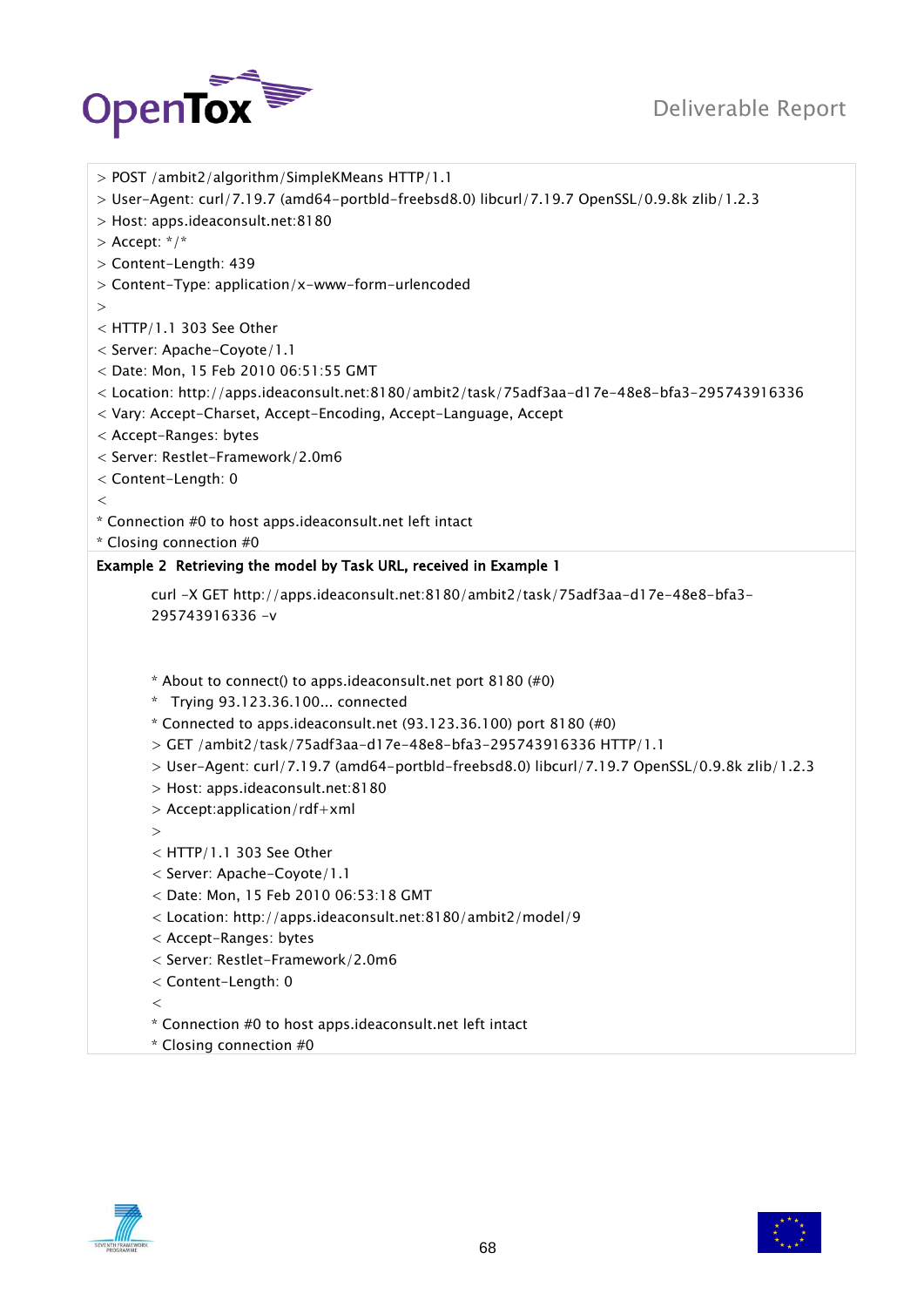

# 5.4 Feature selection algorithms

# 5.4.1 Information Gain Attribute Evaluation

InfoGainAttributeEval evaluates the worth of an attribute by measuring the information gain with respect to the class.

InfoGain(Class,Attribute) = H(Class) – H(Class | Attribute),

where H is the information entropy.

# Service description

This service evaluates the worth of an attribute by measuring the information gain with respect to the class.

# URI

[opentox.informatik.tu-muenchen.de:8080/OpenTox-dev/algorithm/InfoGainAttributeEval](http://opentox.informatik.tu-muenchen.de:8080/OpenTox-dev/algorithm/InfoGainAttributeEval)

#### OpenTox API Reference

[www.opentox.org/dev/apis/api-1.1/Algorithm](http://www.opentox.org/dev/apis/api-1.1/Algorithm)

#### Date completed

Initial version completed.

#### Partner responsible for the implementation

Technische Universität München

#### Contact within OT

[kramer@in.tum.de](mailto:kramer@in.tum.de)

#### Comments (including reviews)

#### Request/Response Information

#### Posted Parameters

#### dataset\_uri

(e.g. dataset\_uri= [ambit.uni-plovdiv.bg:8080/ambit2/dataset/39](http://ambit.uni-plovdiv.bg:8080/ambit2/dataset/39) ) which should be available in RDF format. This is a mandatory parameter.

#### binarizeNumericAttributes

Just binarize numeric attributes instead of properly discretizing them.

#### missingMerge

Distribute counts for missing values. Counts are distributed across other values in proportion to their frequency. Otherwise, missing is treated as a separate value.

#### numToSelect



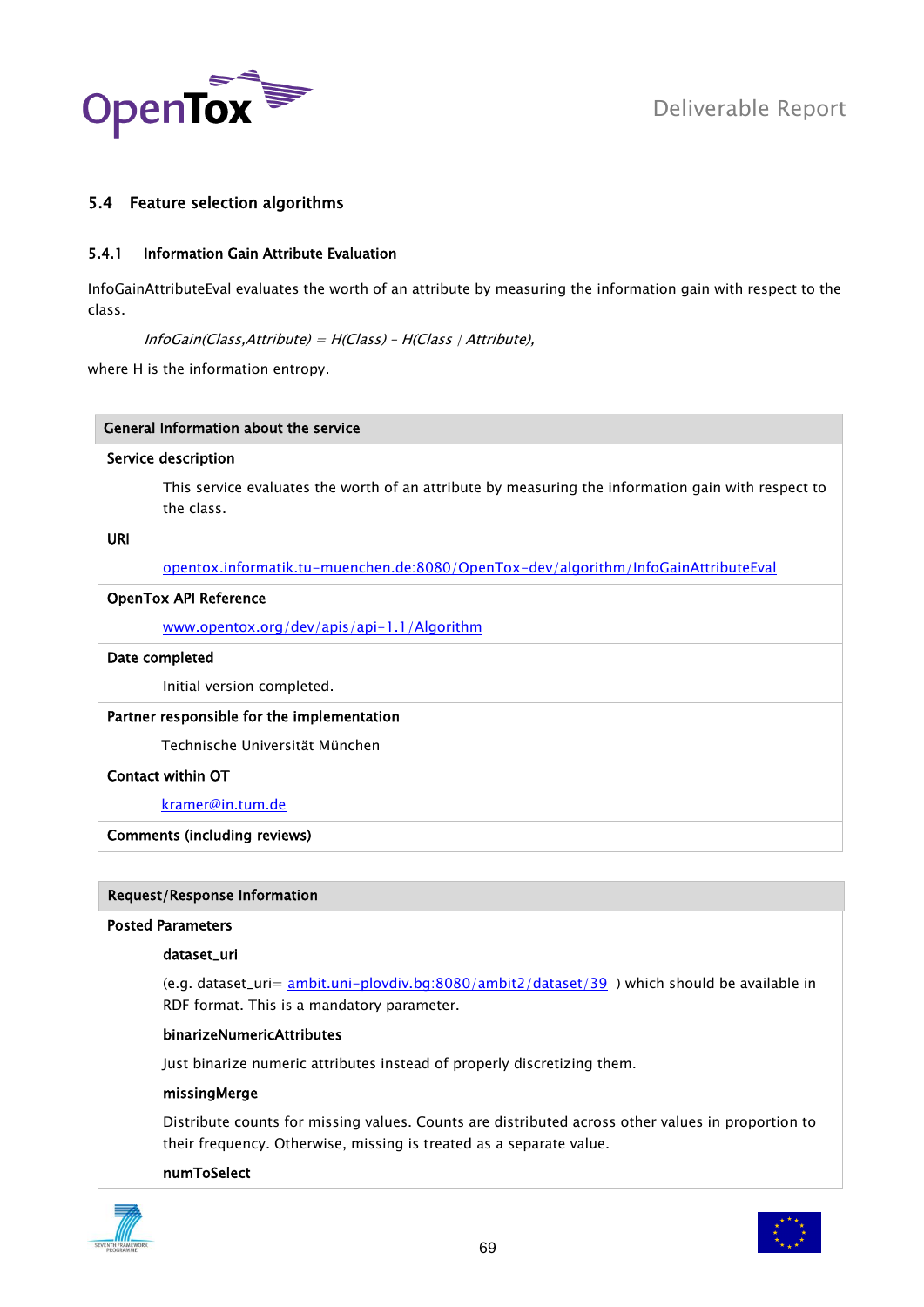

Specify the number of attributes to retain. The default value (-1) indicates that all attributes are to be retained. Use either this option or a threshold to reduce the attribute set.

# startSet

Specify a set of attributes to ignore. When generating the ranking, Ranker will not evaluate the attributes in this list. This is specified as a comma-separated list of attribute indexes starting at 1. It can include ranges e.g. 1,2,5-9,17.

# threshold

Set threshold by which attributes can be discarded. Default value results in no attributes being discarded. Use either this option or numToSelect to reduce the attribute set.

# Response

Once the features for a dataset are selected successfully, dataset URI is returned to the client with the selected features and the status is set to 200; otherwise an explanatory message is provided.

| <b>Status Codes</b> |                                                                                                                                                                                                                                                                                                                                                                                               |
|---------------------|-----------------------------------------------------------------------------------------------------------------------------------------------------------------------------------------------------------------------------------------------------------------------------------------------------------------------------------------------------------------------------------------------|
| 200                 |                                                                                                                                                                                                                                                                                                                                                                                               |
|                     | Success - The request has succeeded and the requested features were generated. The URI of the<br>dataset is returned within the response body.                                                                                                                                                                                                                                                |
| 400                 |                                                                                                                                                                                                                                                                                                                                                                                               |
|                     | Bad Request - Some parameter you provided is wrong or you did not post some mandatory<br>parameter such as the dataset_uri.                                                                                                                                                                                                                                                                   |
| 404                 |                                                                                                                                                                                                                                                                                                                                                                                               |
|                     | The resource was not found - Check your spelling: http://opentox.informatik.tu-<br>muenchen.de:8080/OpenTox-dev/algorithm/infogainattributeeval is not identical to<br>http://opentox.informatik.tu-muenchen.de:8080/OpenTox-dev/algorithm/InfoGainAttributEval. For<br>a complete list of all available algorithms, check out http://opentox.informatik.tu-<br>muenchen.de:8080/OpenTox-dev/ |
| 500                 |                                                                                                                                                                                                                                                                                                                                                                                               |
|                     | Internal Server Error - The parameters you posted are acceptable but some internal error occurred.                                                                                                                                                                                                                                                                                            |
| 502                 |                                                                                                                                                                                                                                                                                                                                                                                               |
|                     | Bad Gateway - The service was unsuccessful because while the server was acting as a client, it<br>received an unsuccessful response. In such a case, it seems that some other server is down.                                                                                                                                                                                                 |
| 503                 |                                                                                                                                                                                                                                                                                                                                                                                               |
|                     | The service is not available for the time being - Try again later!                                                                                                                                                                                                                                                                                                                            |



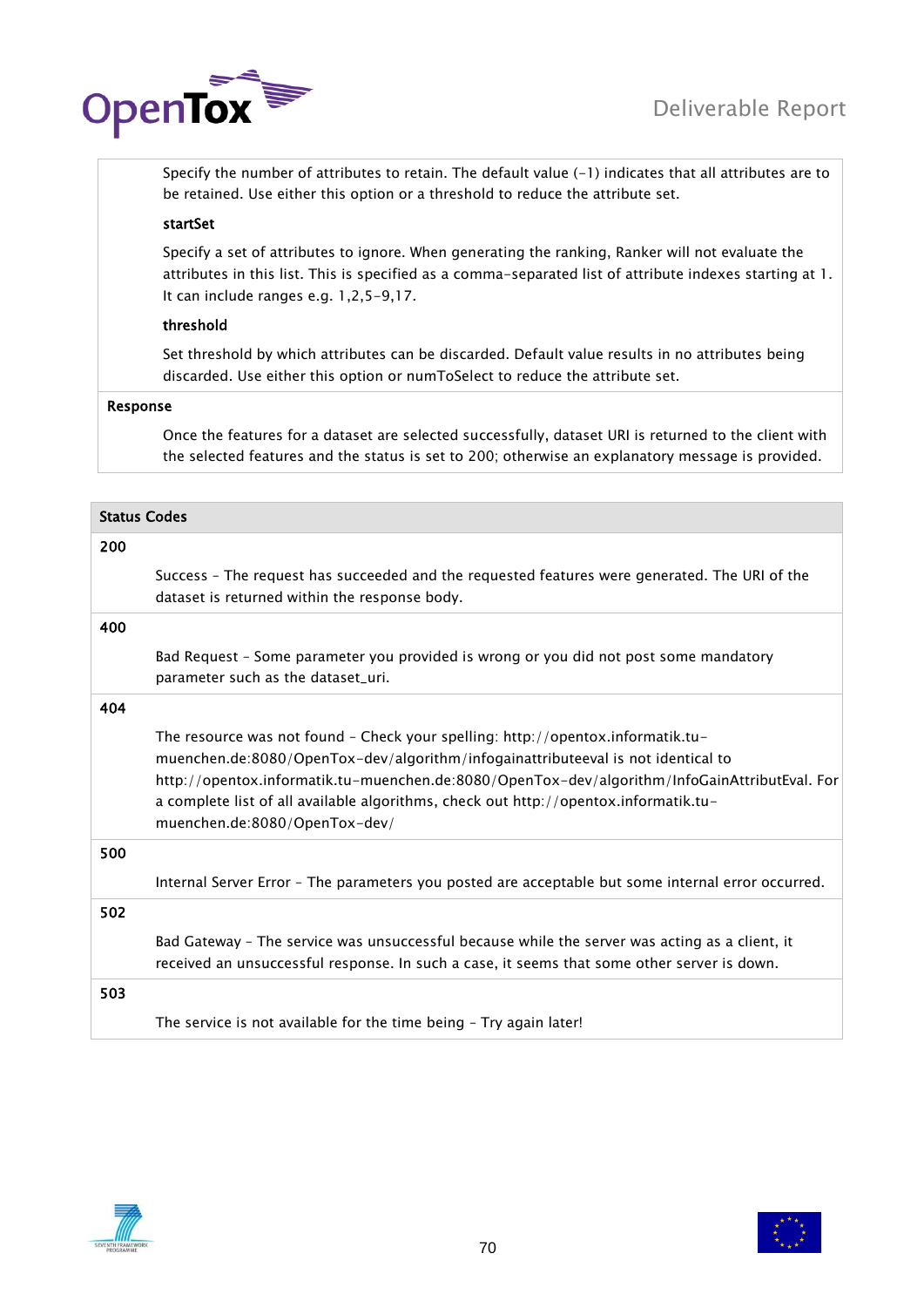

#### HTTP Method

POST

#### Programming Language

The project was built in Java and runs as a standalone application.

#### Libraries used

The service uses the class InfoGainAttributeEval which is included in WEKA (version 3.6.0).

# Examples

# Example 1

curl -X POST -d "dataset\_uri=http://ambit.uni-plovdiv.bg:8080/ambit2/dataset/158" -d "prediction\_feature=http://ambit.uni-plovdiv.bg:8080/ambit2/feature/29634" http://opentox.informatik.tu-muenchen.de:8080/OpenTox-dev/algorithm/InfoGainAttributeEval

# Example 2

curl -X POST -d "dataset\_uri=http://ambit.uni-plovdiv.bg:8080/ambit2/dataset/23" -d "prediction\_feature=http://ambit.uni-plovdiv.bg:8080/ambit2/feature/12818" http://opentox.informatik.tu-muenchen.de:8080/OpenTox-dev/algorithm/InfoGainAttributeEval



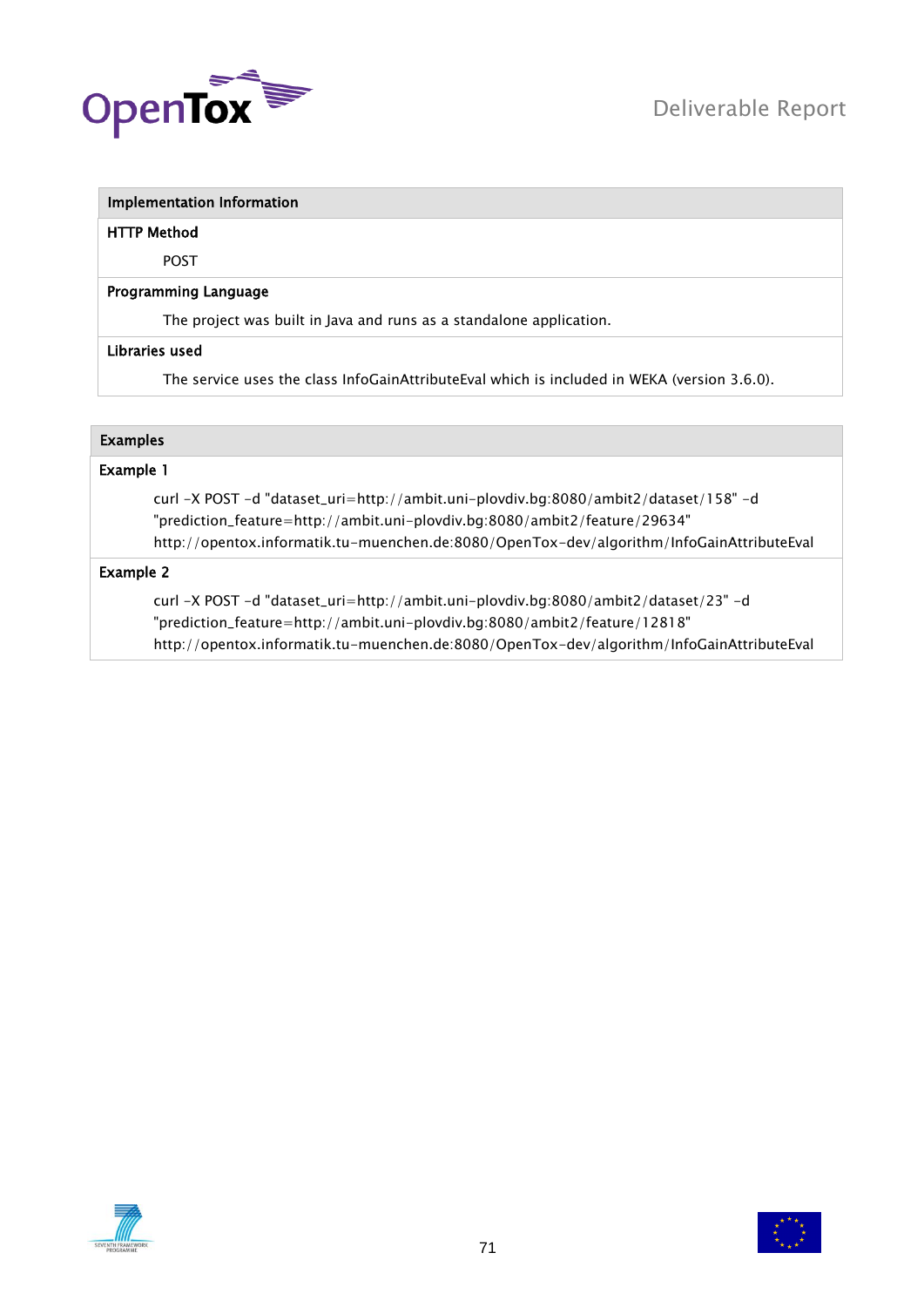

# **6. Conclusions**

This document summarizes the work that has been accomplished within the OpenTox Framework regarding the development of the initial prototype of QSAR algorithms. A key decision towards this implementation was the adoption of the REST architectural style, because it is suitable for achieving three important goals: independent deployment of components, ease of standardised communication between components and generality of interfaces. These advantages will enable the development and integration of additional algorithms in the future, which may be offered not only by OpenTox partners but by third-party developers as well. Ongoing maintenance and addition of novel predictive algorithms relevant to predictive toxicology will contribute to the long-term sustainability of OpenTox in generating valuable resources for the user scientific community.

A significant amount of time was invested by the developers in the design of the OpenTox Framework to create an extensible, interoperable, well-engineered computing platform for predictive toxicology, which is currently absent but sorely needed to address current and future industry and regulatory needs, and to advance the safety assessment of products to ensure human health. The project is ahead of schedule regarding individual implementation of algorithms, since more algorithms than initially planned have already been prototyped. In particular, many descriptor calculation algorithms and QSAR modeling methods have already been implemented and incorporated within OpenTox. These include methods provided by OpenTox partners and algorithms contained in other state-of-the-art projects such as WEKA and CDK. Descriptor calculation algorithms are able to generate both physico-chemical and sub-structural descriptors. QSAR modeling methods cover a wide range of approaches and address many user model building requirements, since they include regression and classification algorithms, eager and lazy approaches, and algorithms producing more easily interpretable and understandable models. The initial prototype also includes implementations of clustering algorithms and feature selection tools.

Continuing effort will be carried out by all OpenTox partners to meet current academic and industry challenges regarding interoperability of software components and integration of algorithm and model services within the context of tested use cases. The experience we have gained during this work will help speed up the development process towards this direction. The approach to interoperability and standards lays a solid foundation to extend application development within the broader developer community to establish computing capabilities that are sorely missing in the field of predictive toxicology today, and which are holding back advances in both R&D and the application of R&D project outcomes to meet industry and regulatory needs.